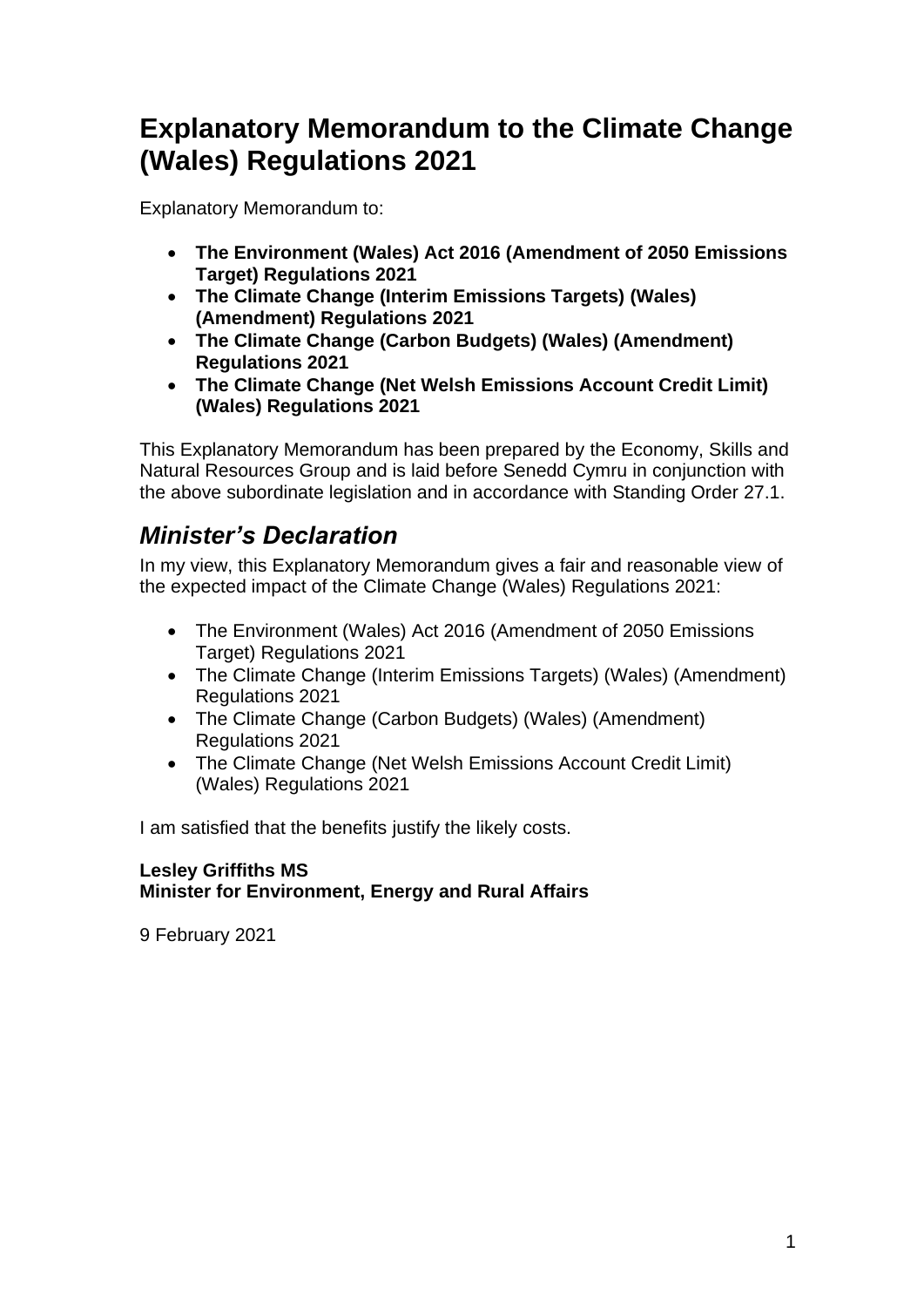## **Contents**

### **[PART 1](#page-2-0) 3**

| 2. MATTERS OF SPECIAL INTEREST TO THE LEGISLATION, JUSTICE AND |  |
|----------------------------------------------------------------|--|
|                                                                |  |
|                                                                |  |
| 4. PURPOSE AND INTENDED EFFECT OF THE LEGISLATION              |  |

## **PART 2 – [REGULATORY IMPACT ASSESSMENT](#page-8-0) 9**

## **[Annex A: Heat-related mortality in Wales at 2ºC and 1.5ºC of global](#page-38-0)  [warming](#page-38-0)** 39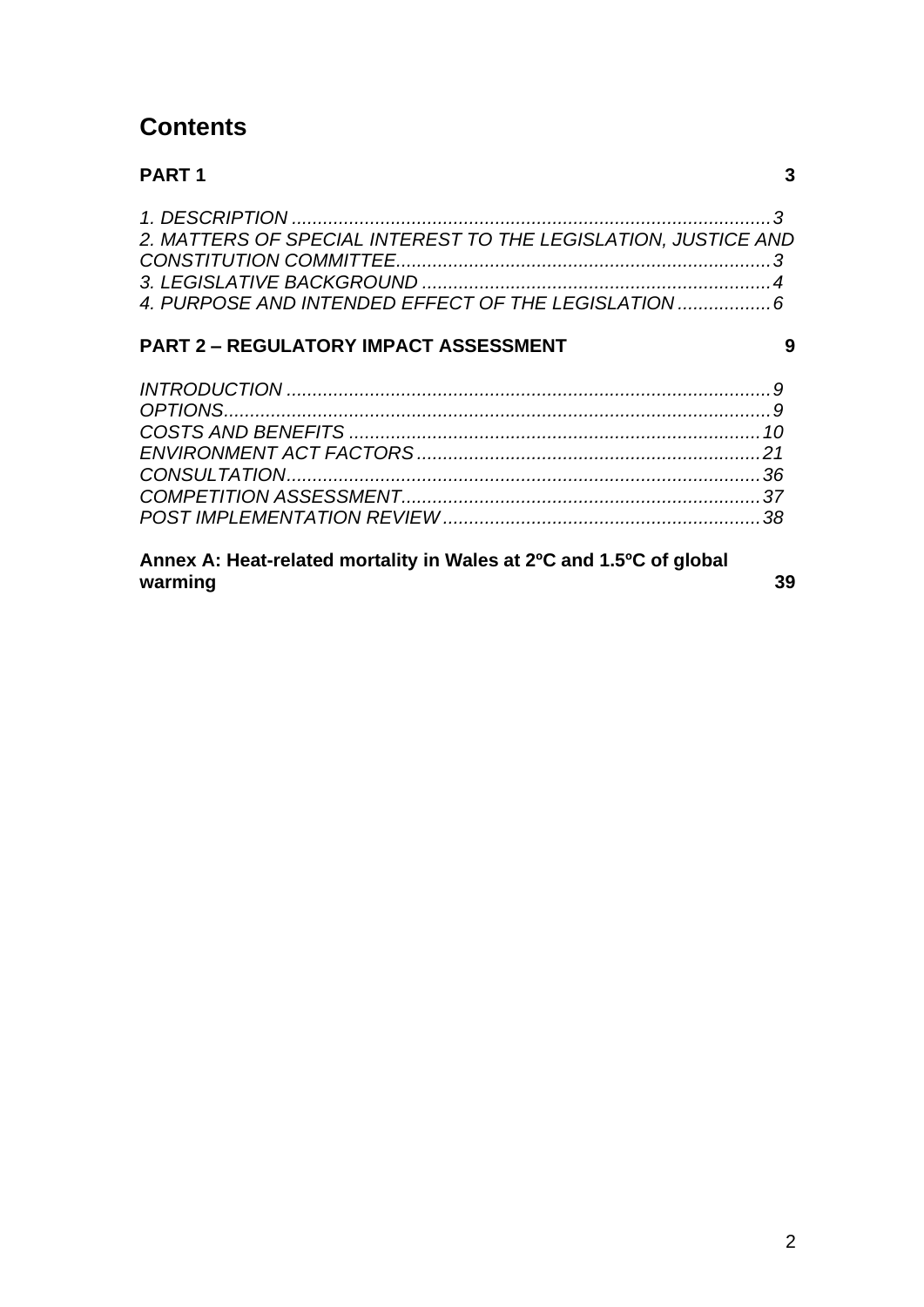# <span id="page-2-0"></span>**PART 1**

## <span id="page-2-1"></span>*1. Description*

A suite of four regulations are covered within this Explanatory Memorandum and are referred to collectively as the Climate Change (Wales) Regulations 2021. Under Part 2 of the Environment (Wales) Act 2016 ("the Act") Wales committed to reducing emissions of greenhouse gases from Wales by at least 80% in 2050. The Climate Change (Wales) Regulations 2018 established a system of interim emissions targets and carbon budgeting to create an emissions reduction trajectory towards the 2050 target. They also set out how the Welsh Ministers can utilise international carbon credits and set the credit ("offset") limit for Carbon Budget 1 (CB1, 2016-20). Finally, they provided for how we will deal with emissions from international shipping and internal aviation in calculating our emissions.

The Climate Change (Wales) Regulations 2018, which supported the delivery of the Act, were namely:

- The Climate Change (Interim Emissions Targets) (Wales) Regulations 2018
- The Climate Change (Carbon Budgets) (Wales) Regulations 2018
- The Climate Change (International Aviation and International Shipping) (Wales) Regulations 2018
- The Climate Change (Net Welsh Emissions Account Credit Limit) (Wales) Regulations 2018
- The Carbon Accounting (Wales) Regulations 2018

The Climate Change (Wales) Regulations 2021 amend the 2050 target, the interim targets for 2040 and 2030, and CB2 (2021-25). They also set CB3 (2026-30) and the offset limit for CB2.

## <span id="page-2-2"></span>*2. Matters of special interest to the Legislation, Justice and Constitution Committee*

Section 31(4)(b) of the Environment (Wales) Act 2016 requires the Welsh Ministers to set CB3 in 2020, five years before the start of the budgetary period. In accordance with Section 49, before laying draft regulations the Welsh Ministers are required to request and take into account the advice of the advisory body. Under section 49(6) of the Act, if thereafter the Welsh Ministers propose making different provision from that recommended by the advisory body, they must also lay before the Senedd a statement setting out the reasons why. By virtue of no declaration being made by Welsh Ministers appointing an advisory body, Section 44 by default appoints the Climate Change Committee (CCC) to be our statutory advisory body.

In December 2019 the Minister for Environment, Energy and Rural Affairs requested advice from the CCC, including its recommendation for the level of CB3. The Minister requested the advice be published in September 2020 to allow for CB3 to be set by the end of that year. The CCC committed to this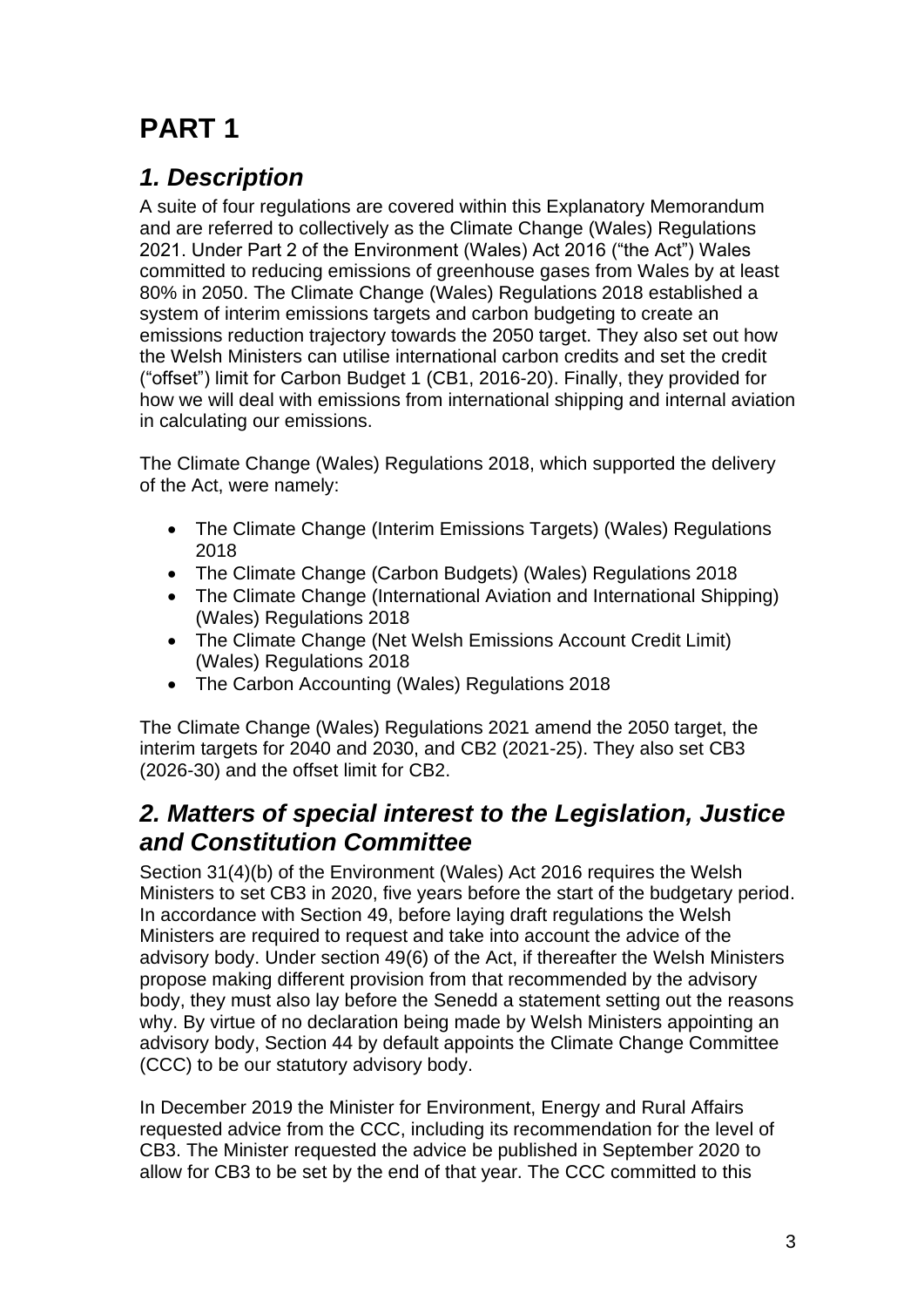timeline but subsequently, in June 2020, informed the Minister this would no longer be possible due to the challenges posed by the Covid-19 pandemic. The CCC moved publication of the advice to December 2020. The Minister decided it would not be manifestly unreasonable to choose to accommodate a small delay in setting CB3 in order to ensure legislation is brought forward on the basis of proper, thorough advice. The Welsh Ministers have obtained and taken into account the advice of the advisory body in relation to the Climate Change (Wales) Regulations 2021 now laid before the Senedd.

The Act does not establish a deadline for setting the offset limit for each carbon budget. The Welsh Ministers intend to set the CB3 offset limit no later than 2025.

The Carbon Accounting (Wales) Regulations 2018 utilise the UK Registry to host the Welsh credit account. Until the UK left the European Union, the UK Registry was governed by Commission Regulation (EU) 389/2013 establishing a union registry pursuant to Directive 2003/87/EC establishing a system for greenhouse gas emissions trading within the EU. Having left the EU, the UK no longer has access to the EU registries system. Officials are liaising with UK Government counterparts about a new, standalone UK Registry. Once this is established, the Welsh Ministers will need to amend the Carbon Accounting (Wales) Regulations 2018 to ensure provision for registering and keeping track of carbon units held by the Welsh Ministers. It is not expected Welsh Ministers will need to buy offsets in CB1 and it is expected the new UK Registry will be operational well in advance of the end of CB2.

## <span id="page-3-0"></span>*3. Legislative background*

The purpose of Part 2 of the Environment (Wales) Act 2016 is to require the Welsh Ministers to meet targets for reducing emissions of greenhouse gases in Wales. Part 2 puts in place a statutory emissions reduction target that requires the Welsh Ministers to ensure that net emissions of greenhouse gases in Wales, for the year 2050, are at least 80% lower than the baseline.

Part 2 also requires that the Welsh Ministers, by regulations approved by the Senedd, set interim emissions reduction targets for the years 2020, 2030 and 2040, and establish a system of 5-yearly carbon budgeting that together create an emissions reduction pathway to the 2050 target. The Climate Change (Wales) Regulations 2018 fulfilled this requirement.

The Environment (Wales) Act 2016 (Amendment of 2050 Emissions Target) Regulations 2021

- Section 29(3) allows the Welsh Ministers to amend the 2050 emissions target.
- Section 32 sets out the principles for amending the 2050 target.

The Climate Change (Interim Emissions Targets) (Wales) (Amendment) Regulations 2021

• Section 30(1) allows the Welsh Ministers to amend the interim emissions targets.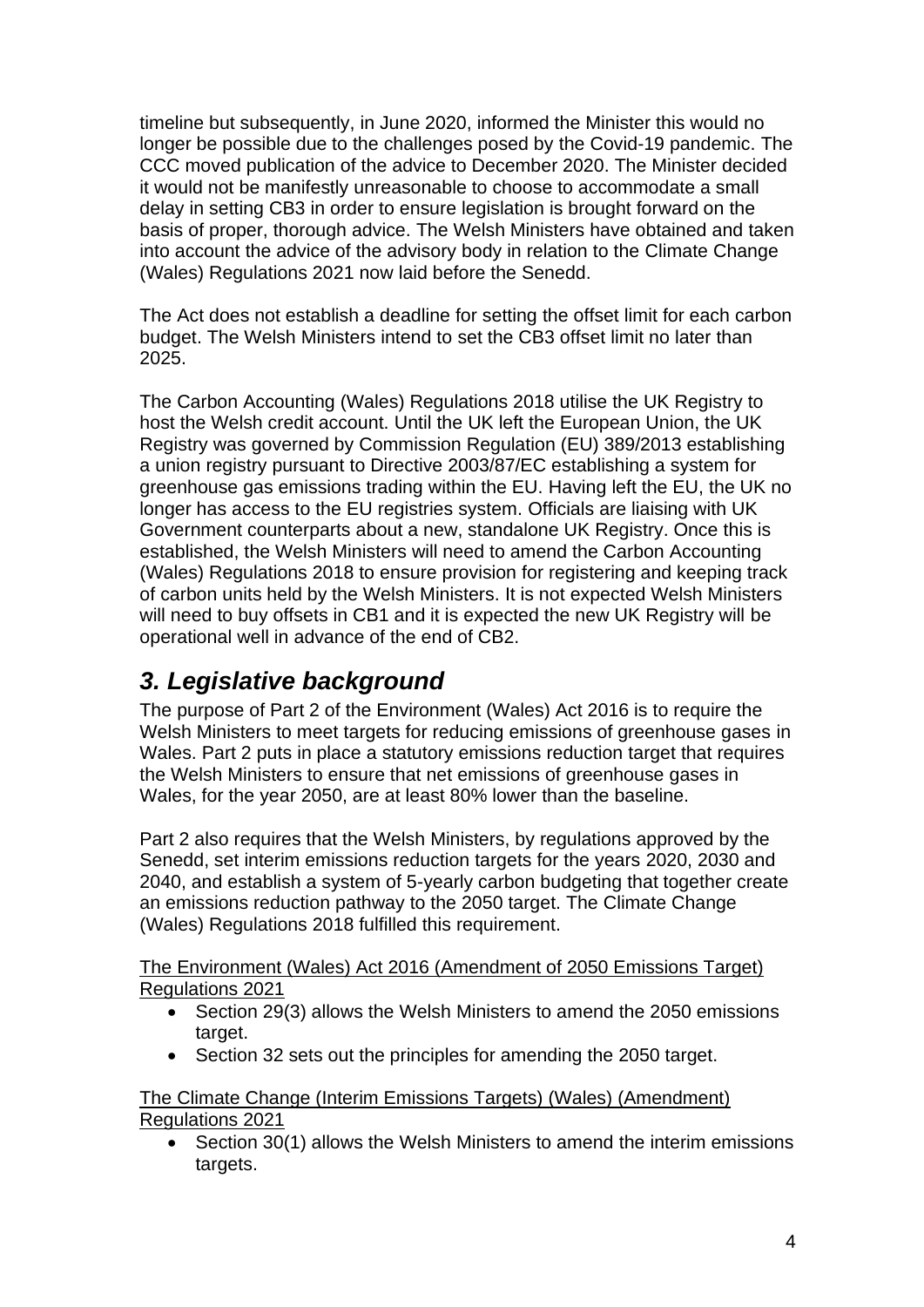• Section 32 sets out the principles for amending the interim emissions targets.

The Climate Change (Carbon Budgets) (Wales) (Amendment) Regulations 2021

- Section 31 allows the Welsh Ministers to amend and set carbon budgets.
- Section 32 sets out the principles for amending and setting a carbon budget.

The Climate Change (Net Welsh Emissions Account Credit Limit) (Wales) Regulations 2021

• Section 33 provides that the Welsh Ministers must limit how many traded carbon units can be credited to the net Welsh emissions account in a given period. These regulations set the offset limit for Carbon Budget 2.

Section 32(2) of the Act prevents the Welsh Ministers from making regulations changing the 2050 emissions target, an interim emissions target or a carbon budget unless at least one of the following conditions is met:

- they are satisfied that it is appropriate to make the change as a result of significant developments in
	- o scientific knowledge about climate change, or
	- o EU or international law or policy relating to climate change;
- the change has been recommended by the advisory body;
- the change is in connection with provision made under section 35(1) or  $37(2).1$

As required by the Act, the Welsh Ministers asked the CCC to provide advice to inform the development of the regulations. On 17 December 2020, following a Call for Evidence, the CCC provided their advice to the Welsh Ministers. The report, ['The path to a net zero Wales'](https://www.theccc.org.uk/wp-content/uploads/2020/12/Advice-Report-The-path-to-a-Net-Zero-Wales.pdf), includes the CCC's recommendations on:

- The level of the 2050 target;
- The level of the 2030 and 2040 targets;
- The level of CB2 and CB3; and
- The limit for the use of offset credits in CB2.

In giving their advice on the level of the targets and budgets the CCC developed four different emissions scenarios across all sectors of the economy.<sup>2</sup> Drawing on these scenarios, the CCC then produced a fifth – the Balanced Net Zero Pathway that forms the basis of their recommendations.

<sup>1</sup> Section 35(1) relates to emissions from international aviation and international shipping. Section 37(2) relates to the definition of 'greenhouse gas'.

<sup>2</sup> Electricity supply, residential buildings, non-residential buildings, fuel supply, manufacturing and construction, surface transport, aviation, shipping, agriculture, land use, land use change and forestry, waste and F-gases.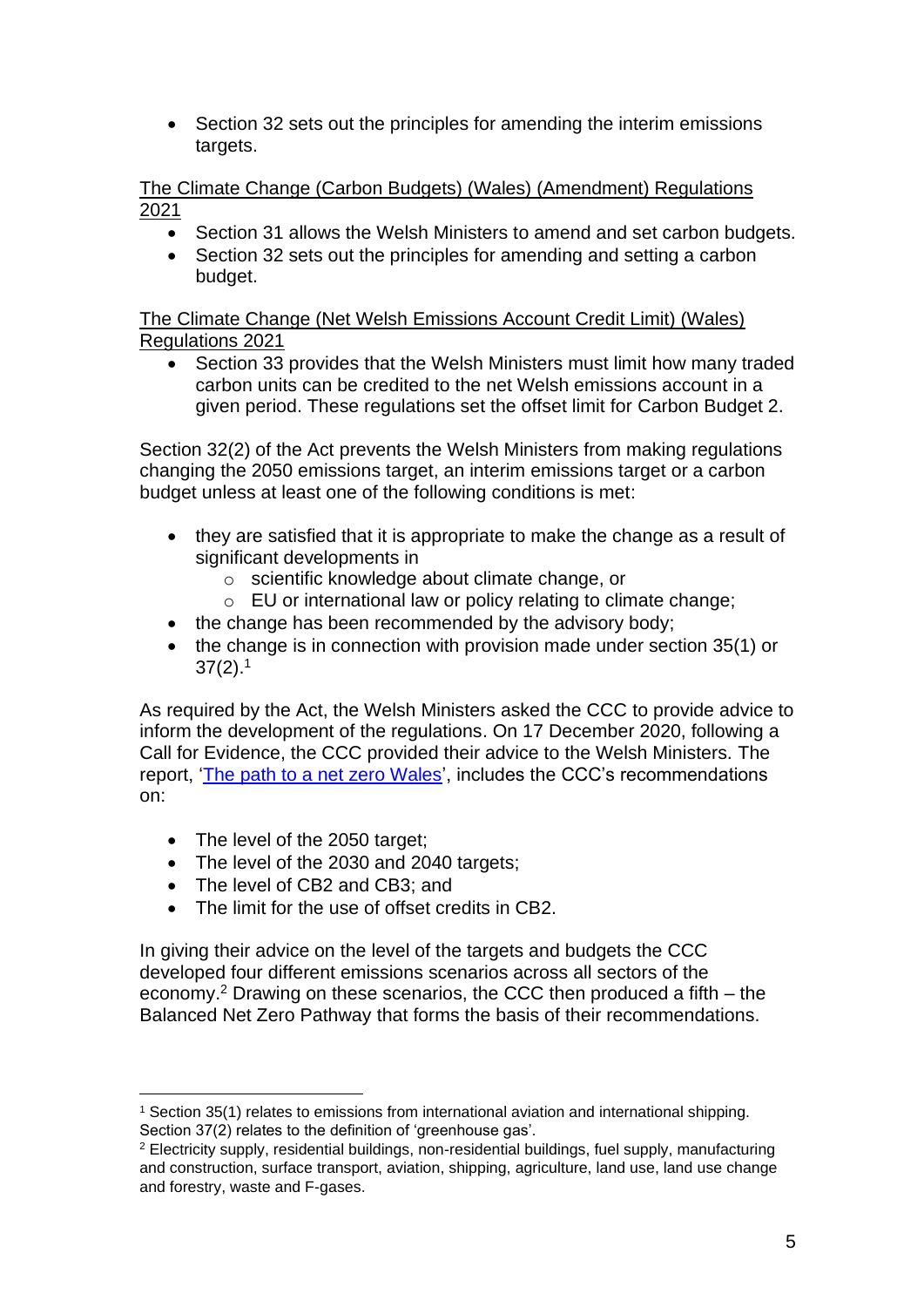The Climate Change (Wales) Regulations 2021 are brought forward in accordance with Section 32(2)(b) and follow the recommendations of the advisory body.

Section 32(3) of the Act requires the Welsh Ministers when making regulations changing the 2050 emissions target, or setting or changing an interim emissions target or a carbon budget, to have regard to the following:

- The most recent report under section 8 on the state of natural resources in relation to Wales
- The most recent future trends report under section 11 of the Well-being of Future Generations (Wales) Act 2015
- The most recent report (if any) under section 23 of that Act (Future Generations report)
- Scientific knowledge about climate change
- Technology relevant to climate change
- EU and international law and policy relating to climate change (including international agreements on measures designed to limit increases in global average temperatures)

The Climate Change (Wales) Regulations 2021 are brought forward in accordance with Section 32(3) of the Act.

## **Procedures for laying regulations**

The regulations are subject to the approval of the Senedd via the draft affirmative procedure.

In accordance with Section 49, before laying draft regulations the Welsh Ministers are required to request and take into account the advice of the advisory body. By virtue of no declaration being made by Welsh Ministers appointing an advisory body, Section 44 by default appoints the Climate Change Committee (CCC) to be the statutory advisory body. Where regulations make different provision to the advice provided by the CCC, the Welsh Ministers must lay a statement before the Senedd setting out the reasons why.

The Climate Change (Wales) Regulations 2021 follow the advice of the advisory body.

## <span id="page-5-0"></span>*4. Purpose and intended effect of the legislation* **Environment (Wales) Act 2016 (Amendment of 2050 Emissions Target) (Wales) Regulations 2021**

## *Current situation*

Section 29 of the Act establishes a statutory emissions reduction target that requires the Welsh Ministers to ensure that net emissions of greenhouse gases in Wales, for the year 2050, are at least 80% lower than the baseline.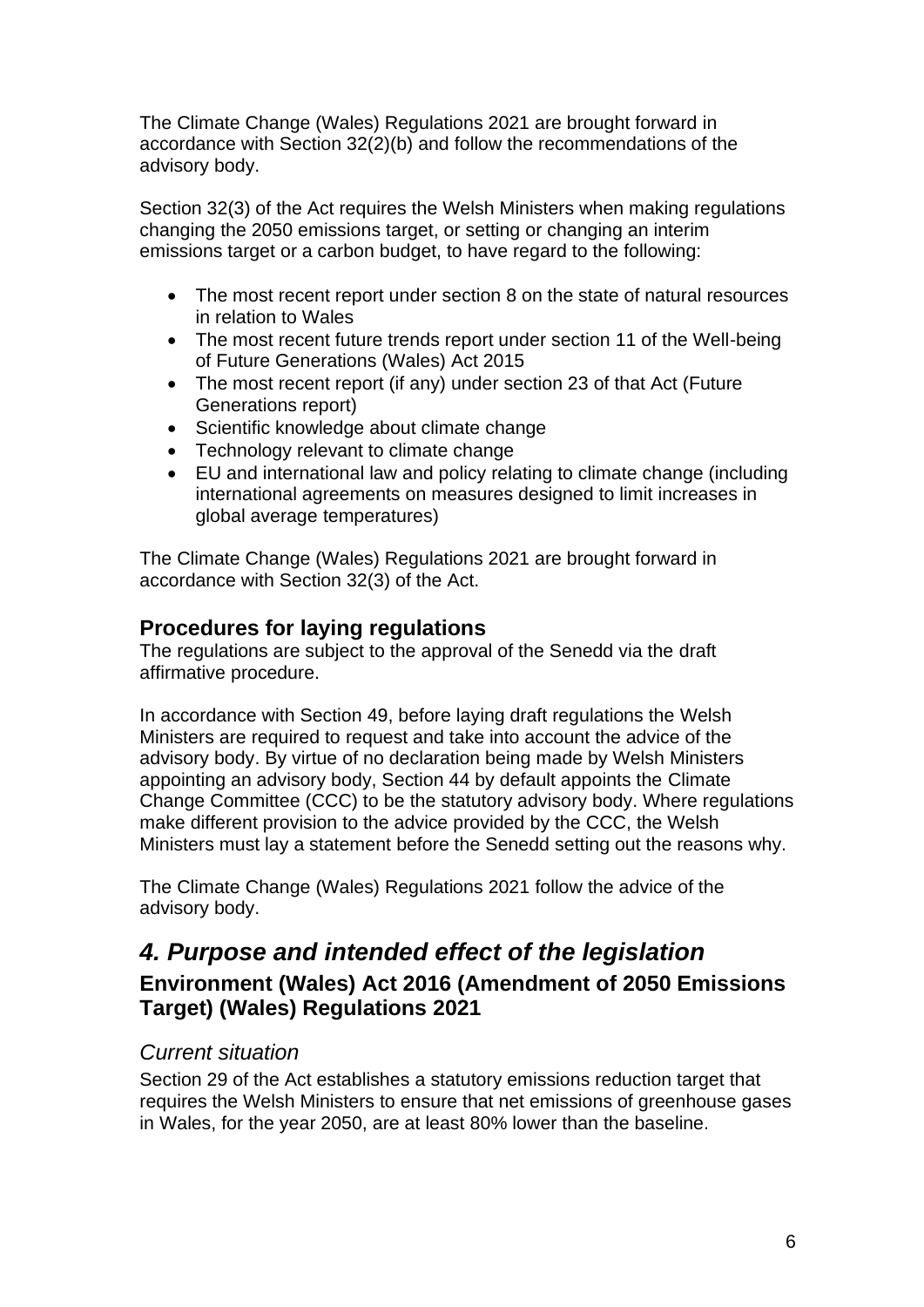## *Purpose*

The purpose of this regulation is to increase the 2050 target to at least 100% lower than the baseline ('net zero').

## *Intended effect*

The intended effect of this regulation is to bring Wales's 2050 target in line with the CCC's recommendation, reflecting developments in scientific knowledge, public opinion and global ambition since the original target was set in 2016.

## **Climate Change (Interim Emissions Targets) (Wales) (Amendment) Regulations 2021**

## *Current situation*

The Climate Change (Interim Emissions Targets) (Wales) Regulations 2018 set the interim targets that represented a pathway to the 2050 target established in the Act as follows:

- a 2020 target for an emissions reduction of 27% against the baseline
- a 2030 target for an emissions reduction of 45% against the baseline
- a 2040 target for an emissions reduction of 67% against the baseline

## *Purpose*

The purpose of this legislation is to set targets for 2030 and 2040 that represent a pathway to the new net zero target for 2050:

- a 2030 target for an emissions reduction of 63% against the baseline
- a 2040 target for an emissions reduction of 89% against the baseline

## *Intended effect*

The intended effect of this regulation is to establish targets for 2030 and 2040 in line with the CCC's recommendations, frontloading action in the 2020s. Reducing emissions early matters as it is global cumulative emissions that drive climate outcomes. The Welsh Ministers must set each interim emissions target at a level they are satisfied is consistent with meeting the 2050 emissions target.<sup>3</sup>

## **Climate Change (Carbon Budgets) (Wales) (Amendment) Regulations 2021**

## *Current situation*

A carbon budget sets a maximum limit on the total amount of Welsh emissions permitted over a 5-year budget period. The Climate Change (Carbon Budgets) (Wales) Regulations 2018 set Carbon Budgets 1 and 2 as follows:

• CB1 (2016-2020): an average of 23% below the baseline

 $3$  Section 32(1)(a) of the Act.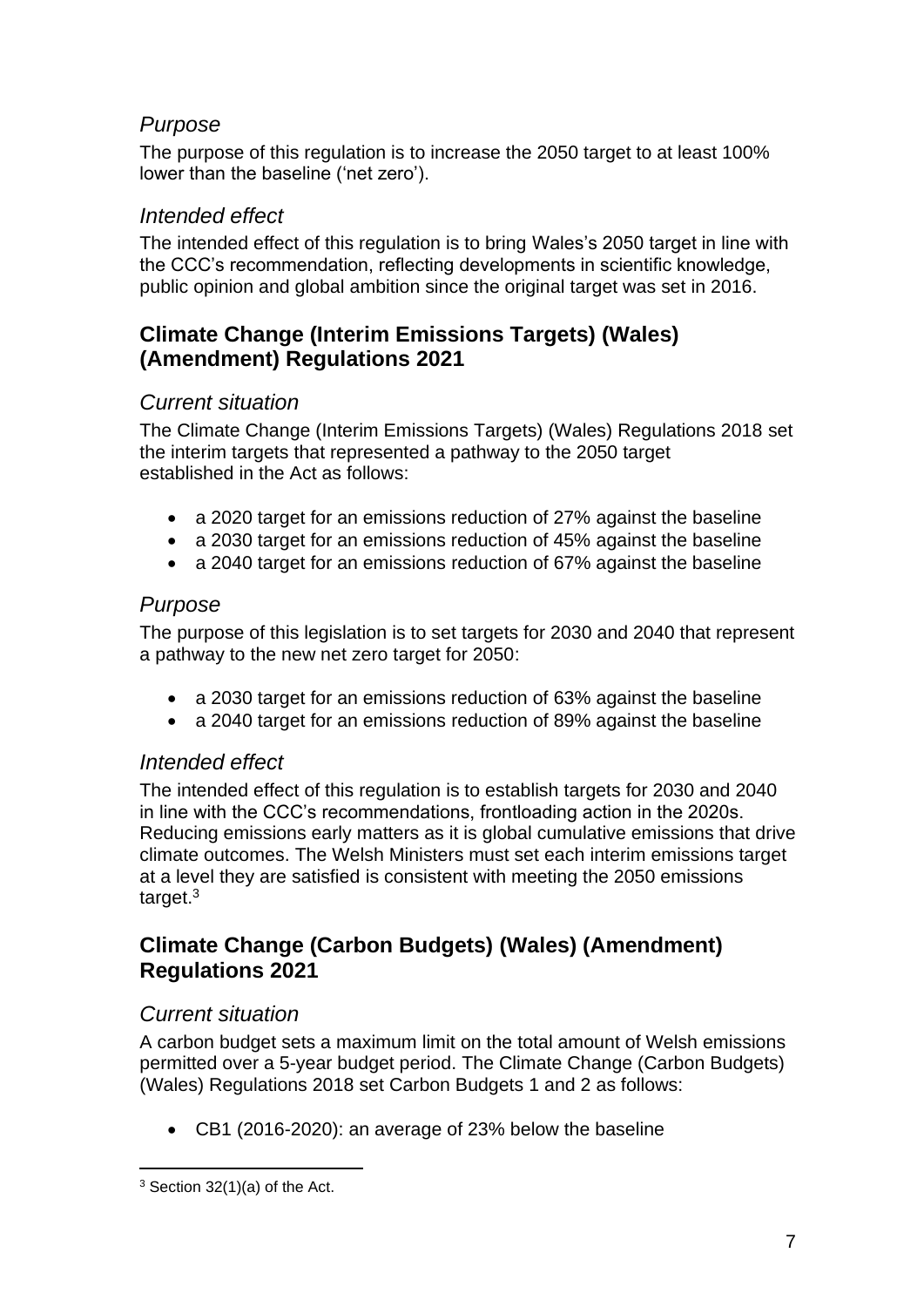• CB2 (2021-2025): an average of 33% below the baseline

### *Purpose*

The purpose of this legislation is to set CB2 and CB3 at levels that represent a pathway to the new targets for 2030, 2040 and 2050:

- CB2 (2021-2025): an average of 37% below the baseline
- CB3 (2026-2030): an average of 58% below the baseline

### *Intended effect*

The intended effect of this regulation is to establish carbon budgets for the 2020s in line with the CCC's recommendations. The Welsh Ministers must set each carbon budget at a level they are satisfied is consistent with meeting:

- the 2050 emissions target: and
- the interim target for any interim target year that falls within or after that budgetary period. 4

## **Climate Change (Net Welsh Emissions Account Credit Limit) (Wales) Regulations 2021**

### *Current situation*

The Climate Change (Net Welsh Emissions Account Credit Limit) (Wales) Regulations 2018 set the limit on the use of carbon units for CB1.

## *Purpose*

The Act requires Welsh Ministers to set a limit on the total amount that the Net Welsh Emissions Account can be reduced through the use of carbon units. The Carbon Accounting (Wales) Regulations 2018 defines carbon units as the international offset credits generated through Certified Emission Reduction (CER). Offset credits provide a means by which Wales can invest in emission reduction activities overseas and use the emission reductions achieved to offset domestic emissions within the Welsh targets.

The purpose of this regulation is to set the limit on the use of carbon units for CB2 (2021-2025).

#### *Intended effect*

The intended effect of this regulation is to set the offset limit for CB2 in line with the CCC's recommendation and ensure that CB2 is met solely by reducing domestic emissions. As the CCC's recommendation is to outperform CB2 on the way to more ambitious CB3 and the 2030 targets, the CCC concludes that it is not appropriate to meet CB2 with any use of carbon units i.e. the offset limit for CB2 should be set at 0%.

<sup>4</sup> Section 32(1)(b) of the Act.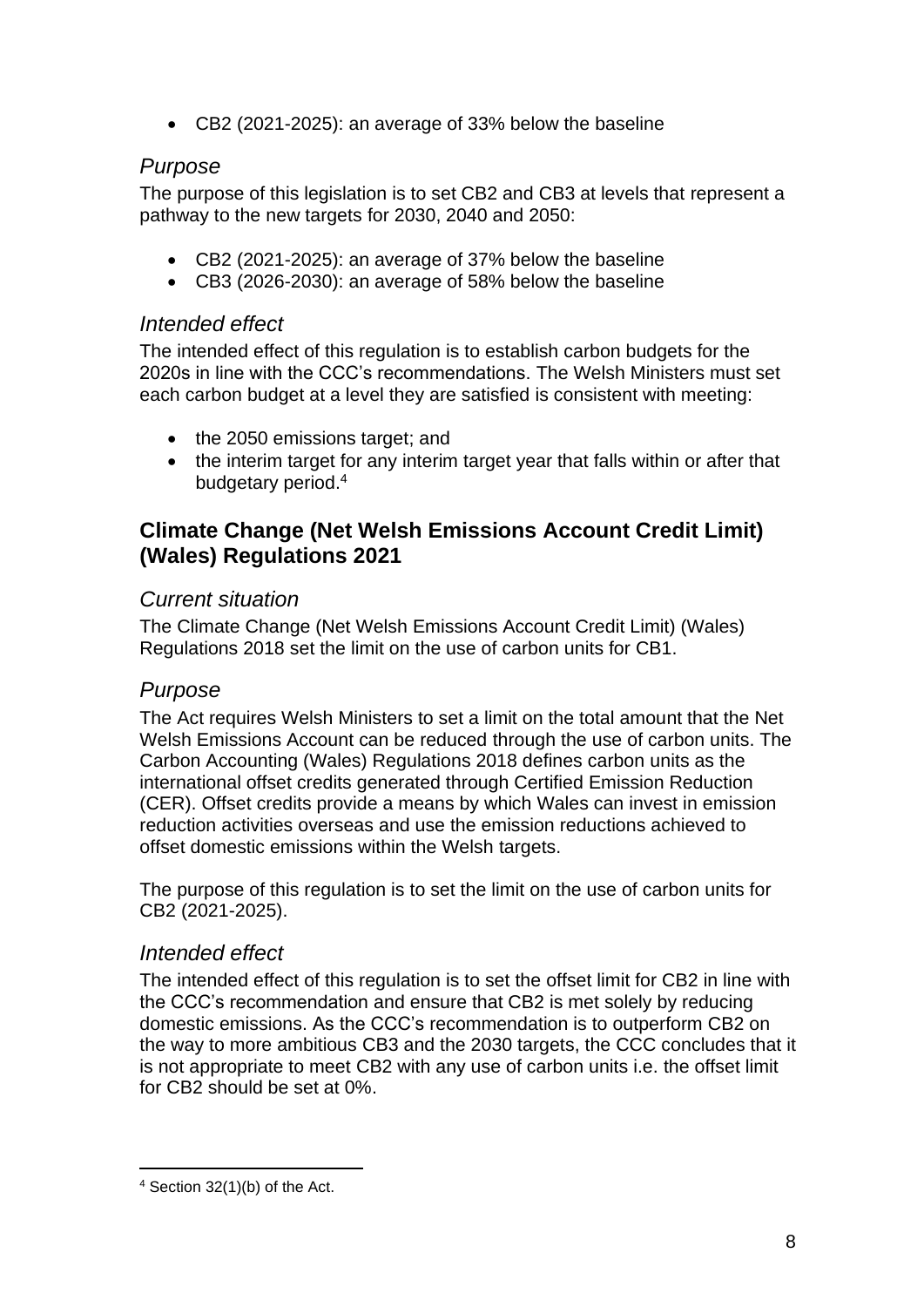# <span id="page-8-0"></span>**PART 2 – REGULATORY IMPACT ASSESSMENT**

## <span id="page-8-1"></span>*Introduction*

The four regulations that make up The Climate Change (Wales) Regulations 2021 all relate to Wales's emissions reduction pathway to 2050 and are highly interdependent. This RIA therefore considers options for the pathway as a whole, rather than each regulation in turn. The pathway set in regulations represents the strategic decarbonisation framework but many individual policy measures are required to achieve the pathway. There are multiple ways to deliver the pathway and so the actual costs and benefits can only be determined once the measures to meet the carbon budgets have been agreed; policy-level impact assessments are required to conduct this analysis.

Since the Senedd passed the Climate Change (Wales) Regulations in 2018, science, technology, markets and cost assumptions have changed, showing the inherent uncertainties in modelling emission pathways and estimating costs. The Welsh Government is focussed on developing and taking the actions needed to meet the carbon budgets and targets and so is reliant on the Climate Change Committee (CCC) advice. This means there are only two options presented in this RIA, both drawing on CCC expertise.

## <span id="page-8-2"></span>*Options*

## **Option 1: Retain current emissions pathway ('do minimum')<sup>5</sup>**

Option 1 fulfils the statutory duty to set CB3 and does so at a level consistent with the existing 80% pathway and the CCC's 2017 advice. It also increases the average reduction required in CB2 from the existing 33% to 37% to take account of the early closure of Aberthaw Power Station. The Welsh Government endorsed this principle when accepting the CCC's 2017 advice. Finally, this option sets the CB2 offset limit at 0%, in line with the CCC's recommendation in their 2020 advice. It leaves all the decadal targets unchanged.

- Carbon Budget 2 (2021-25): 37% average reduction with a 0% offset limit
- Carbon Budget 3 (2026-30): 43% average reduction<sup>6</sup>
- 2030: 45% reduction
- 2040: 67% reduction
- 2050: at least 80% reduction against the baseline

 $<sup>5</sup>$  These targets are all set against the 2017 CCC advice, which was in turn based upon</sup> scientific understanding of GHG emissions at that time (1990-2015 GHG emission data are used as the basis). However, understanding of emissions has progressed since then and the latest CCC analysis is considerably revised to take account of these changes. The Option 1 pathway does not take any of these adjustments into account.

<sup>&</sup>lt;sup>6</sup> There is no statutory deadline for setting each offset limit. We will set the CB3 offset limit no later than 2025.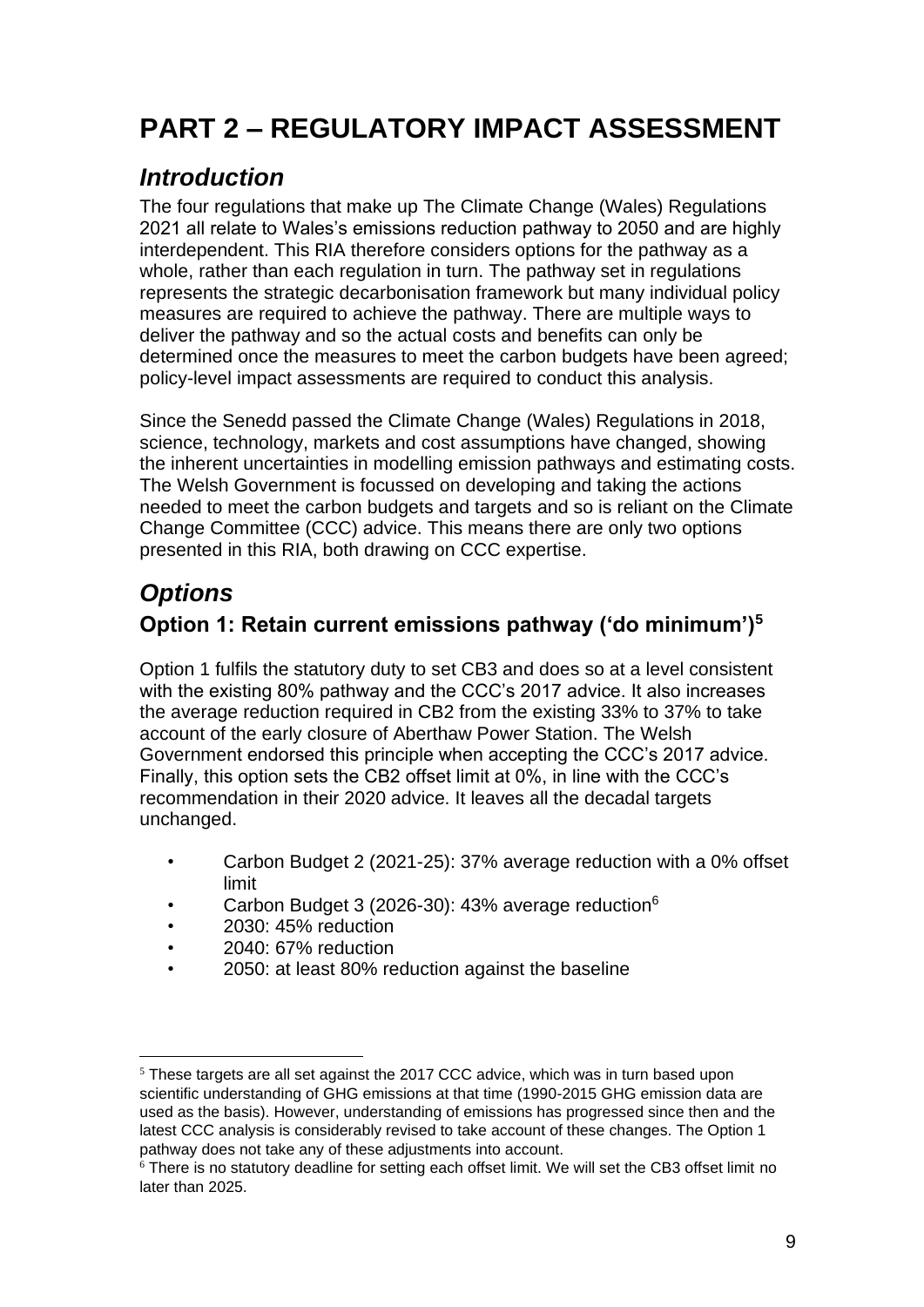## **Option 2: Accept the CCC's recommendations in the December 2020 advice**

- Carbon Budget 2 (2021-25): 37% average reduction with a 0% offset  $limit<sup>7</sup>$
- Carbon Budget 3 (2026-30): 58% average reduction $8$
- 2030: 63% reduction
- 2040: 89% reduction
- 2050: at least 100% reduction against the baseline

## <span id="page-9-0"></span>*Costs and benefits*

### *Costs*

We estimate the Present Value of resource costs of Option 2 will lead to additional resource costs of between £6bn and £10bn over the period to 2050.<sup>9</sup> The best estimate, based on the Balanced Pathway that the CCC's recommendations are drawn from, is that the cost is likely to be in the upper third of this range. Upper and lower bounds are drawn from analysis of all of the CCC's scenarios in their December advice.<sup>10</sup>

**Note**: The resource costs of the net zero transition are not attributed as part of this analysis. Costs are likely to be shared between the Welsh and UK Governments, the private sector, investors and citizens.

|                             | <b>Best estimate</b> | Lower bound | Upper bound |
|-----------------------------|----------------------|-------------|-------------|
| Option 1                    | £4.7 $bn$            | £3.3bn      | £5.5 $bn$   |
| Option 2                    | £14.1 $bn$           | £10.1bn     | £15.9bn     |
| Additional cost of Option 2 | £9.4bn               | £5.9bn      | £10.4bn     |

**Table 1:** Present Value of resource costs of Options 1 and 2<sup>11</sup>

 $7$  The CCC's recommendation for CB2 was a 37% average reduction in law with a commitment to outperform it. This is the minimum required to meet the Balanced Pathway. Our costs analysis incorporates the CCC's recommendation for CB2 with a view to meeting the 2030 recommendation and later targets.

<sup>&</sup>lt;sup>8</sup> There is no statutory deadline for setting each offset limit. We will set the CB3 offset limit no later than 2025.

<sup>9</sup> Resource costs are discounted using the Social Time Preference Rate' (STPR) (3.5%) to provide the Present Value of resource costs. Additional resource costs indicate the extra spend required to provide the same goods and services but in a low-carbon way. They are calculated by annualising the capital investment costs over their lifetimes using a suitable cost of capital and subtracting in-year operating cost savings.

<sup>&</sup>lt;sup>10</sup> Headwinds, Widespread Engagement, Widespread Innovation, and Tailwinds – in addition to the Balanced Pathway.

 $11$  Figures may not sum due to rounding and comparisons across multiple CCC scenarios.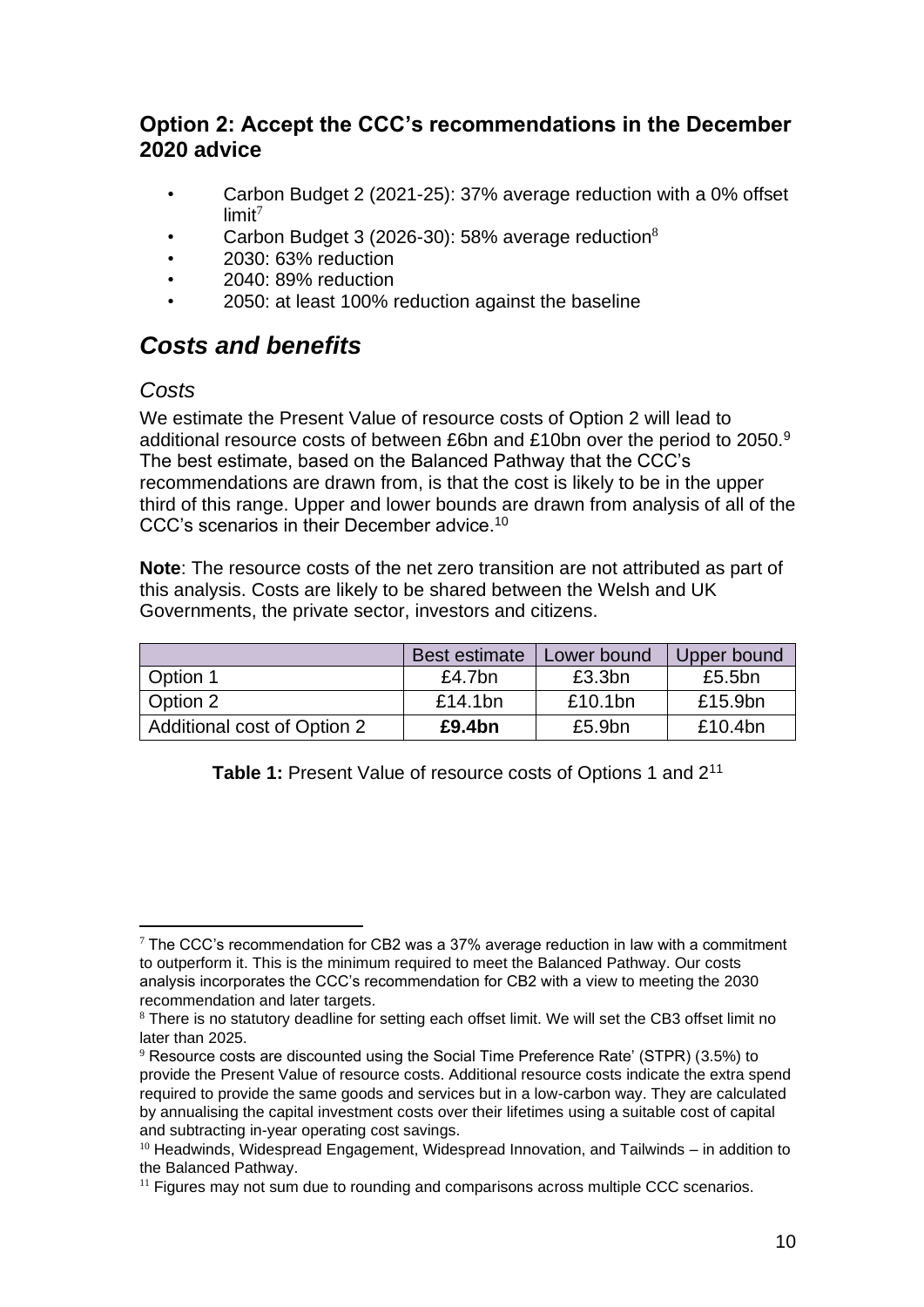#### **Comparison with the CCC estimate**

Figure 1 shows that the CCC forecast the resource cost of their Balanced Pathway to be approximately £25bn.<sup>12</sup>



**Figure 1:** Annualised resource costs of the CCC's scenarios; CCC analysis

The reasons for the difference between our estimate and the CCC's estimate are twofold:

- 1. The CCC does not apply discounting to their estimates. The effect of discounting is the sole reason for the difference between their £25bn figure and the £14.1bn figure in Table 1.
- 2. The CCC compares the costs of achieving a net zero target with a hypothetical counterfactual<sup>13</sup> of no-further climate-action from today. The counterfactual against which the costs in this RIA are compared is the existing statutory 80% target (Option 1).

#### **Methodological approach**

**Note:** Our cost estimates have been derived entirely from the CCC analysis and we have not undertaken our own modelling.

<sup>&</sup>lt;sup>12</sup> The CCC report resource costs on an annual rather than cumulative basis. The £25 billion figure is the summation of the annual resource cost in each of the 30 years it takes to reach the net zero target. For detail on the CCC's methodology, including assumptions, uncertainties and sensitivities, see Chapter 5 of The Sixth Carbon Budget - The UK's path to Net Zero.

<sup>&</sup>lt;sup>13</sup> The CCC's counterfactual in the 2020 advice differs from all previous CCC publications. For more information see p.20 of [The Sixth Carbon Budget Methodology Report](https://www.theccc.org.uk/wp-content/uploads/2020/12/The-Sixth-Carbon-Budget-Methodology-Report.pdf) (CCC, 2020).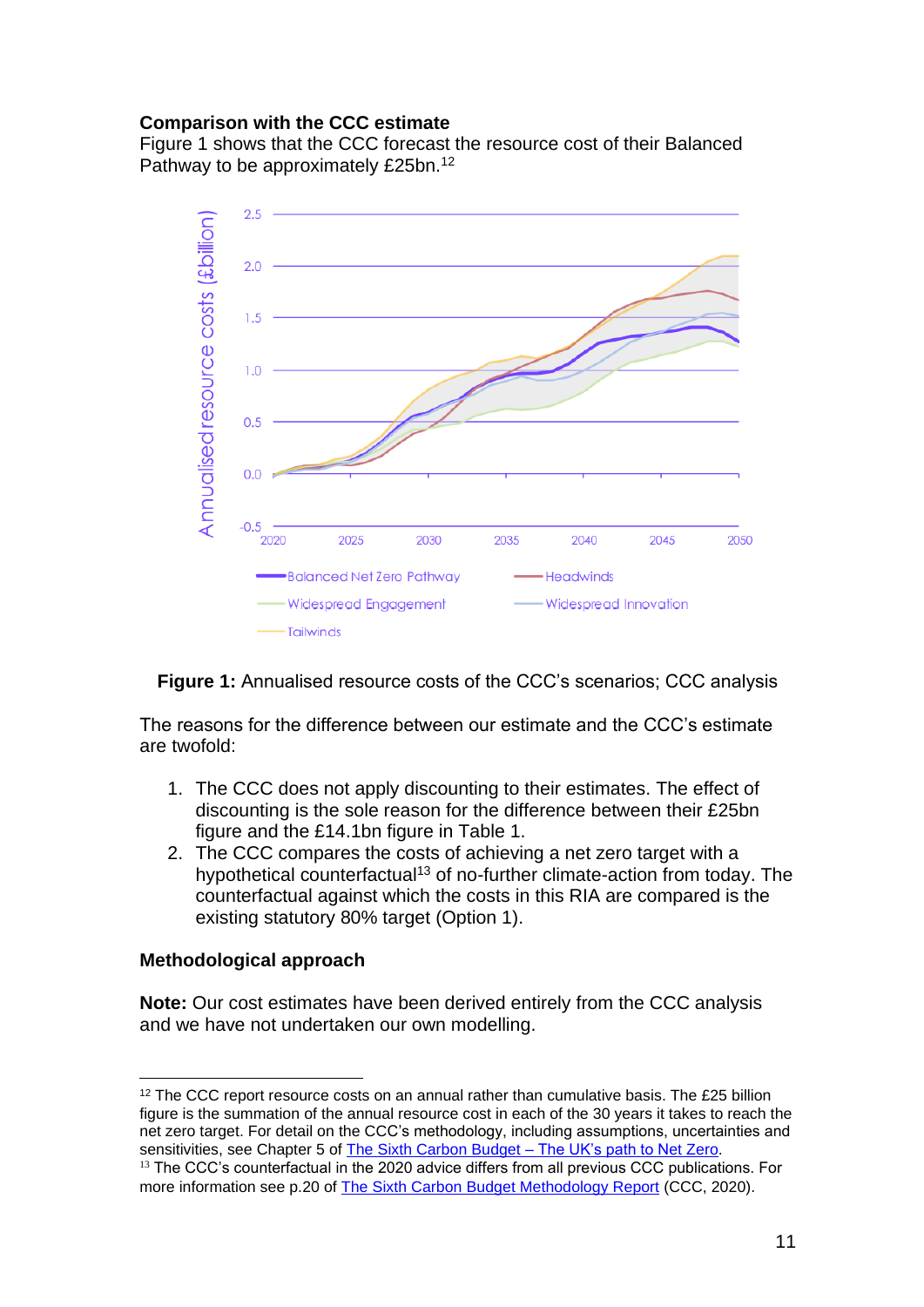The costs of both options are based on the scenarios produced by the CCC in their December advice. The costs of Option 1 are calculated by taking the annualised resource costs up to the point at which the particular scenario reaches the 80% target, whereas the costs of Option 2 take into account the whole pathway to net zero.

Figure 2 shows the cumulative annual resource costs for each scenario from 2020 onwards, up to the year where net zero emissions is reached. The point at which 80% is reached varies in the different scenarios (Table 2) and is indicated by the red dot in Figure 2. The additional costs of Option 2 are derived from the difference between the red dot and the end of the line.

The CCC's scenarios rely to varying degrees on engineered greenhouse gas removals, such as Bioenergy with Carbon Capture and Storage (BECCS). The Balanced Pathway recommended by the CCC in their 2020 advice leads to a 96% reduction in Welsh emissions in 2050.<sup>14</sup> The CCC advises that Wales can credibly meet net zero in the Balanced Pathway either with a 4% share (approximately 2MtCO2e) of total UK engineered removals or through increased action in other areas, including land use and behavioural changes. However, the CCC's analysis does not allocate a specific level of engineered removals to each UK nation. The analysis behind the figures in Table 1 includes Wales's share of the UK costs of engineered removals in each CCC scenario up to 2050, in order to estimate the full cost of achieving net zero. Alternative ways of bridging the emissions gap would incur different costs.



#### **Figure 2:** Cumulative Present Value of resource costs for each scenario; WG, using CCC analysis

 $14$  The other CCC scenarios that do not reach net zero by 2050 are Headwinds (93%) and Widespread Engagement (99%).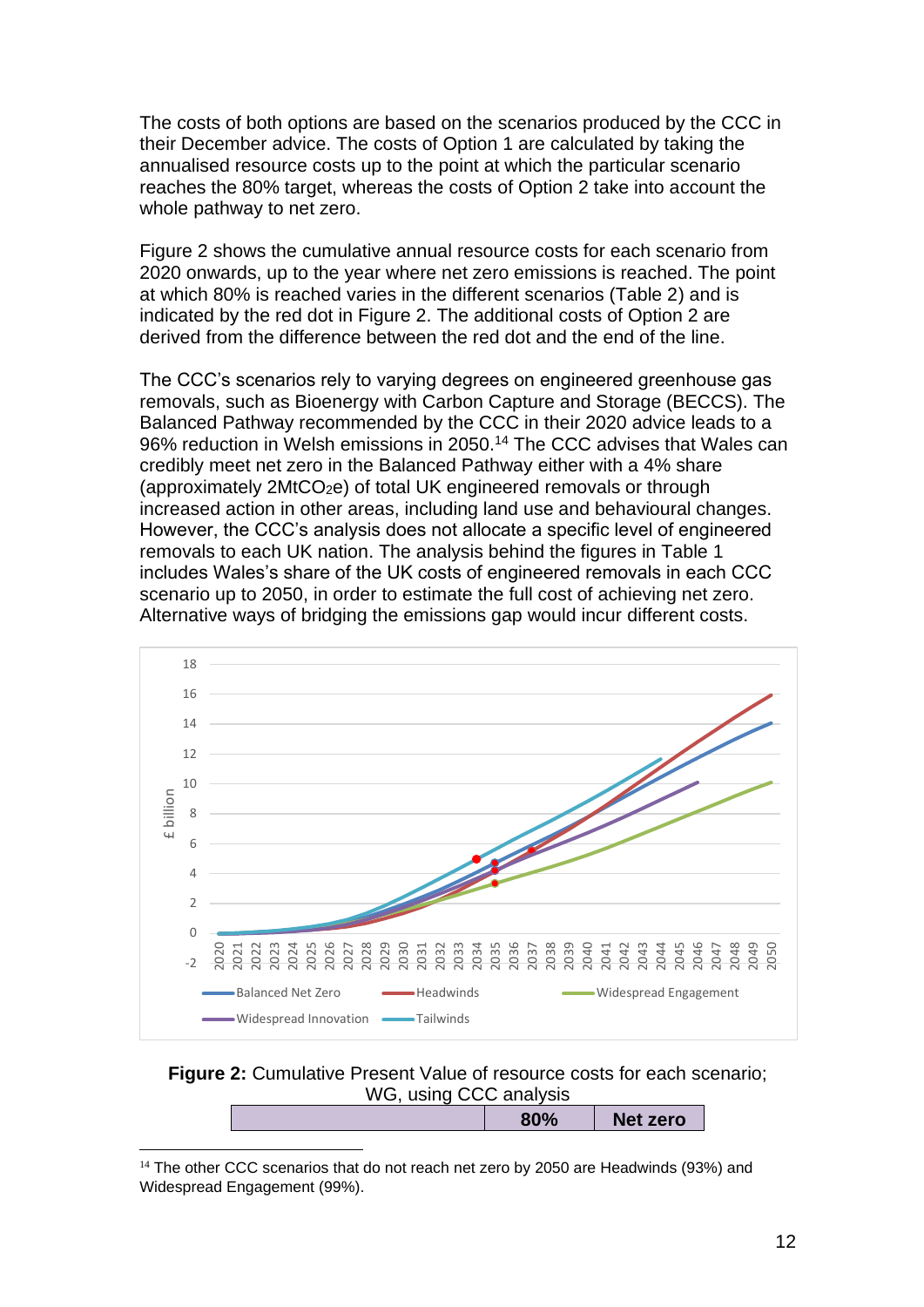| <b>Balanced Pathway</b>      | 2035 | 2050 |
|------------------------------|------|------|
| <b>Headwinds</b>             | 2037 | 2050 |
| <b>Widespread Engagement</b> | 2035 | 2050 |
| Widespread Innovation        | 2035 | 2046 |
| Tailwinds                    | 2034 | 2044 |

**Table 2:** Years in which emission reduction targets are met under the CCC's scenarios; WG, using CCC analysis<sup>15</sup>

We adopted this approach to estimate the costs of Option 1 because the CCC's 2017 cost estimate of an 80% target can no longer be considered robust, due to significant falls in the costs of technology and methodological changes undertaken by the CCC.<sup>16</sup> To illustrate the impact of these changes, Figure 3 shows the estimated resource cost of achieving an 80% target (produced in 2017) compared to the cost of achieving a net zero target (produced in 2020). This shows the uncertainty of estimating future resource costs, as they are highly sensitive to differences in behaviour change and the level of innovation in low carbon technologies.



**Figure 3:** Annualised resource cost of Option 1 (2017) and Option 2 (2020) (£billion); WG, using CCC analysis<sup>17</sup>

<sup>&</sup>lt;sup>15</sup> Our analysis assumes a small amount of engineered greenhouse gas removals in the Balanced Pathway and Headwinds scenario before 2035 and 2037 respectively. This has been accounted for in the costs in Table 1. For the purposes of our analysis, the Balanced Pathway, Headwinds and Widespread Engagement Scenarios reach net zero in 2050 with varying amounts of engineered removals.

<sup>&</sup>lt;sup>16</sup> The changes and their implications are summarised in Box 1.2 on p.27 of The Sixth Carbon [Budget Methodology Report](https://www.theccc.org.uk/wp-content/uploads/2020/12/The-Sixth-Carbon-Budget-Methodology-Report.pdf) (CCC, 2020).

 $17$  Option 2 (Net Zero target) is based on our undiscounted cost analysis of the CCC's Balanced Pathway and includes the costs of engineered removals required to reach net zero.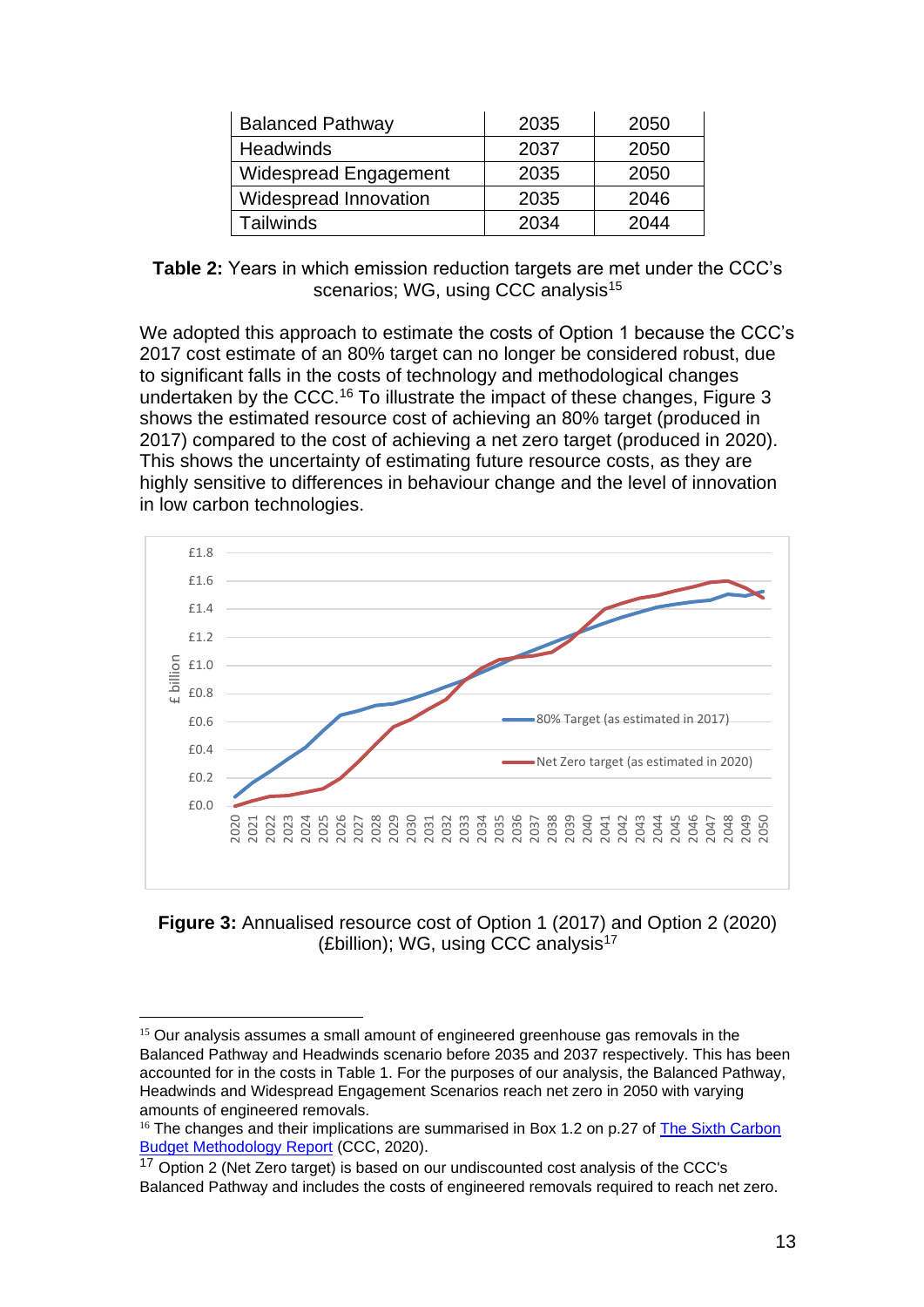### *Where the costs are likely to fall*

The CCC is clear that the costs should not be interpreted as being solely delivered through Welsh Government expenditure, nor as costs that only Welsh businesses and households have to bear. The extent to which costs and savings are shared across the UK – including the amount of expenditure through Welsh Government budgets – will be determined by policy at both UK and Welsh Government level. Many of the actions to reduce emissions will likely be paid for at UK level and/or socialised across the whole of the UK. The CCC provides the following examples:

- The costs associated with building new low-carbon generation will be shared across all consumers of electricity on the GB grid. The CCC has reflected this by allocating resource and investment costs for electricity supply to Wales in proportion to consumption, rather than make assumptions on where new zero-carbon generating capacity is located.<sup>18</sup>
- The costs of decarbonising industrial clusters could be met through a combination of direct financing from the UK Exchequer and/or be passed through to the end-users of low-carbon products.
- A market mechanism for greenhouse gas removals could see the UK aviation industry offsetting emissions by paying for removals, including planting trees, in all areas of the UK.

An expert advisory group convened by the CCC suggested that the private sector could deliver the majority of the investments in a transition to Net Zero.<sup>19</sup> For this to happen, the Welsh and UK Governments will need to ensure appropriate regulatory and taxation regimes are in place. Given the CCC anticipates a small overall economic impact and assumes the private sector to finance most of the transition, the CCC expects the overall impact on public finances to 2050 to be limited.

Table 1 shows a larger total Present Value of resource costs for Option 2 than Option 1. This means that Option 2 may result in increased costs for households, at least in the short-term. However, in Option 2 households are likely to benefit from reduced operating costs over time. There is evidence to suggest that the benefits of Option 2 may outweigh the costs; the benefits are explored in further detail below.

In December 2020 HM Treasury published an interim report for its Net Zero Review.<sup>20</sup> The report recognises the implications for households arising from the structural changes required by the transition to a net zero economy but does not seek to calculate the impact of the transition on any particular group.

 $18$  This assumption typically causes the estimate of Wales' share of UK costs to be lower than its share of UK abatement, because Wales is currently a significant net exporter of gas-fired power to the UK, but the costs of actions to decarbonise power will be shared by all electricity users in the UK.

 $19$  For detail, see Chapter 5 of [The Sixth Carbon Budget –](https://www.theccc.org.uk/wp-content/uploads/2020/12/The-Sixth-Carbon-Budget-The-UKs-path-to-Net-Zero.pdf) The UK's path to Net Zero.

<sup>20</sup> [Net Zero Review: Interim Report](https://assets.publishing.service.gov.uk/government/uploads/system/uploads/attachment_data/file/945827/Net_Zero_Review_interim_report.pdf) (HM Treasury, December 2020)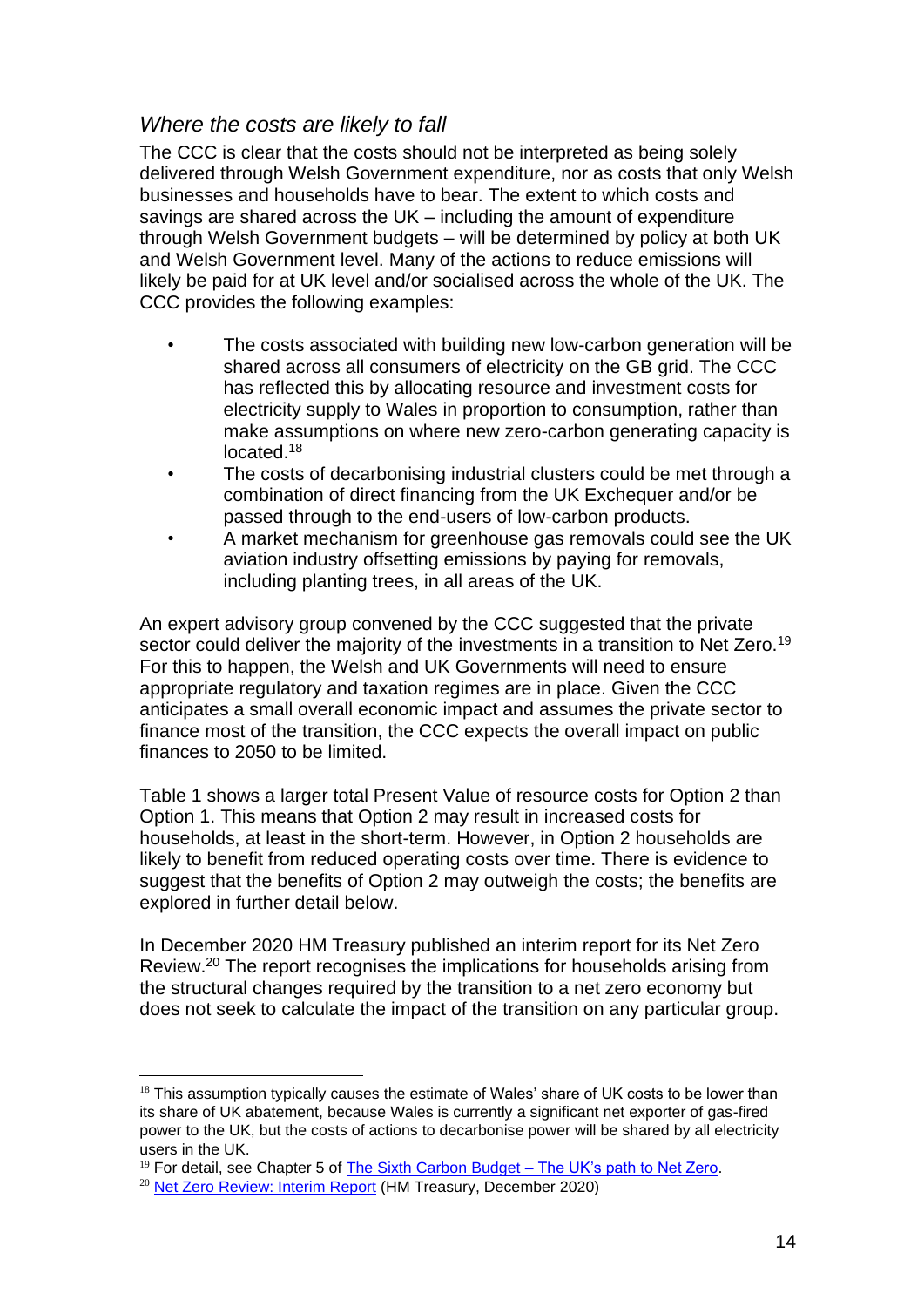The report acknowledges the inherent uncertainties in forecasting how the net zero transition will affect households by concluding that:

"The transition is a dynamic process that will take place over several decades, and its impact on individual households will ultimately depend on a range of factors including: the development of new low-carbon sectors in the UK; the pace of transition and policy levers chosen; the price of low-carbon alternatives to households and businesses' current activities; and the dynamism of the labour and capital market."

Households are exposed to the net zero transition through:

- 1. The goods and services they buy (household consumption). Different types of household will have different levels of exposure to the transition. For example, higher-income households consume more carbon in absolute terms, but lower-income households tend to consume more carbon relative to their income. HMT analysis suggests that the highestincome households emit around three times as much carbon as the lowest-income households, while on average their income is approximately eight times greater. Furthermore, regional analysis suggests that the average household greenhouse gas footprint in Wales is around the average, when compared to other parts of the UK.<sup>21</sup>
- 2. Labour market effects. There are likely to be large transitional labour market effects between sectors, with people in certain occupations (skilled trade, and process plant and machine workers) more likely to work in more carbon-intensive industries. People in these occupations are also disproportionately likely to have a lower level of education and to be lower income workers. HMT analysis suggests that people with lower and middle levels of education are employed in jobs with over 20% higher carbon intensity than highly educated employees, on average.
- 3. Changes to the value of assets. The interim report does not include analysis of this aspect. The net zero transition could affect household business profits, subsequently affecting households that own them (negatively or positively, depending on the household assets owned).

## *Benefits*

The CCC's December advice considers the benefits of net zero in the areas of prosperity, health and natural capital. The benefits discussed here follow the CCC's approach of comparing a net zero pathway (Option 2) with a future of no further climate action, rather than comparing the benefits of Options 1 and 2 directly.

While it is not possible to quantitatively compare the macroeconomic, health and natural capital benefits under the options considered, it is reasonable to assume greater net benefits will accrue under Option 2 in relation to health and natural capital. This is because a net zero target will likely demand a greater policy response relevant to these areas, for example more tree planting, and this should increase the benefits flowing from these actions. Option 2 also

<sup>&</sup>lt;sup>21</sup> [Net Zero Review: Interim Report](https://assets.publishing.service.gov.uk/government/uploads/system/uploads/attachment_data/file/945827/Net_Zero_Review_interim_report.pdf) (HM Treasury, December 2020, p.75)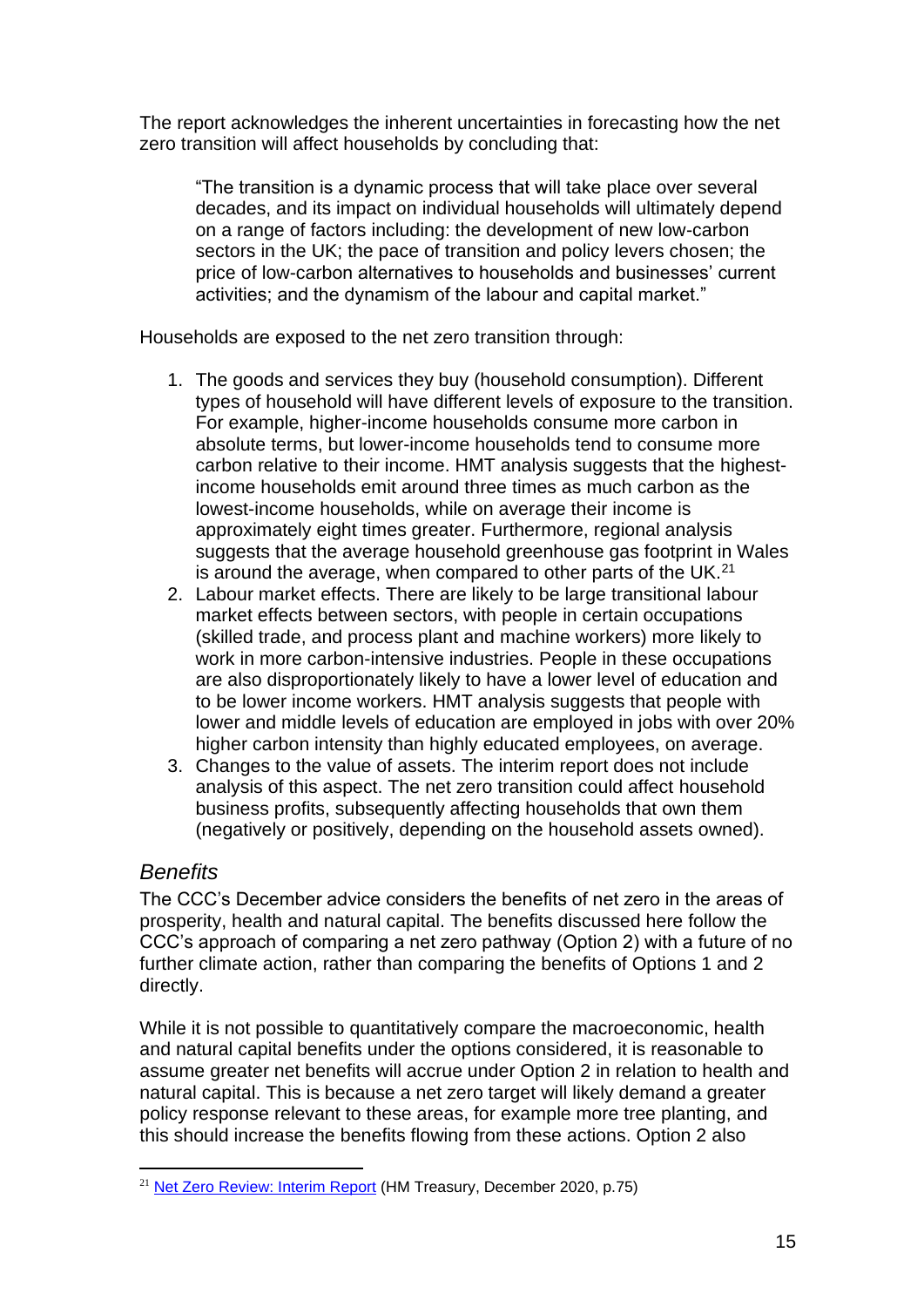frontloads climate action in the next 15 years, which would achieve the benefits earlier than Option 1 and result in greater cumulative benefit overall.

#### **Prosperity and resilience**

In the near term, the CCC report that GDP is likely to increase, especially as the economy rebuilds after the COVID-19 crisis. The negative economic impacts from COVID-19 mean the economy is not at full capacity and so present an opportunity for projects which are both ready to implement and which have a high fiscal multiplier effect. According to Hepburn et al (2020), green projects considered to have high multiplier values and strong climate benefits include building efficiency spending for renovations and retrofits, and natural capital investment for eco-system resilience and regeneration (such as restoration of carbon-rich habitats and climate friendly agriculture).<sup>22</sup>

The CCC endorses this position, arguing that now is an ideal time to encourage investment, based on historically low interest rates and a potential demand shortage for cheap capital. Economic recovery from the COVID-19 pandemic necessitates stimulus, and many of the measures detailed in their advice have been shown to have high economic multipliers. However, it should be noted that other fiscal spending not linked to environmental policy may also have a high fiscal multiplier effect during periods of spare capacity. Furthermore, we cannot know for how long the economy will be at limited capacity as a result of COVID-19.

The CCC stresses that the estimates of annualised resource costs are not the same as macroeconomic impacts because resource costs are a microeconomic measure which do not account for wider dynamic interactions in the economy. For example, resource costs incorporate investment costs but do not account for the increase in GDP if that investment is made domestically. Furthermore, the shift away from fossil fuel imports is likely to have major benefits to the country's trade balance, which the resource costs also do not account for.

Macroeconomic analysis conducted in support of the CCC's advice demonstrates that despite the added resource costs involved, the net zero transition is expected to boost UK GDP by around 2% by 2030, levelling off at around a 3% increase by 2050.<sup>23</sup> The analysis estimates that UK net employment will be between 0.5-1% higher than the baseline of no further climate action between 2025-2050, with this employment growth largely resulting from the net zero investment programme.

The CCC reports that actions needed for the transition to net zero in Wales can stimulate economic growth, create jobs, and aid a recovery from the pandemic, as well as increasing resilience to future climate risks. Legislating the CCC's recommended targets would send a clear signal that Wales is open for lowcarbon investment and take forward the commitment to "respond energetically to the climate emergency by pursuing a strong decarbonisation agenda", set

<sup>&</sup>lt;sup>22</sup> [Will COVID-19 fiscal recovery packages accelerate or retard progress on climate change?](https://academic.oup.com/oxrep/article/36/Supplement_1/S359/5832003) (Hepburn et al, May 2020)

 $23$  [Economic impact of the Sixth Carbon Budget](https://www.theccc.org.uk/publication/economic-impact-of-the-sixth-carbon-budget-cambridge-econometrics/) (Cambridge Econometrics, 2020)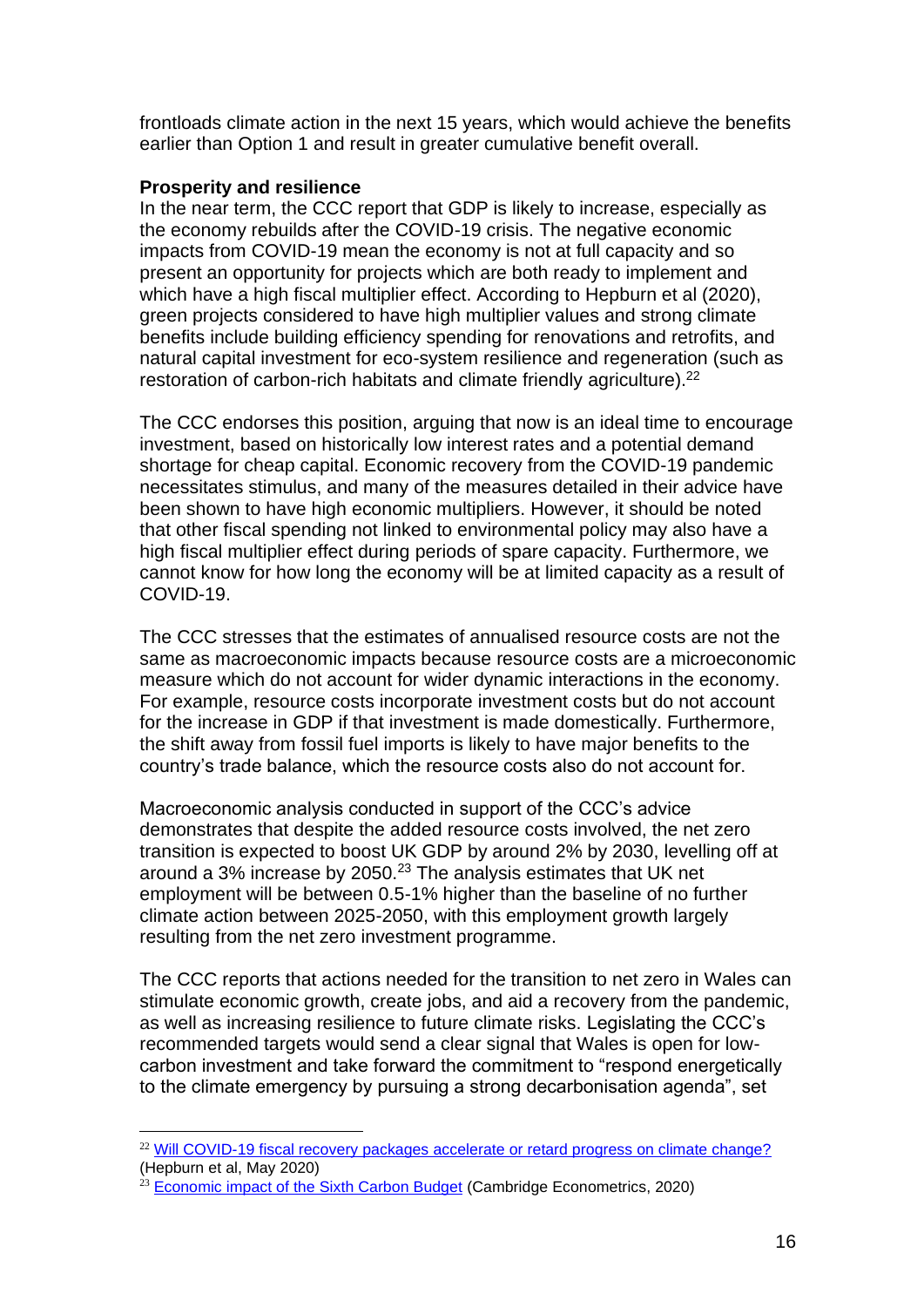out in the 'COVID-19 Reconstruction: Challenges and Priorities' paper, published in October 2020.<sup>24</sup> This will also help to encourage private investment at a time when it is needed to support Wales' economic recovery from the COVID-19 crisis. It could also help Wales secure competitive positions in growing global markets for low-carbon goods and services.

#### **Health**

There is clear evidence for the health benefits of the net zero transition. Some of these come directly from changes required to achieve net zero (e.g. more active travel and dietary changes) and some indirectly from the implications of those changes (e.g. better air quality from reduced burning of fossil fuels and more liveable buildings as insulation is improved). These benefits are difficult to quantify, but the CCC states that they "unquestionably offset some, if not all, of the overall resource costs of achieving emissions targets".

The CCC's Expert Advisory Group on Health concurred strongly with the CCC's previous assessment that climate action could bring significant benefits to health. The Group identified five key areas in which action would bring benefits to public health and reduction of health inequalities while contributing to the mitigation of – and adaptation to – climate change:

- 1. Improved air quality delivered by a move to a cleaner energy system and moving away from fossil fuel combustion in most sectors of the UK.
- 2. Healthier modes of transport, particularly due to the health benefits of walking and cycling and reducing air pollution from road vehicles.
- 3. More comfortable and efficient homes that are low-carbon, energy efficient and designed for a changing climate.
- 4. Better diets with a focus on healthy and sustainable alternatives to the highest carbon foods.
- 5. Sustainable economic and employment models that better support health and wellbeing.

While noting the potential benefits to public health, the Group noted that the biggest driver of health outcomes in the UK remains economic inequality. A just transition is therefore an essential part of a successful climate policy and health policy.

There are also some potential health risks associated with achieving net zero. One such risk is a greater risk of airborne infection where increased energy efficiency in buildings is not accompanied by adequate ventilation.<sup>25</sup>

#### **Natural capital and well-being**

Each of the CCC's scenarios for Wales include measures to improve Wales' natural capital:

<sup>24</sup> [COVID-19 Reconstruction: Challenges and Priorities](https://gov.wales/sites/default/files/publications/2020-10/coronavirus-reconstruction-challenges-and-priorities.pdf) (WG, 2020)

<sup>&</sup>lt;sup>25</sup> University of Leeds study quoted in 'Could Energy Efficiency Actually Increase Hospital Infection Rates?' (2013): [http://www.buildings.com/articles/30879/could-energy-efficiency](http://www.buildings.com/articles/30879/could-energy-efficiency-actually-increase-hospital-infection-rates)[actually-increase-hospital-infection-rates](http://www.buildings.com/articles/30879/could-energy-efficiency-actually-increase-hospital-infection-rates)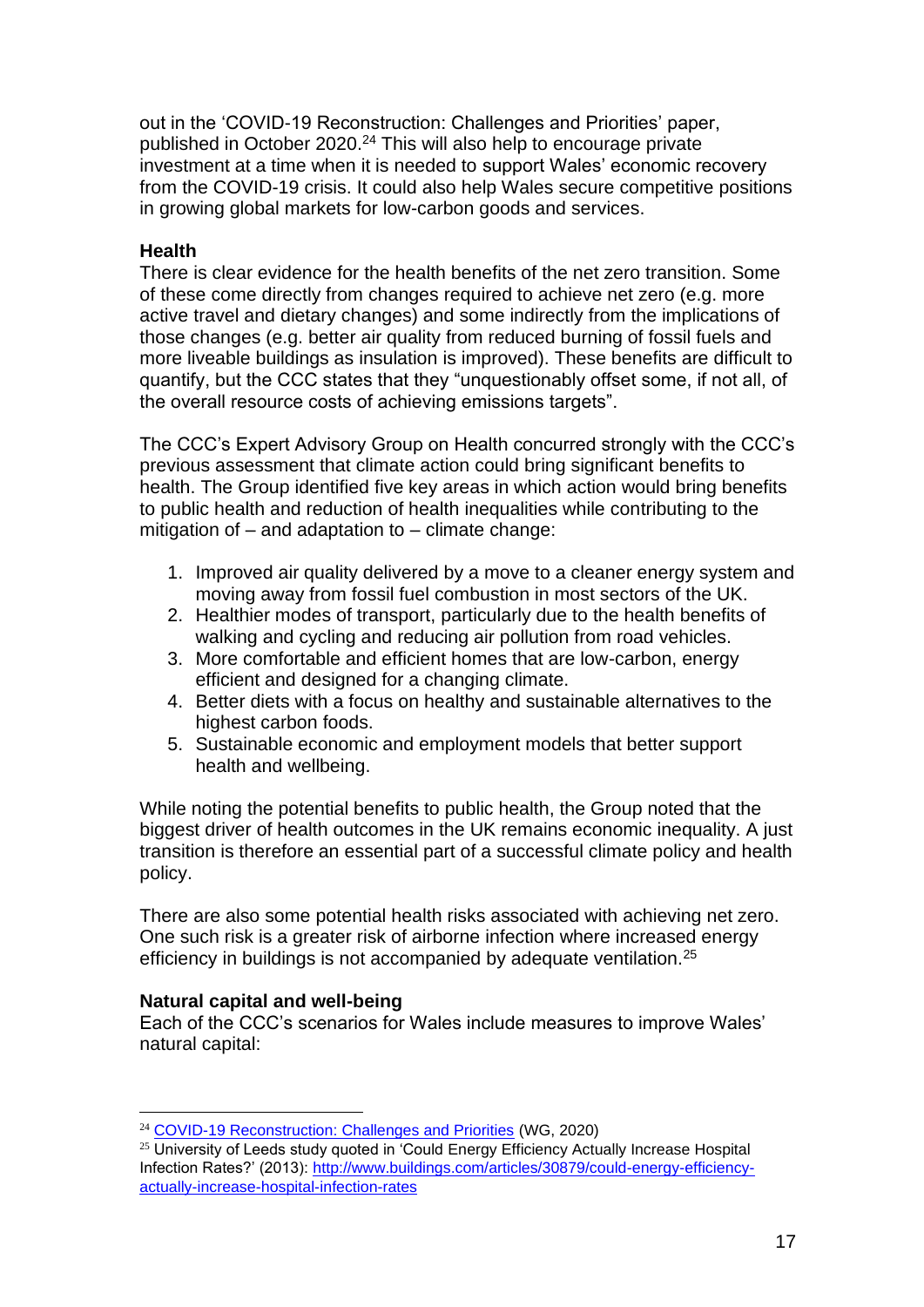- Provisioning services. The scenarios include an increase in renewable energy generation – particularly wind – consistent with the Welsh Government's target to generate renewable electricity equivalent to 70% of Welsh consumption by 2030.
- Regulation services. The Balanced Pathway includes the planting of between 4,500 and 7,500 hectares of trees per year, from 2025 to 2050, which will also contribute to improved air quality. Trees filter rainwater before it reaches receiving waters, thus improving water quality. Strategic planting of trees on flood plains can also regulate flooding. Trees can also reduce storm water runoff and slow storm flow. Significant areas of peatland will also be restored which – in addition to carbon sequestration – provide other vital services, such as water regulation, flood protection and habitats for wildlife.
- Cultural services. The natural environment provides a range of cultural services, such as increased amenity benefits, improved mental health, educational benefits and spiritual well-being.
- Supporting Services. In agriculture, the scenarios include soil and crop measures that aim to increase the efficiency of fertiliser use. These have benefits to water and soil quality, and biodiversity.

## *A just transition to Net Zero<sup>26</sup>*

The CCC expects the transition to bring many benefits for UK households. By 2035, in the CCC's scenarios, people's homes will be better insulated, their cars will be cheaper to drive, they will have cleaner air, quieter streets, more access to green spaces and more opportunities to improve their health. Policy should aim to share these benefits broadly across the population.

The CCC also highlights the risk of uneven costs. In the long term, energy costs and energy bills are expected to fall significantly but electricity costs are likely to rise first. Although improvements to energy efficiency could largely offset these costs, the CCC says that the additional costs should not be automatically added to energy bills, which is a regressive approach. It notes that continuing to add climate policy costs primarily to electricity prices, but not gas prices, adversely affects particular groups (those with electric heating).

#### **New job opportunities**

The opportunities for jobs growth have, to date, largely been focused on deploying renewable electricity. Research conducted by the International Labour Organisation suggests that growth in renewable energy sources leads to greater job creation than growth in non-renewable energy sources.<sup>27</sup> The CCC anticipates that the next phase of decarbonisation will go beyond renewable electricity towards electric vehicles, low-carbon hydrogen, carbon capture usage and storage (CCUS) and buildings decarbonisation. Low-carbon industrial products will be in increasing demand across the world.

 $26$  For more detail, see Chapter 6 of [The Sixth Carbon Budget –](https://www.theccc.org.uk/wp-content/uploads/2020/12/The-Sixth-Carbon-Budget-The-UKs-path-to-Net-Zero.pdf) The UK's path to Net Zero. <sup>27</sup> ['The transition in play: Worldwide employment trends in the electricity sector',](https://labordoc.ilo.org/discovery/fulldisplay/alma994987492402676/41ILO_INST:41ILO_V1) (International Labour Organization, Research Department Working Paper No. 28, G. Montt, N. Maitre, S. Amo-Agyei, 2018)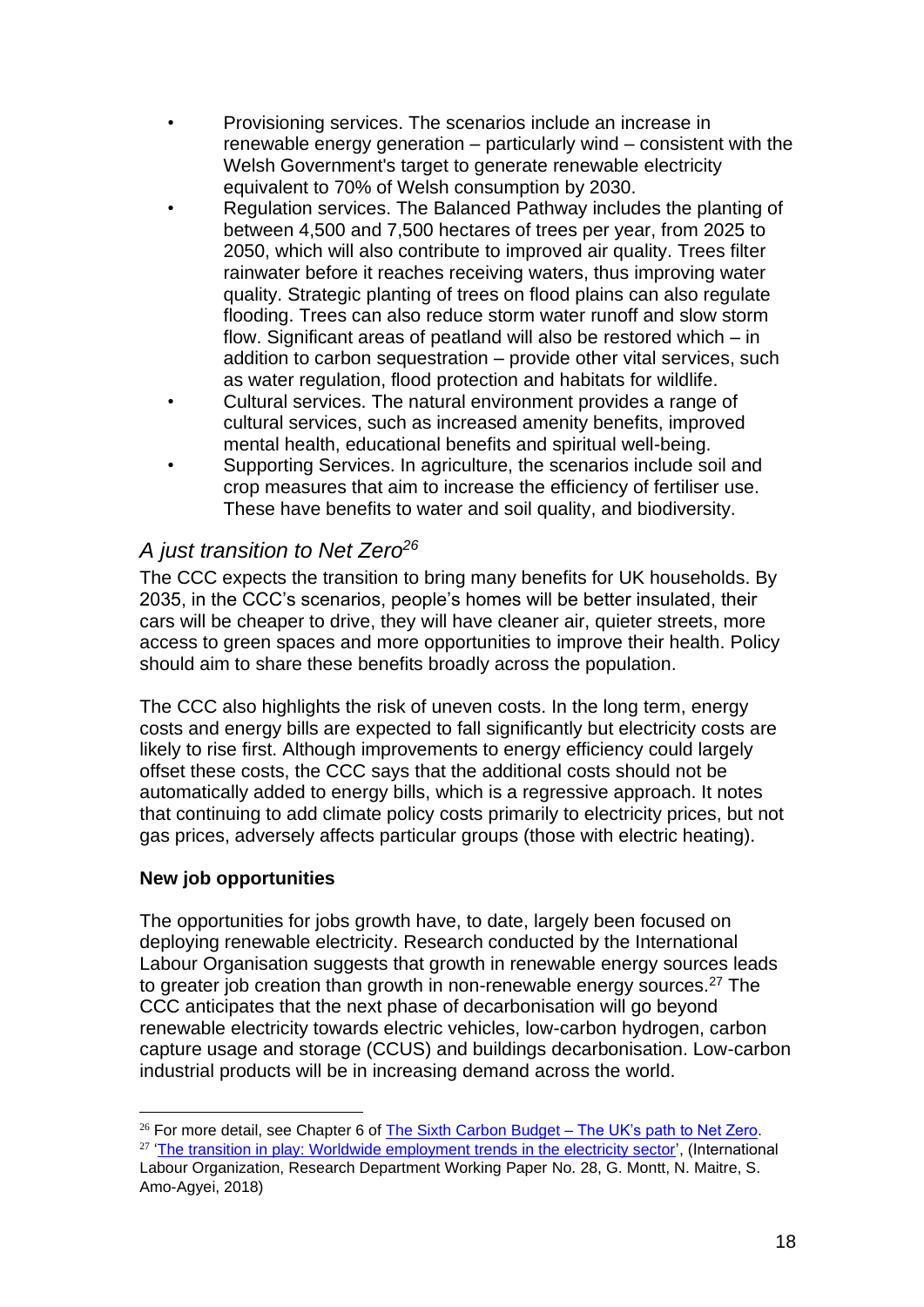The macroeconomic analysis published alongside the CCC's advice also provides some insights into potential employment effects.<sup>28</sup> It identifies boosts in employment in the utilities sector and in manufacturing and construction, while there will likely be job losses in oil and gas production and aviation. At a UK level, the analysis estimates net employment growth of between 0.5-1% compared with the baseline of no further climate action between 2025-2050, resulting from the economic stimulus effect of the major investment programme implied by the CCC's Balanced Pathway.

#### **Pressure on existing jobs**

A transition to Net Zero will also reduce demand for certain high-carbon services and technologies, such as fossil fuel extraction, processing and distribution, aviation, fossil fuel machinery and some livestock and dairy. This could see jobs in some key sectors significantly affected, though in each area there will also be new employment opportunities.

#### **Regional considerations**

The opportunities and challenges of the low-carbon transition will vary regionally. For example areas with older, energy inefficient housing could face higher energy bills. Rural areas off the gas grid, who typically pay more for heating fuel, could have more to gain from a switch to low-carbon heating. Current and future transport infrastructure can limit the ability of the local population to walk, cycle or use public transport, and may affect the opportunity for, and costs of, running an electric vehicle. However, a transition to electric vehicles alongside an increase in active travel will lead to a decrease in local air pollution, benefitting health. A shift to healthier diets, and improved quality of housing is expected to lead to lower costs for the health service. An increase in tree-planting and urban green spaces will provide more green recreational space. Relative wealth will be important, including the ability to fund changes locally.

## *CCC Expert Advisory Group on the costs and benefits of a UK netzero emissions target*

In 2019, the CCC set up the Advisory Group on the Costs and Benefits of Net Zero. The Advisory Group produced a Chair's Report based on the Group's deliberations and written submissions.<sup>29</sup>

The thrust of the report was that the costs and benefits of deep decarbonisation are unknowable with any precision, as they are both very uncertain in themselves and depend both on the decarbonisation policies and the timescale over which they are pursued. However, that said, the Group drew the following conclusions:

<sup>&</sup>lt;sup>28</sup> [Economic impact of the Sixth Carbon Budget](https://www.theccc.org.uk/publication/economic-impact-of-the-sixth-carbon-budget-cambridge-econometrics/) (Cambridge Econometrics, 2020)

<sup>&</sup>lt;sup>29</sup> [Report to the CCC](https://www.theccc.org.uk/wp-content/uploads/2019/05/Advisory-Group-on-Costs-and-Benefits-of-Net-Zero.pdf) (Advisory Group on the Costs and Benefits of Net Zero, May 2019)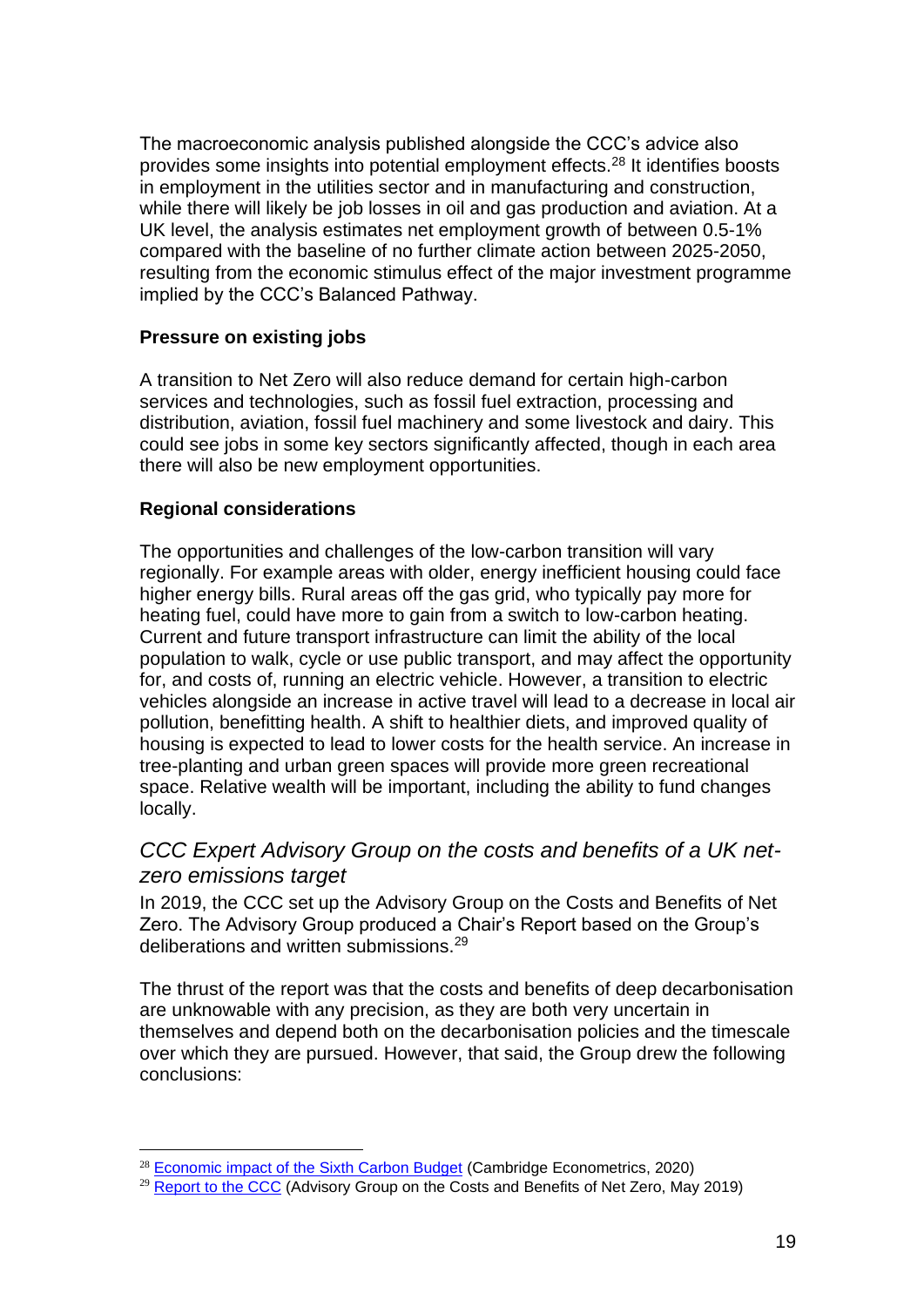- The climate science suggests that there are very large potential benefits of limiting the average global temperature rise to 1.5ºC rather than 2ºC, which provides a justification for a Net Zero as opposed to an 80% emission reduction target;
- The costs of reducing greenhouse gas (GHG) emissions have been grossly over-estimated in the past; recent modelling suggests that costs might be around 1% of GDP, but ongoing reductions in the costs of zero-carbon technologies suggest that in the future the costs might turn negative (i.e. zero-carbon electricity may turn out to be cheaper than fossil fuel generation, even if the climate benefits are not considered);
- The costs of reaching Net Zero by a certain date (e.g. 2050) will be lower the sooner the requisite policies are put in place to achieve it, to give investors certainty about the direction of travel and to fit in with investment cycles to minimise the stranding of long-lived high carbon infrastructure;
- The health co-benefits of reducing fossil fuel use and greenhouse gas emissions could be very substantial in terms of improved air quality, active travel and healthier lower-meat diets;
- However low (or negative) the costs of Net Zero turned out to be, the transition to Net Zero would involve deep structural changes that would affect people, communities and economic sectors in very different ways. There would be winners and losers. The political acceptability of the transition would depend on it being seen to be fair, as well as this being desirable on ethical grounds;
- Achieving Net Zero by 2050 will require wide-ranging policies that are credible, consistent across government, long-term and of a stringency to transform major techno-socioeconomic systems of society (including energy, food, transport, waste and resource use). The required policy approach "includes a stable long-term direction with clear governance, regular reviews for flexibility, use of markets to find the best solutions, support for large-scale deployment of new technologies as well as research and development, and approaches that are tailored to the needs of each sector, while maintaining consistency across the system."

Their report emphasised that the benefits (including decreased climate risk) of net zero outweigh the costs, that good policy design is vital to keep costs low and maximise benefits and that clarity around the decarbonisation pathway is a key enabler of innovation.

In April 2020 the CCC asked the Advisory Group to reflect on whether the economic circumstances consequent on and subsequent to COVID-19 are likely to have affected the Group's conclusions in its 2019 Report, as set out above. The Group concluded that, if anything, their recommendations from 2019 have been reinforced by events since.<sup>30</sup>

<sup>&</sup>lt;sup>30</sup> [Supplementary report to the CCC](https://www.theccc.org.uk/wp-content/uploads/2020/06/Supplementary-Report-Advisory-Group-on-Costs-and-Benefits-1.pdf) (Advisory Group on the Costs and Benefits of Net Zero, December 2020)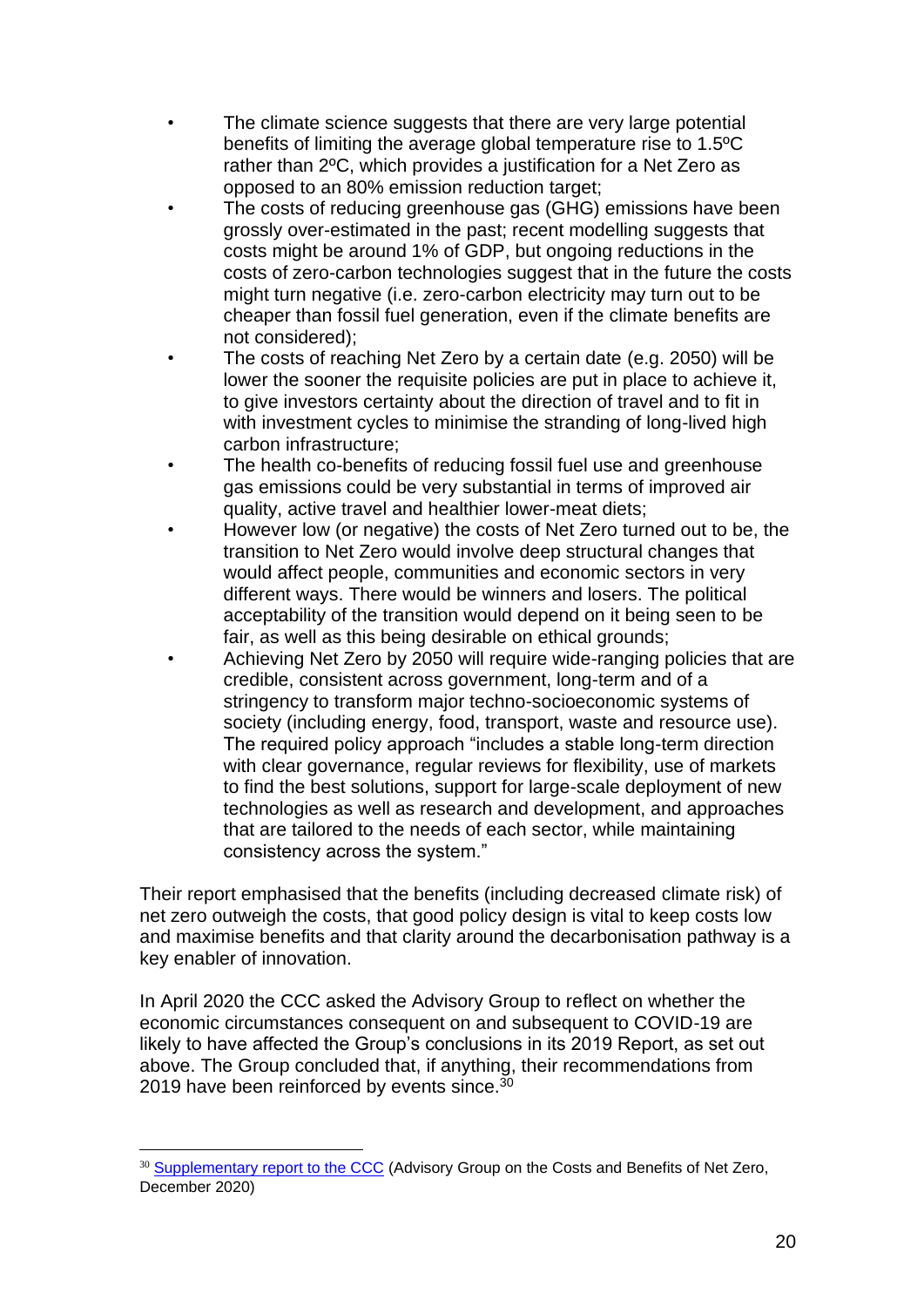"The climate science has not changed, justifying the pursuit of a 1.5ºC target [and net zero]…There is now a much greater economic rationale for substantial public investment, and the right measures to crowd in private investment, than there was [in 2019]."

## *Administrative costs*

The administrative cost burden on the Welsh Government arises from establishing and maintaining the legislative framework for emissions reduction, developing policy, and then monitoring and reporting progress against the targets and carbon budgets. These costs are expected to be broadly similar under each of the options presented above.

## <span id="page-20-0"></span>*Environment Act factors*

Section 32(3) of the Environment (Wales) Act 2016 lists a number of reports and factors that Welsh Ministers must have regard to when changing the 2050 emissions target, or setting or changing an interim emissions target or carbon budget. The reports and factors are:

- the most recent State of Natural Resources Report;
- the most recent Future Trends Report;
- the most recent Future Generations Report:
- scientific knowledge about climate change:
- technology relevant to climate change; and
- EU and international law and policy relating to climate change (including international agreements on measures designed to limit increases in global average temperatures).

## **State of Natural Resources Report**

In December 2020 Natural Resources Wales (NRW) published the first documents as part of the second State of Natural Resources Report (SoNaRR 2020). Among these documents are NRW's assessments of the four aims of the Sustainable Management of Natural Resources (SMNR). In its assessment of the achievement of SMNR Aim one (Stocks of natural resources are safeguarded and enhanced), NRW finds that climate change is having a "substantial effect on biodiversity and ecosystems" through: $31$ 

- shifting species ranges;
- localised extinctions;
- changes to life-cycle events;
- sea level rise;
- exacerbating the increase in invasive species including disease vectors; and
- altering the abundance and distribution of biodiversity.

<sup>31</sup> [SoNaRR 2020: Assessment of the Achievement of SMNR Aim 1: Stocks of Natural](https://cdn.cyfoethnaturiol.cymru/media/692923/sonarr2020-aim-1-assessment.pdf)  [Resources are Safeguarded and Enhanced](https://cdn.cyfoethnaturiol.cymru/media/692923/sonarr2020-aim-1-assessment.pdf) (NRW, 2020)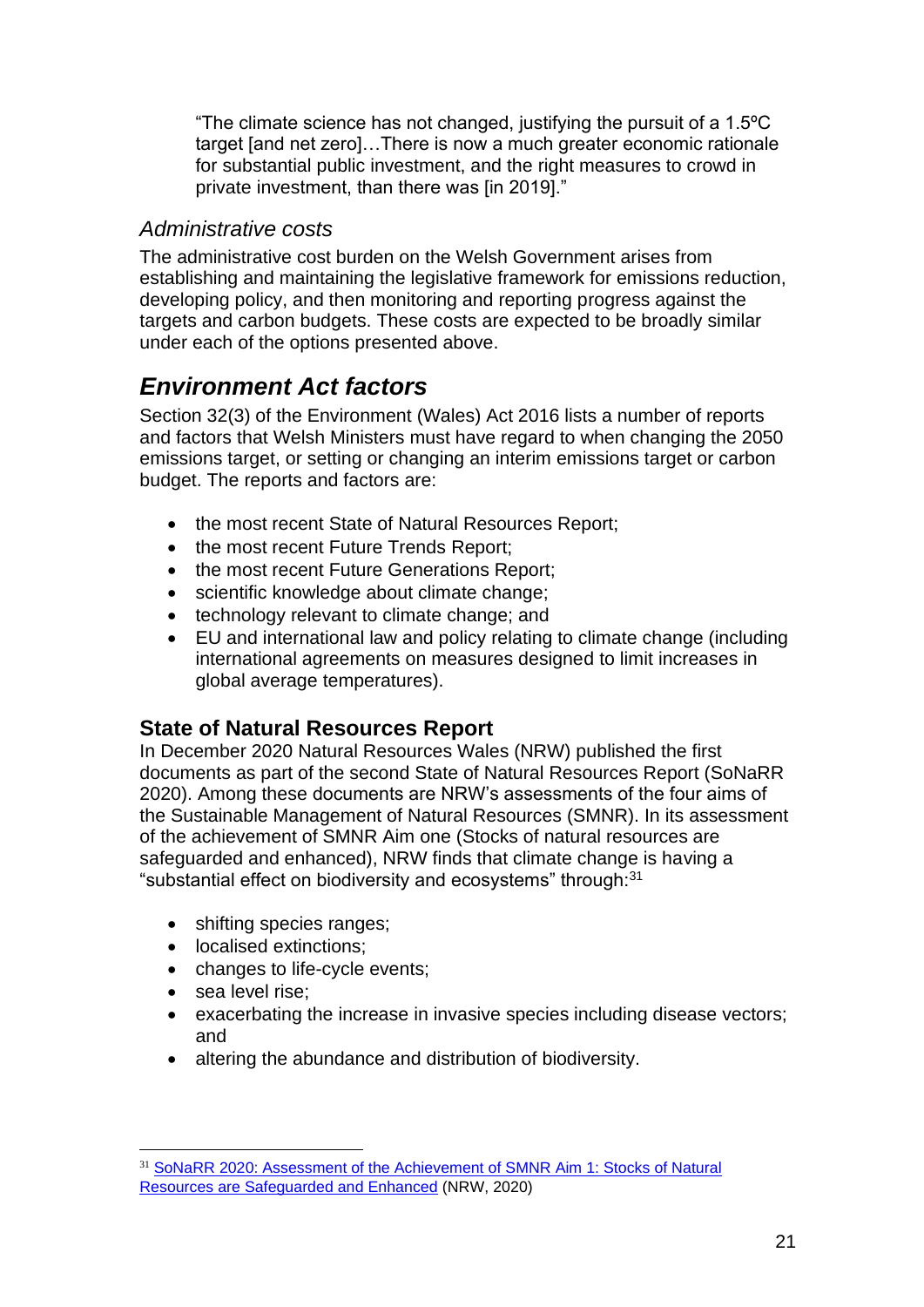The projected increase in frequency and intensity of droughts, fluvial and coastal floods and heatwaves are all likely to further reduce overall ecosystem resilience.

NRW concludes that "Overall Wales's natural resources are not safeguarded or enhanced to the degree that we can say we are achieving sustainable management."<sup>32</sup> It identifies decarbonisation as one of four opportunities for action to improve performance against Aim one. NRW has also published natural resource registers showing how climate change is causing pressures and impacts on the eight ecosystems within SoNaRR.<sup>33</sup>

|                  | Key pressures |           |             |               |
|------------------|---------------|-----------|-------------|---------------|
|                  | Changing      | Sea level | Increased   | Ocean         |
| <b>Ecosystem</b> | weather       | rise      | water       | acidification |
|                  | patterns      |           | temperature |               |
| Coastal margins  |               |           |             |               |
| Enclosed         |               |           |             |               |
| farmland         |               |           |             |               |
| Freshwater       |               |           |             |               |
| <b>Marine</b>    |               |           |             |               |
| Mountains,       |               |           |             |               |
| moorlands and    |               |           |             |               |
| heaths           |               |           |             |               |
| Semi-natural     |               |           |             |               |
| grasslands       |               |           |             |               |
| Urban            |               |           |             |               |
| Woodlands        |               |           |             |               |

**Table 3:** Key pressures on ecosystems caused by climate change (NRW, SoNaRR 2020)

The full chapter on how climate change is threatening ecosystem resilience and ecosystem services will be published in March 2021.

## **Future Trends Report**

The most recent Future Trends Report dates from 2017, with the next report due in summer 2021.<sup>34</sup> The report identifies key future social, economic, environmental and cultural trends for Wales, under six themes that impact all aspects of government and public administration. Climate change is one of the themes, along with population, health, economy and infrastructure, land use and natural resources, and society and culture. The report essentially asks two questions:

- 1. Where might Wales be going? (Trends)
- 2. What could this mean? (Influencing factors)

<sup>32</sup> [SoNaRR 2020: Assessment of the Achievement of SMNR Aim 1: Stocks of Natural](https://cdn.cyfoethnaturiol.cymru/media/692923/sonarr2020-aim-1-assessment.pdf)  [Resources are Safeguarded and Enhanced](https://cdn.cyfoethnaturiol.cymru/media/692923/sonarr2020-aim-1-assessment.pdf) (NRW, 2020, p.22)

<sup>&</sup>lt;sup>33</sup> [SoNaRR2020: Natural resource registers](https://naturalresources.wales/evidence-and-data/research-and-reports/state-of-natural-resources-report-sonarr-for-wales-2020/sonarr2020-our-assessment/sonarr-2020-natural-resources-registers) (NRW, 2020)

<sup>&</sup>lt;sup>34</sup> [Future Trends Report](https://gov.wales/sites/default/files/statistics-and-research/2018-12/170505-future-trends-report-2017-en.pdf) (Welsh Government, 2017)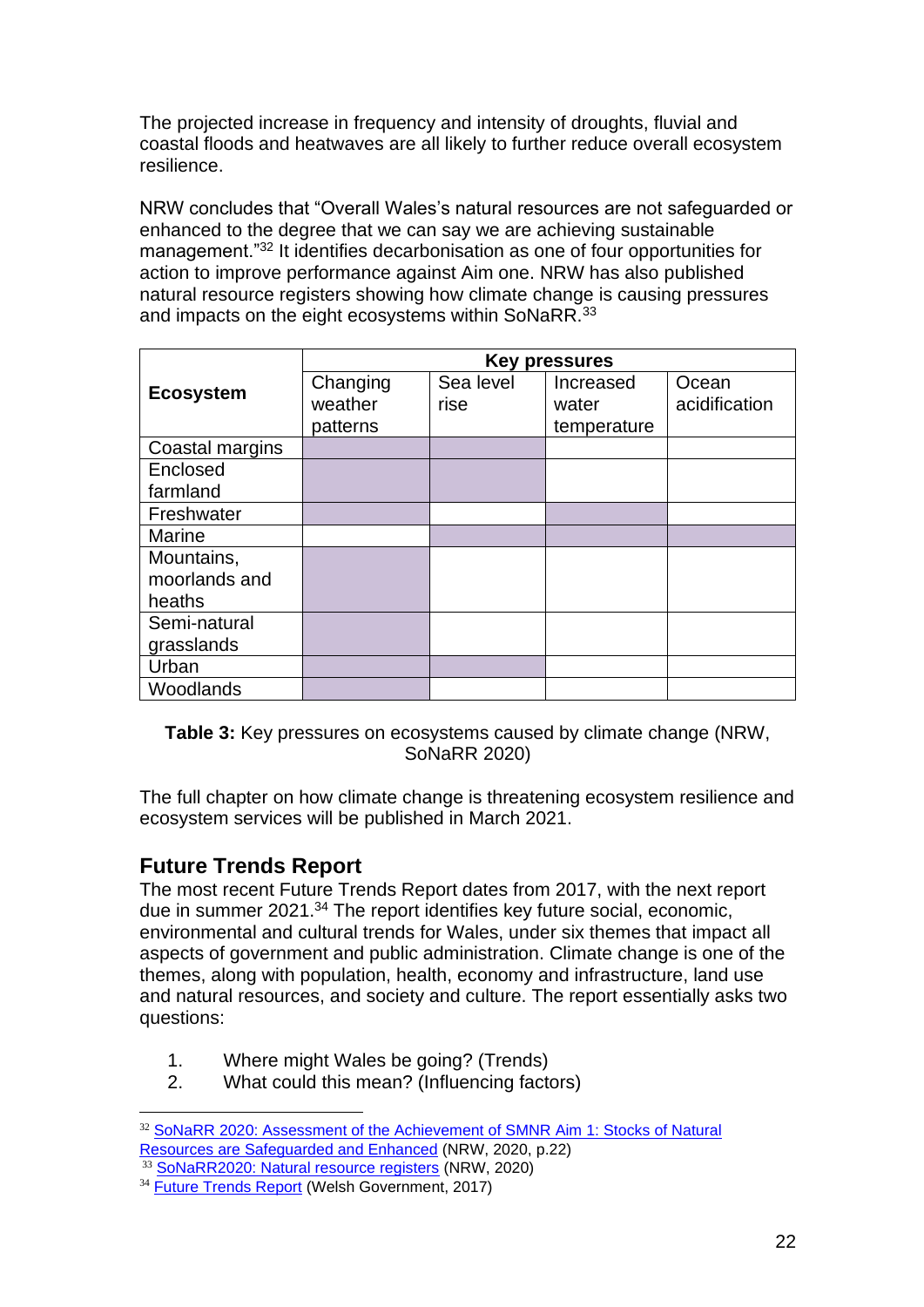## *Trends*

#### **Population**

Wales' population is projected to increase over the next 20 years, possibly by around 5%. Around half of this growth could be due to natural change (births and deaths) and half due to in-migration from the rest of the UK or internationally. The UK's exit from the European Union could lead to more controlled migration in the future and a subsequently lower population growth rate.

Over the next 20 years, the percentage of over 65s in Wales is set to increase from around 20% to around 25% of the entire population. The population aged over 75 in Wales is also projected to increase from 9% of the population in 2014 to around 13% in 2030. The number of young people (aged under 16) is projected to increase up to 2023 and then fall slightly up to 2030.

The number of households in Wales is projected to grow faster than the overall population. This would lead to smaller household sizes.

#### **Economy and infrastructure**

The global shift of economic growth away from more mature economies has meant that the UK has, over the last 50 years, slipped down global GDP leagues in terms of the overall economy size as less mature economies catch up with those that developed earlier. However, this does not mean that growth will stop in developed countries. Importantly, the overall size of a country's economy is less important for wellbeing than the income per head, and by this measure the UK displays better resilience. However, since the recession in 2008, a productivity slowdown has sharply reduced growth rates. The UK and Wales have been particularly affected.

Wales has great untapped growth potential to generate energy, including from renewable sources. There is currently significant growth in the community level low carbon energy sector in Wales.<sup>35</sup>

The provision of broadband infrastructure is developing rapidly after a slower start relative to the rest of the UK. This was in part due to Wales' demographics and the high level of rural households that are harder to connect to conventional wired broadband. The rapid increase in mobile internet infrastructure looks set to continue, which should help to reach those households that cannot currently access higher speed internet.

Current trends suggest that, despite growth in rail use, private vehicles are set to remain the dominant mode of transport in Wales in the short to medium term at least. The expected advent of autonomous or driverless vehicles in the next 10 to 15 years could in turn have implications for our transport systems.

<sup>&</sup>lt;sup>35</sup> When the Future Trends Report was published in 2017, the total number of locally-owned projects was 63,071 with a capacity of 529MWe. The latest figures, from 2019, are 68,560 projects and a capacity of 549MWe. See<https://gov.wales/energy-generation> for more detail.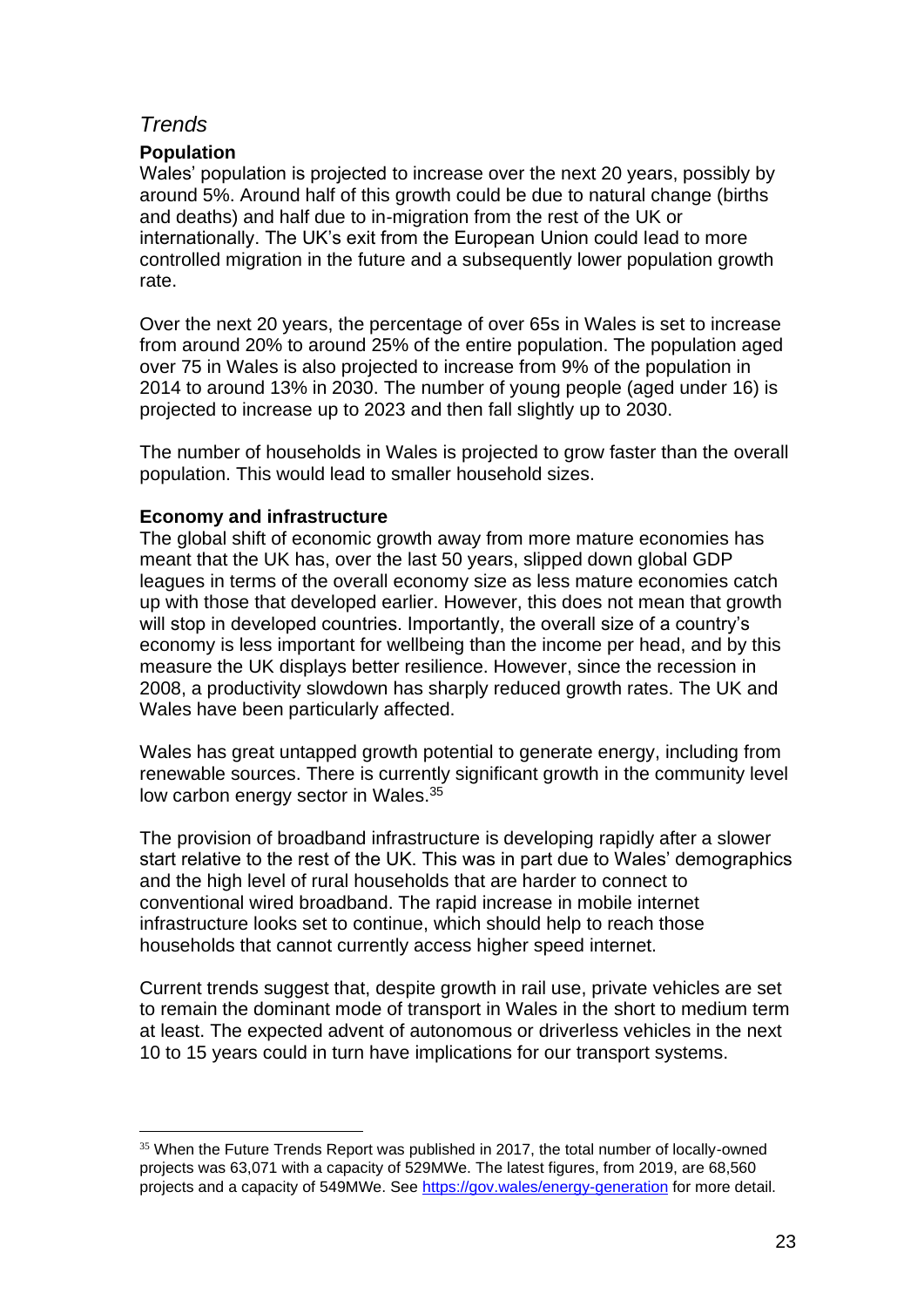#### **Climate change**

Even in the best case scenario, there are likely to be significant national as well as global impacts beyond those already observed. Global temperature increases are likely to exceed the two degree threshold, unless significant and rapid action is taken globally.

There are potentially significant impacts to Wales from exceeding the global two degrees threshold. The latest UK Climate Change Risk Assessment identified the following areas for priority action:

- Flooding and coastal change risks to communities, businesses and infrastructure.
- Risks to health, wellbeing and productivity from high temperatures.
- Risk of shortages in the public water supply, and for agriculture, energy generation and industry, with impacts on freshwater ecology.
- Risks to natural capital including terrestrial, coastal, marine and freshwater ecosystems, soils and biodiversity.

Infrastructure across Wales is already exposed to a range of climate hazards, which are projected to increase both in frequency and severity. Such infrastructure includes transport networks, underground infrastructure, energy and digital infrastructure and public water supplies. Impacts on some assets have the potential to cascade on to others as part of interdependent networks. Flooding poses the greatest long-term risk to infrastructure performance from climate change, but the growing risks from heat, water scarcity and slope instability caused by severe weather could also be significant.

#### **Land use and natural resources**

By 2050, average river flows in winter may rise by 10-15%. However, in the summer and early autumn they could reduce by over 50% and as much as 80% in some places. Droughts and flood events may become more common. Climate change may also affect the rates of groundwater recharge.

Soil carbon has been stable in improved land for 30 years. Recent increases in soil carbon in woodland until 2007 have now stabilised with no further increase detected. However, a significant decline in soil carbon in habitat land over the last 10 years has been detected and further work is needed to identify possible reasons for this.

Housing need in Wales is growing due to the number of households increasing faster than the number of available properties. In contrast, there is likely to be less suitable land available for development as flood plains and other lower lying land becomes increasingly prone to flooding.

#### *Influencing factors*

#### **Political**

The exit of the UK from the European Union may be the most immediate and potentially most disrupting factor to these identified trends. It is probable that this process will have a significant and wide ranging impact on Wales,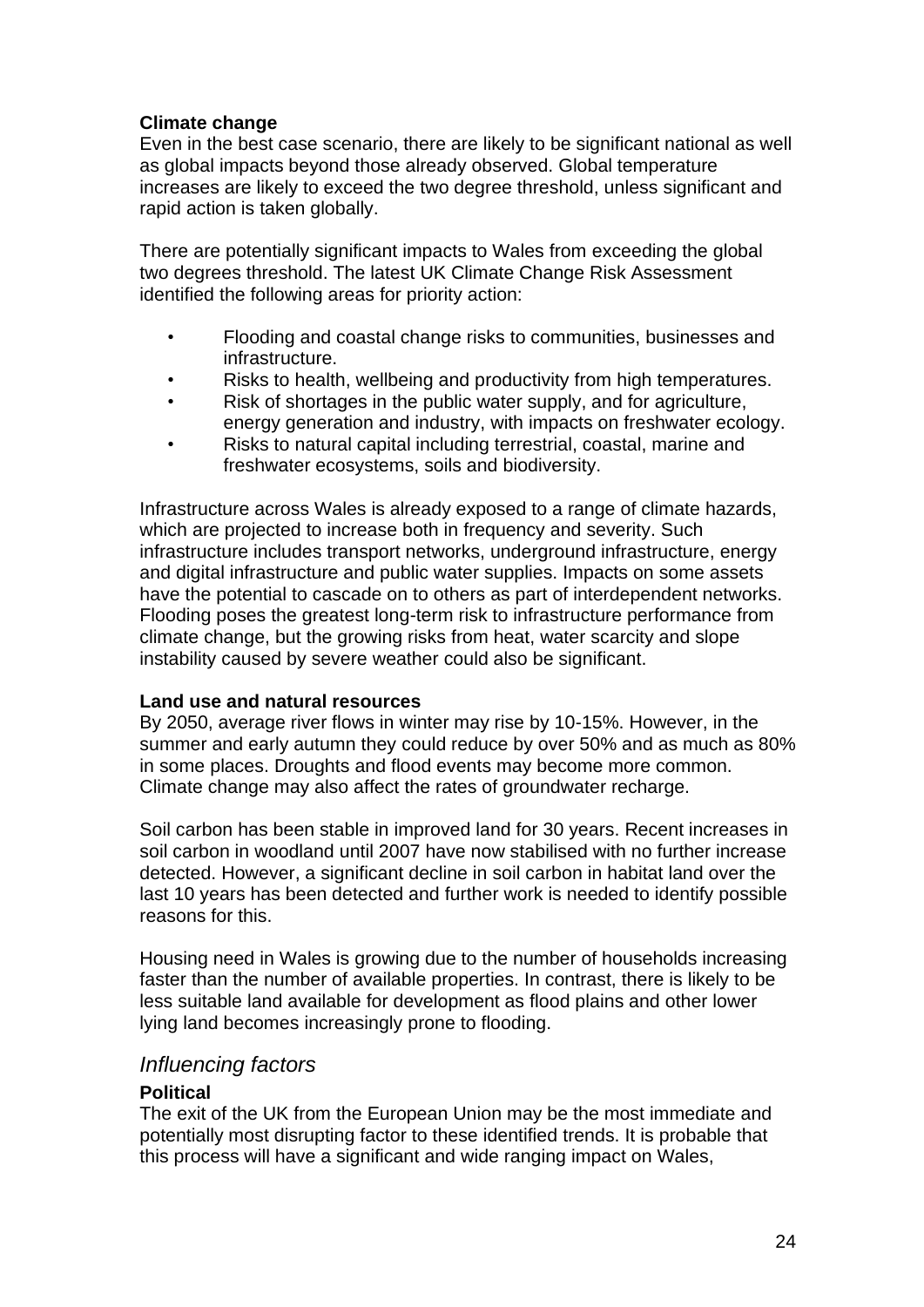potentially impacting on economic growth and migration to Wales from both Europe and beyond.

There are also risks to the economic growth rate given the increasing potential for politically led 'de-globalisation'. Decreasing global trade patterns and the potential for increased protectionism could have a significant effect on both the mix and extent of various industries in Wales.

#### **Economic**

Economic growth rates could affect the amount of investment made in the research and development of new technologies, both globally and in Wales and the UK.

#### **Social**

Behavioural change among the Welsh population will be an unknown and potentially significant influence on how these trends unfold.

#### **Technological**

There is the potential for technological advances to dramatically improve the effectiveness and availability of low carbon energy. Mass production of current technologies such as solar power and energy storage may also help to dramatically increase the deployment of low carbon energy.

If the more pessimistic prediction for climate change occurs, there is a possibility that 'climate fixing' technology such as bioengineering may be employed to lower CO<sup>2</sup> levels in the atmosphere and levels of warming. The deployment of such technologies could have potentially significant effects and may not help to combat such effects as the acidification of the oceans.

Advances in household, transport and energy technologies could have a transformative effect on population behaviours, even over fairly short timescales.

#### **Legislative**

Ratification of the United Nations Paris Agreement has set the global legal context for climate change. The international context around climate change has now changed with a roadmap in place for global decarbonisation, setting a new long-term target for net zero global emissions in the second half of this century and key legislative requirements at all levels.

#### **Environmental**

There are a wide range of climate change scenarios and models. The next 20 years may be crucial in determining which of the various longer term warming scenarios will occur.

As the impacts from climate change become more prevalent, there may be an increasing risk of climate related disruption to global and regional economic networks. These could take the form of disruptions in crop production, or an increasing risk of flooding. The sensitivity of the climate to the rising levels of  $CO<sub>2</sub>$  in the atmosphere will be key to the extent to which infrastructure might be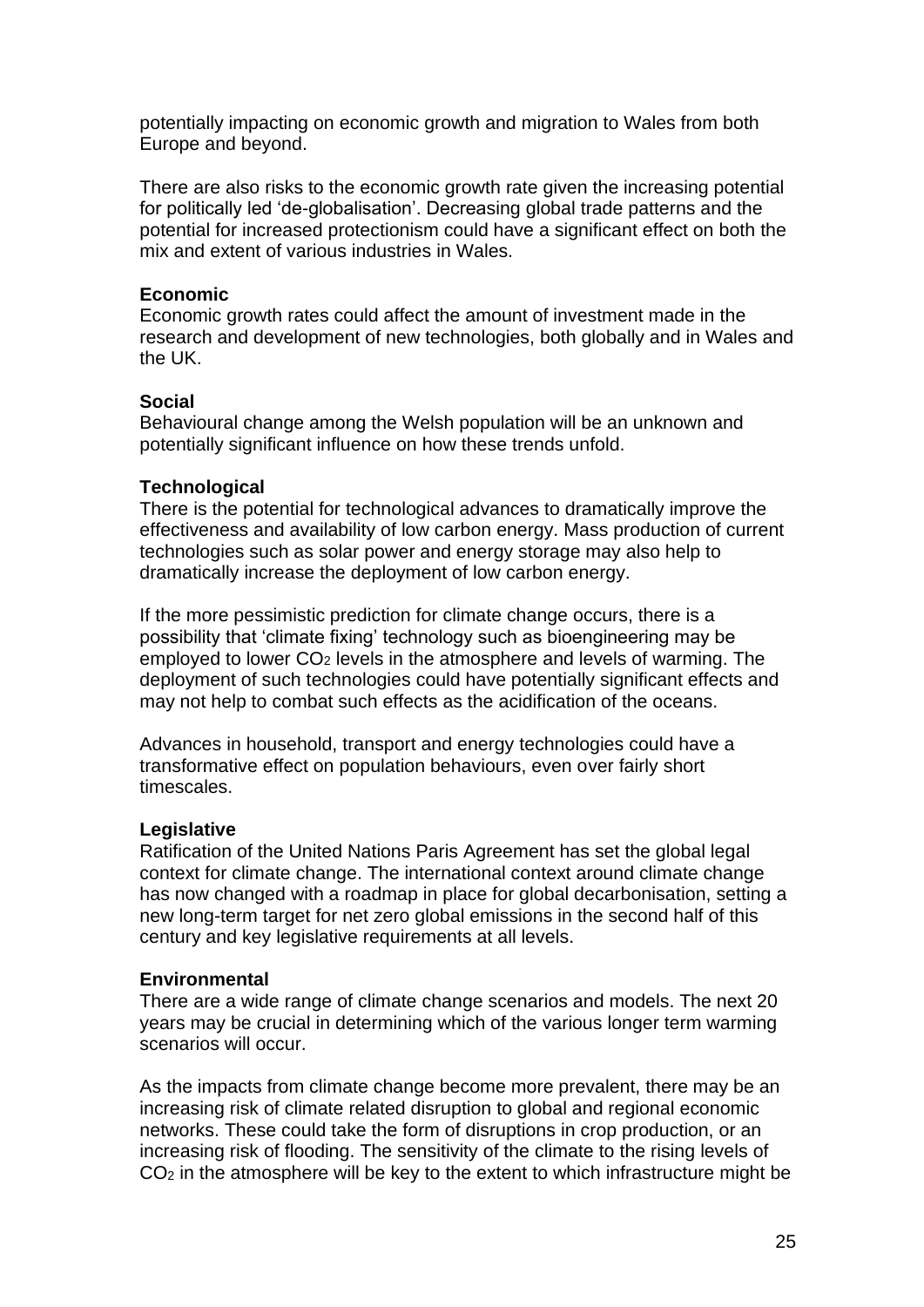disrupted. The more pessimistic scenarios also have the potential to impact significantly on population growth and migration levels, given the possibility of increased risk in terms of failures elsewhere in food production/ transportation and access to other resources, along with associated global conflicts.

There are some potential climate related risks that could impact negatively on health trends, not just in Wales but globally. One example is the greater risk of extreme hot weather events, the incidences of which are unpredictable. Climate change could also bring increasing risks of newly emerging infectious disease. Likewise, future air quality levels could be a major associated influencing factor. In contrast, there are also likely to be some opportunities presented by a warming trend. For example, the amount of energy required to maintain warm homes would reduce.

The level of sensitivity of Wales' biodiversity and habitats to climate change will be the key to how natural resources trends may evolve. There are risks from climate change in the frequency and the magnitude of extreme weather and wildfire events. Climate change is influencing the expansion or contraction of some species' ranges and populations, and the increasing frequency of extreme climatic events, predicted in many climate change scenarios, may have serious implications.

## **Future Generations Report**

The most recent Future Generations Report was published in May 2020.<sup>36</sup> Chapter 5 specifically focuses on decarbonisation.

## *People's perception of decarbonisation*

Concerns about climate change reached a record high in 2019 (85% in the UK). The Commissioner says that one of the things people have emphasised in conversations with her is the importance of having a more proactive government with stronger targets and regulation.

## *What future generations need*

The report says we need to reduce our emissions in Wales by at least 95% by 2050, preferably sooner, to avoid catastrophic climate change. This means that in Wales we need to make an urgent transition to a low carbon economy and society.

Young people have had a significant impact on securing action on climate change in Wales. Public awareness, especially amongst the younger generation, has increased considerably in the last 12 months. Following the Fridays for Future protests, the Commissioner believes that 2019 was the year when children and young people showed politicians and decision makers across Wales and the world that they must do more to act on climate change. Young people are now demanding greater action and climate justice, calling on global leaders to take urgent action.

<sup>&</sup>lt;sup>36</sup> [The Future Generations Report 2020](https://futuregenerations.wales/wp-content/uploads/2020/06/Chap-5-Decarb.pdf) (Future Generations Commissioner for Wales)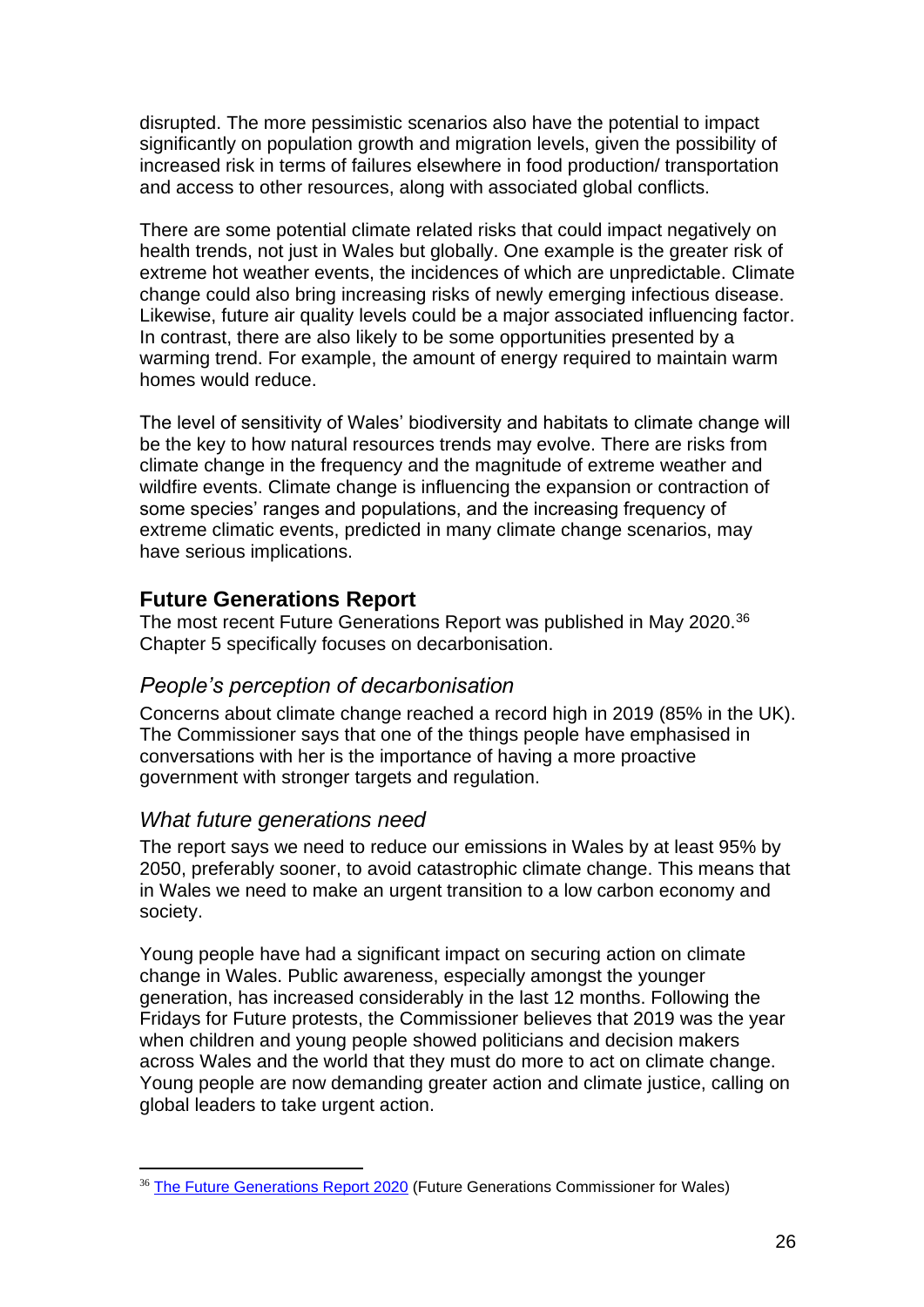The report argues that we need to address climate change because it is an equality and social justice issue and it will disproportionately affect the most vulnerable communities in Wales and across the world. Vulnerable communities are more likely to be exposed to the risks and impacts of climate change, without the ability to cope with or recover from those impacts.

## **Scientific knowledge about climate change**

Two reports by the Intergovernmental Panel on Climate Change (IPCC) summarise the core of scientific knowledge about climate change: the Fifth Assessment Report (IPCC-AR5) and the Special Report on Global Warming of 1.5ºC (IPCC-SR1.5).<sup>37</sup>

## *Key conclusions from IPCC-AR5<sup>38</sup>*

- The climate is changing as a result of global greenhouse gas emissions; the IPCC concluded that it was unequivocal that humans were influencing the climate
- Many climate impacts are being detected across the world
- Further emissions will lead to further warming and change
- There is no simple threshold beyond which climate change moves from safe to dangerous
- The increase in global temperature is determined mainly by total carbon dioxide emissions over time, which must fall to near zero in order to limit warming

## *Summary of IPCC-SR1.5*

At COP21 in Paris, the Intergovernmental Panel on Climate Change (IPCC) was invited to provide a Special Report in 2018 on the impacts of global warming of 1.5°C above pre-industrial levels and related global greenhouse gas emission pathways. The report found that:<sup>39</sup>

- Human activities are estimated to have caused approximately 1.0°C of global warming above pre-industrial levels, with a likely range of 0.8°C to 1.2°C.
- Global warming is likely to reach 1.5°C between 2030 and 2052 if it continues to increase at the current rate (high confidence).
- Climate-related risks for natural and human systems are higher for global warming of 1.5°C than at present, but lower than at 2°C (high confidence). These risks depend on the magnitude and rate of warming, geographic location, levels of development and vulnerability, and on the choices and implementation of adaptation and mitigation options (high confidence).
- Climate models project robust differences in regional climate characteristics between present-day and global warming of 1.5°C, and

<sup>&</sup>lt;sup>37</sup> [Fifth Assessment Report](https://www.ipcc.ch/assessment-report/ar5/) (IPCC, 2013) and Special Report on Global Warming of 1.5°C (IPCC, 2018)

 $38$  As quoted in [The Sixth Carbon Budget –](https://www.theccc.org.uk/wp-content/uploads/2020/12/The-Sixth-Carbon-Budget-The-UKs-path-to-Net-Zero.pdf) The UK's path to Net Zero (CCC, December 2020, p.355)

<sup>&</sup>lt;sup>39</sup> [https://www.ipcc.ch/site/assets/uploads/sites/2/2019/06/SR15\\_Headline-statements.pdf](https://www.ipcc.ch/site/assets/uploads/sites/2/2019/06/SR15_Headline-statements.pdf)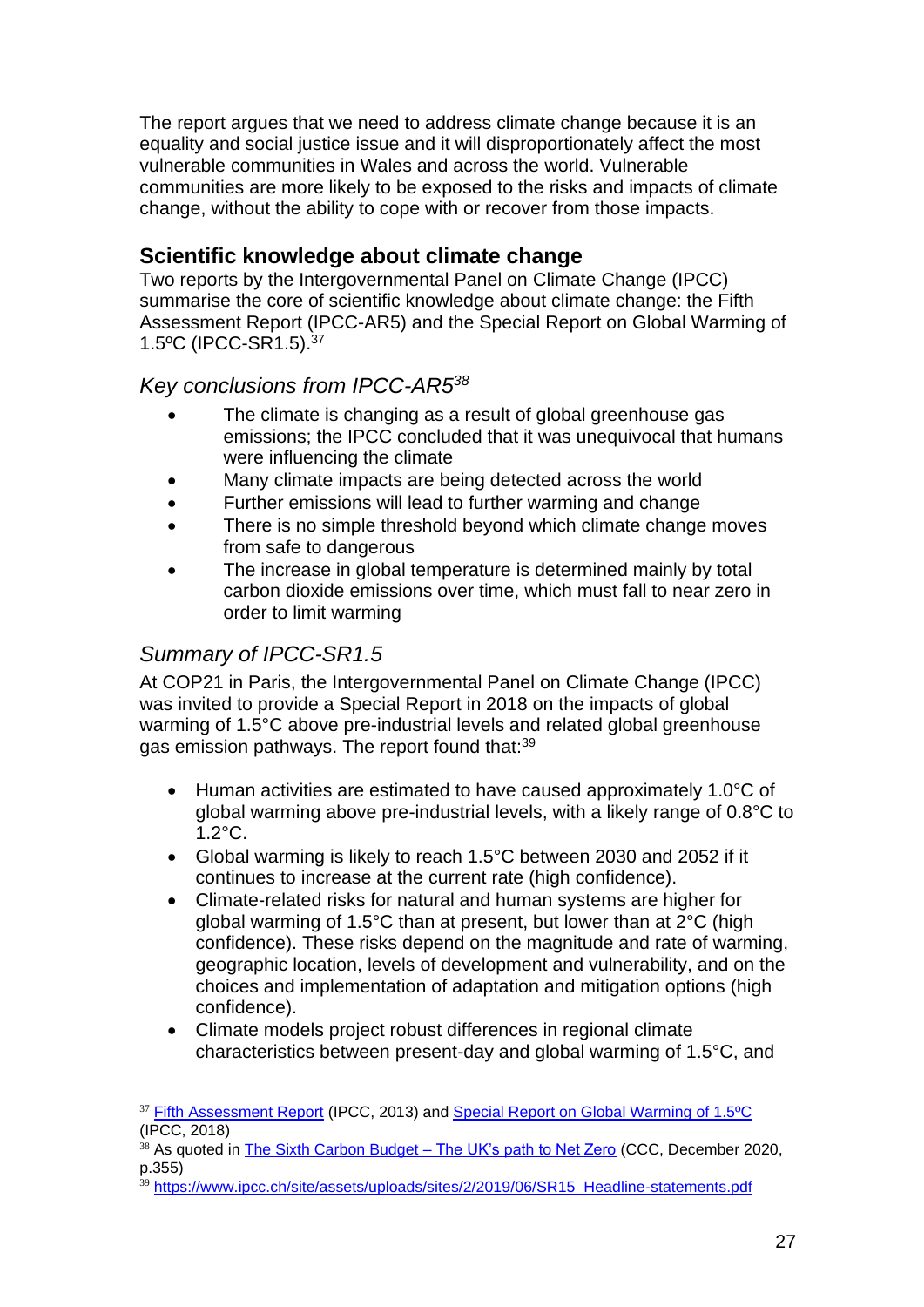between 1.5°C and 2°C. These differences include increases in: mean temperature in most land and ocean regions (high confidence), hot extremes in most inhabited regions (high confidence), heavy precipitation in several regions (medium confidence), and the probability of drought and precipitation deficits in some regions (medium confidence).

The IPCC's projected differences between global warming of 1.5°C and 2°C include:

- Increased climate-related risks to health, livelihoods, food security, water supply, human security, and economic growth.
- Global mean sea level rise of around 0.1 metre lower by 2100 (medium confidence). A slower rate of sea level rise enables greater opportunities for adaptation in the human and ecological systems of small islands, low-lying coastal areas and deltas (medium confidence).
- Lower impacts on biodiversity and ecosystems, including species loss and extinction, and lower impacts on terrestrial, freshwater and coastal ecosystems – enabling them to retain more of their services to humans (high confidence).
- Reduced increases in ocean temperature as well as associated increases in ocean acidity and decreases in ocean oxygen levels (high confidence).
- Consequently, reduced risks to marine biodiversity, fisheries, and ecosystems, and their functions and services to humans, as illustrated by recent changes to Arctic sea ice and warm-water coral reef ecosystems (high confidence).
- Most adaptation needs will be lower (high confidence).

#### *New observations of climate*

In its December advice to the UK Government, the CCC also listed new observations of climate since its last UK Carbon Budget 5 advice in 2015:<sup>40</sup>

- The five years since 2015 have seen the five warmest years (globally) on record.
- The global average level of human-induced warming is now in excess of 1.1°C when defined consistent with practices used by the World Metrological Organisation and IPCC-SR1.5. Best estimates indicate that human activities are responsible for 100% of the warming observed since 1850-1900. The observed rate of increase in global temperature (~0.2°C per decade) has proceeded consistent with the near-term warming projection made by the IPCC-AR5 report (a 0.12-0.42°C per decade increase).
- Global sea levels have continued to rise, with the rate of increase over the last five years being the fastest observed to date. Global average sea levels are now estimated to be around 20 cm above levels in 1900.

<sup>&</sup>lt;sup>40</sup> [The Sixth Carbon Budget –](https://www.theccc.org.uk/wp-content/uploads/2020/12/The-Sixth-Carbon-Budget-The-UKs-path-to-Net-Zero.pdf) The UK's path to Net Zero (CCC, December 2020, p.359)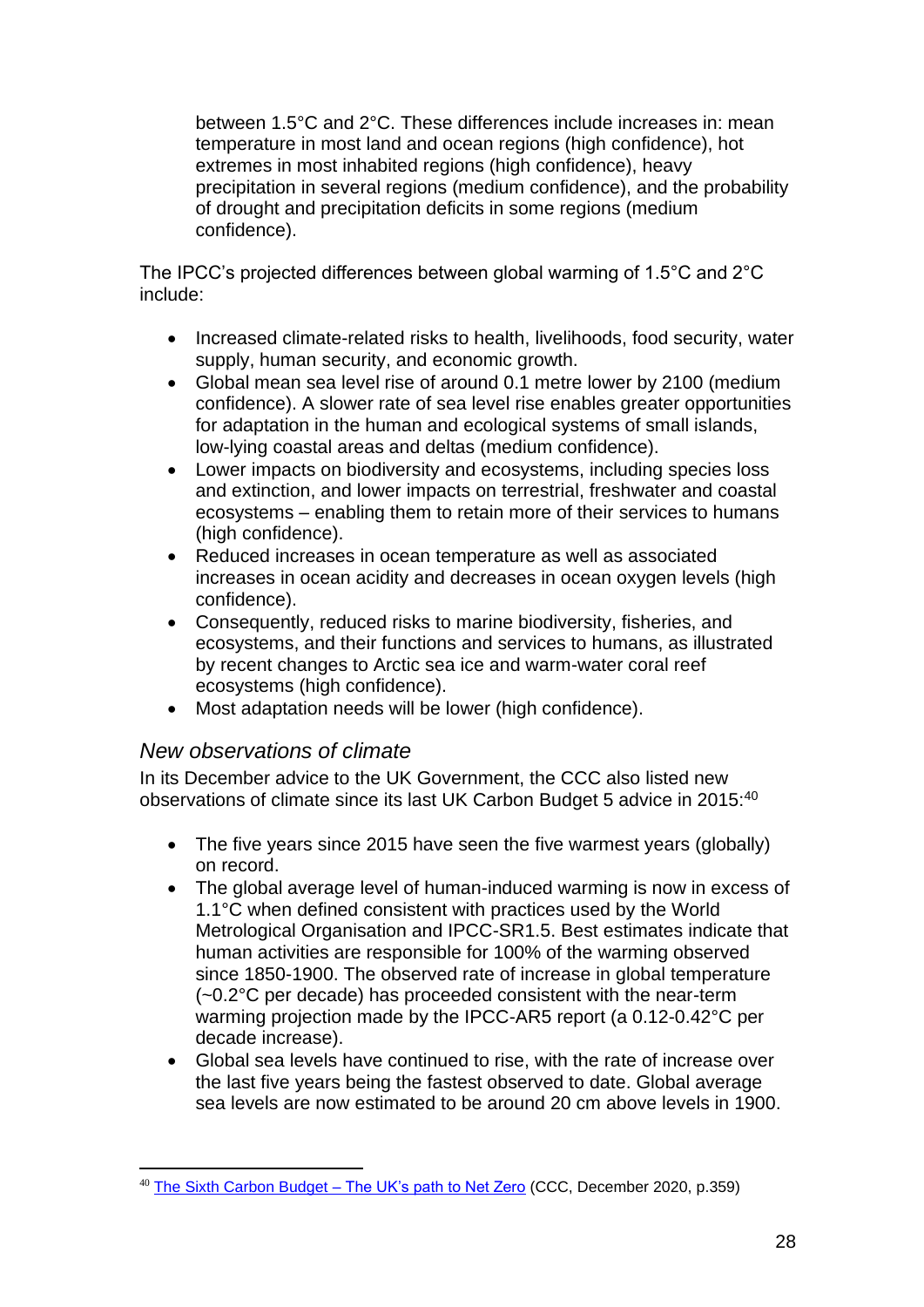- In the UK, the 2010–2019 decade was the second warmest cardinal decade on record after 2000–2009. In 2019, the highest ever temperature reached in the UK was recorded as well as the warmest ever recorded winter temperature. Considerably more high temperature records were set in the UK over than 2010s than low temperature records.
- Human-induced climate change has been clearly shown to increase the frequency and intensity of many (but not all) extreme weather events, with particularly clear signals in extreme heat and many heavy rainfall events.

## *Tipping points*

While many impacts of climate change broadly reflect relatively gradual changes caused by steady increases in global average temperature, parts of Earth's system have the potential to change abruptly. Once passed, these 'tipping points' cause a dramatic shift that can be irreversible. Examples of tipping points include loss of the Amazon rainforest or the West Antarctic ice sheet.

The IPCC introduced the idea of tipping points two decades ago. At that time, these 'large-scale discontinuities' in the climate system were considered likely only if global warming exceeded 5°C above pre-industrial levels. IPCC Special Reports in 2018 and 2019 now suggest that tipping points could be exceeded even between 1 and 2 °C of warming.<sup>41</sup>

In an article in Nature in November 2019, Professor Tim Lenton and others report that evidence is mounting that tipping points could be "more likely than was thought, have high impacts and are interconnected across different biophysical systems, potentially committing the world to long-term irreversible changes."<sup>42</sup> In their view, if tipping points are indeed looking more likely, then the costs associated with the resulting impacts mean warming must be limited to 1.5°C. They consider several cryosphere tipping points are dangerously close, but mitigating greenhouse gas emissions could still slow down the inevitable accumulation of impacts and help us to adapt. We might already have committed future generations to living with sea-level rises of around 10 m over thousands of years but that timescale is still under our control. The rate of melting depends on the magnitude of warming above the tipping point. At 1.5°C, it could take 10,000 years to unfold; above 2°C it could take less than 1,000 years. They conclude that "both the risk and urgency of the situation are acute…we might already have lost control of whether tipping happens". We may still have some control over the level of damage arising from tipping and therefore "the consideration of tipping points helps to define that we are in a climate emergency and strengthens [2019's] chorus of calls for urgent climate action."

<sup>41</sup> SR1.5°C (IPCC, 2018) and [Special Report on the Ocean and Cryosphere in a Changing](https://www.ipcc.ch/srocc/)  [Climate](https://www.ipcc.ch/srocc/) (IPCC, 2019)

 $42$  Climate tipping points – too risky to bet against, Professor Tim Lenton et al, Nature (November 2019),<https://www.nature.com/articles/d41586-019-03595-0>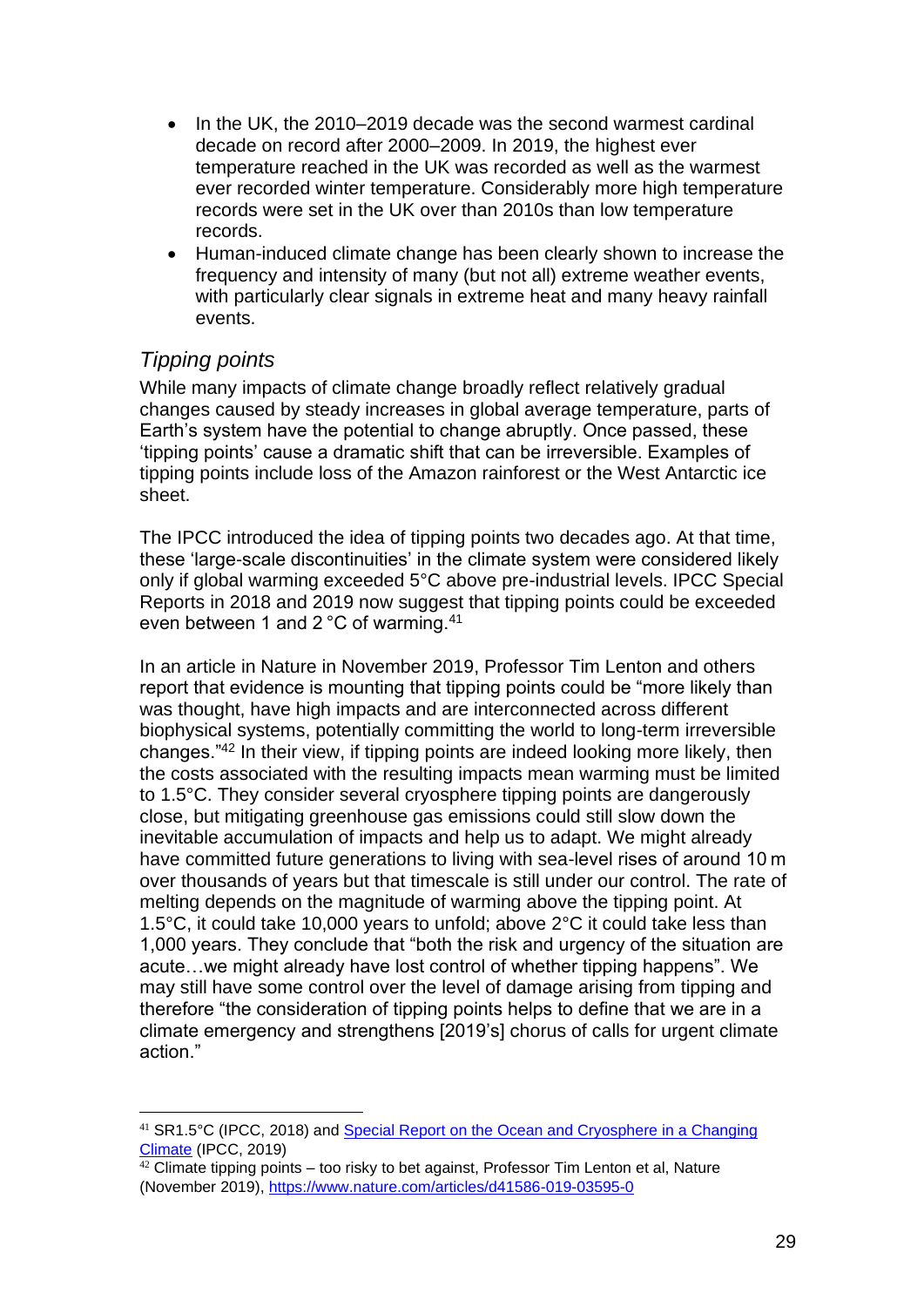## **Technology relevant to climate change**

In discussing the role of technology and innovation in reaching net zero, the CCC advice considered both established and emerging technologies. It also explored the role of digitalisation.<sup>43</sup>

## *Established technologies*

In some sectors, such as power generation, technologies already exist to achieve "near-full decarbonisation", and global trends are pushing efficiencies up and costs down. In other sectors, such as heating for buildings, technologies exist but the estimated costs are relatively high. The CCC advises that "where there is uncertainty around the costs or scale of competing low-carbon options a portfolio of options should be pursued."

## *Emerging technologies*

The CCC's analysis includes several areas where solutions have been proposed but "innovation will be required to go beyond the reach of established technologies or methods". These areas include hydrogen, heavy goods vehicles and carbon capture and storage.

## *Digitalisation*

The CCC identifies digitalisation as "an important enabler" of the transition to net zero. It is seen as critical to the efficient production and use of energy across increasingly interconnected sectors, such as transport and buildings. The CCC anticipates that it will reduce the need for large amounts of back-up on the electricity grid by increasing the flexibility and dynamism of energy services e.g. vehicle-to-grid. It will also help reduce demands for energy, materials, food and water through predictive analysis, waste avoidance and video-conferencing.

## *Costs of technologies to achieve net-zero emissions*

Ambitious mitigation targets in developed countries can help establish the new industries required and drive down the cost of currently more expensive technologies needed to reach net zero CO<sub>2</sub> emissions, including carbon capture and storage, hydrogen, low-carbon heating and technologies to remove CO<sup>2</sup> from the atmosphere.

## **EU and international law and policy relating to climate change**

## *Paris Agreement*

The Paris Agreement committed countries to keeping the increase in global average temperature to well below 2ºC above pre-industrial levels and pursuing efforts to limit the increase to 1.5ºC. In order to achieve this, countries agreed on the need for global emissions to peak as soon as possible and to achieve a balance between global emissions and removals (net zero) in the second half of the 21st Century, "on the basis of equity, and in the context of sustainable development and efforts to eradicate poverty".<sup>44</sup> Global average temperature is

<sup>43</sup> [The Sixth Carbon Budget –](https://www.theccc.org.uk/wp-content/uploads/2020/12/The-Sixth-Carbon-Budget-The-UKs-path-to-Net-Zero.pdf) The UK's path to Net Zero (CCC, December 2020, p.402-405)

<sup>44</sup> [Paris Agreement](https://unfccc.int/files/essential_background/convention/application/pdf/english_paris_agreement.pdf) (United Nations, 2015)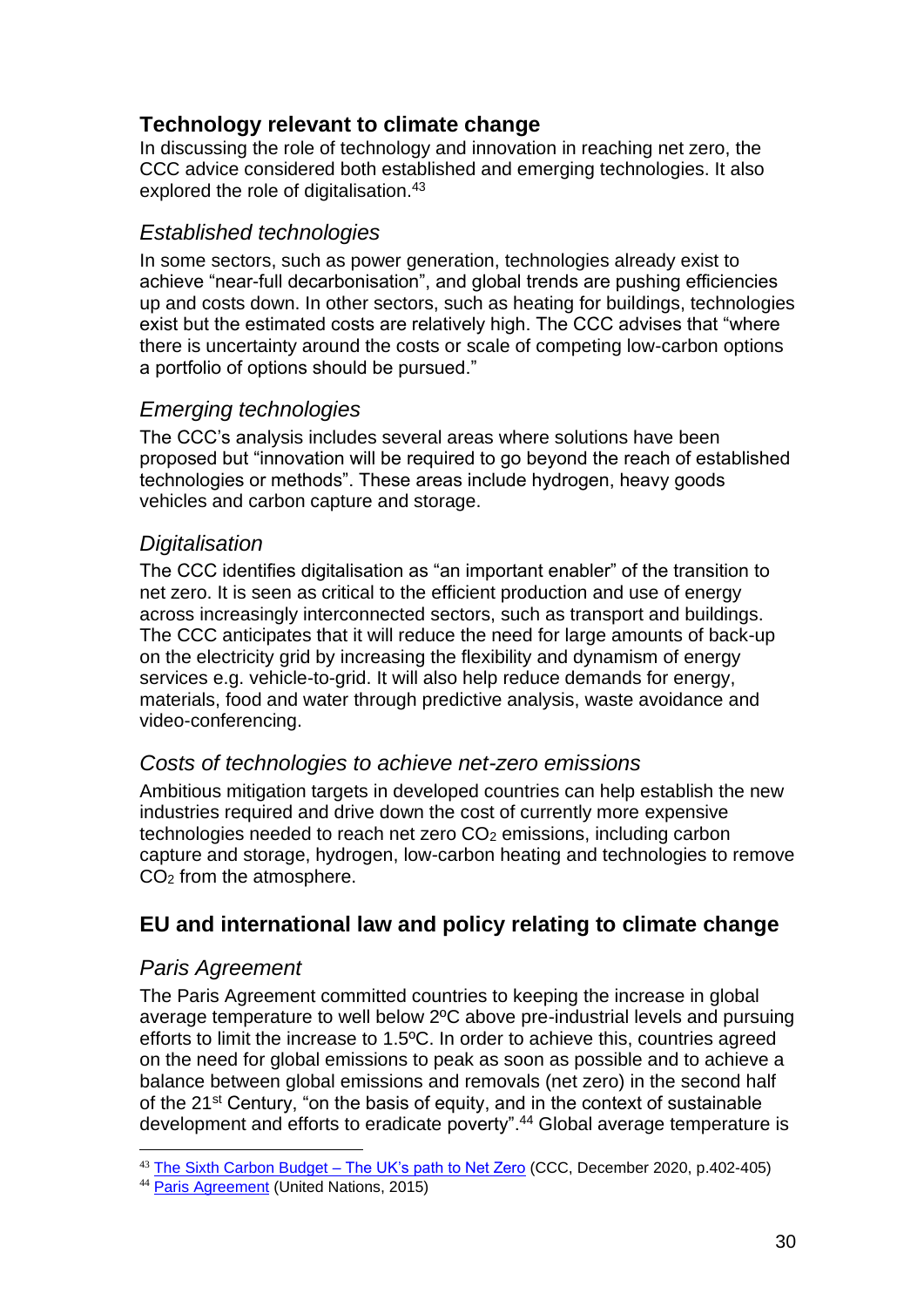already around 1.1ºC above pre-industrial levels.<sup>45</sup> The UK ratified the Paris Agreement in November 2016.

The Paris Agreement requires countries to produce Nationally Determined Contributions (NDCs) every five years. NDCs must reflect each country's highest possible ambition towards the global temperature goal. The UK was part of the EU's NDC agreed in 2015, which requires an average reduction across Member States of at least 40% by 2030. On 12 December 2020, ahead of the end of the Brexit transition period, the UK published its own NDC. This included a 2030 emissions reduction target of at least 68%. This figure is based on a recommendation from the CCC, which uses the same scenario as that for the CCC's recommendations for Wales (the Balanced Pathway).

## *Wales's contribution to the Paris Agreement and UK NDC*

Countries agreed to implement the Paris Agreement in a way that would "reflect equity and the principle of common but differentiated responsibilities and respective capabilities, in the light of different national circumstances."<sup>46</sup> Relative to many other countries, Wales is rich and has high historical emissions, going back centuries. Wales is now responsible for around 0.1% of global emissions each year, although since 1750 the UK has the 5<sup>th</sup> highest cumulative emissions in the world. $47$ 

The global budget for limiting average global temperature rise to 1.5ºC or 2ºC can be informed by the latest climate science but the distribution of that budget between countries is a political and moral decision. There is no single agreed methodology or formula that can be used to define a country's fair contribution to mitigating climate change: it is a value judgment that must consider equality, capability and responsibility.

While there is no agreed methodology, the IPCC has summarised what the academic literature on 'effort share' approaches suggests regional targets should be, based on a review of 40 studies.<sup>48</sup> The approaches fall into three broad categories:

- 1. **Economically efficient:** These achieve the required abatement at least global cost (equal marginal abatement cost)
- 2. **Historical responsibility:** These assign emissions commitments on the basis of historic contribution to the climate emergency since 1990
- 3. **Forward-looking:** These assign emissions on the basis of a country's projected capability (income) or on the basis of convergence in global emissions per capita

<sup>45</sup> [WMO confirms 2019 as second hottest year on record,](https://public.wmo.int/en/media/press-release/wmo-confirms-2019-second-hottest-year-record) World Meteorological Organisation (15 January 2020)

<sup>46</sup> [Paris Agreement,](https://unfccc.int/files/essential_background/convention/application/pdf/english_paris_agreement.pdf) Article 2.2

<sup>47</sup> Carbon Brief analysis:<https://twitter.com/CarbonBrief/status/1120715988532629506>

<sup>48</sup> [Regional GHG reduction targets based on effort sharing: a comparison of studies,](https://www.tandfonline.com/doi/abs/10.1080/14693062.2014.849452) Niklas Höhne, Michel Den Elzen & Donovan Escalante (Climate Policy, 2013)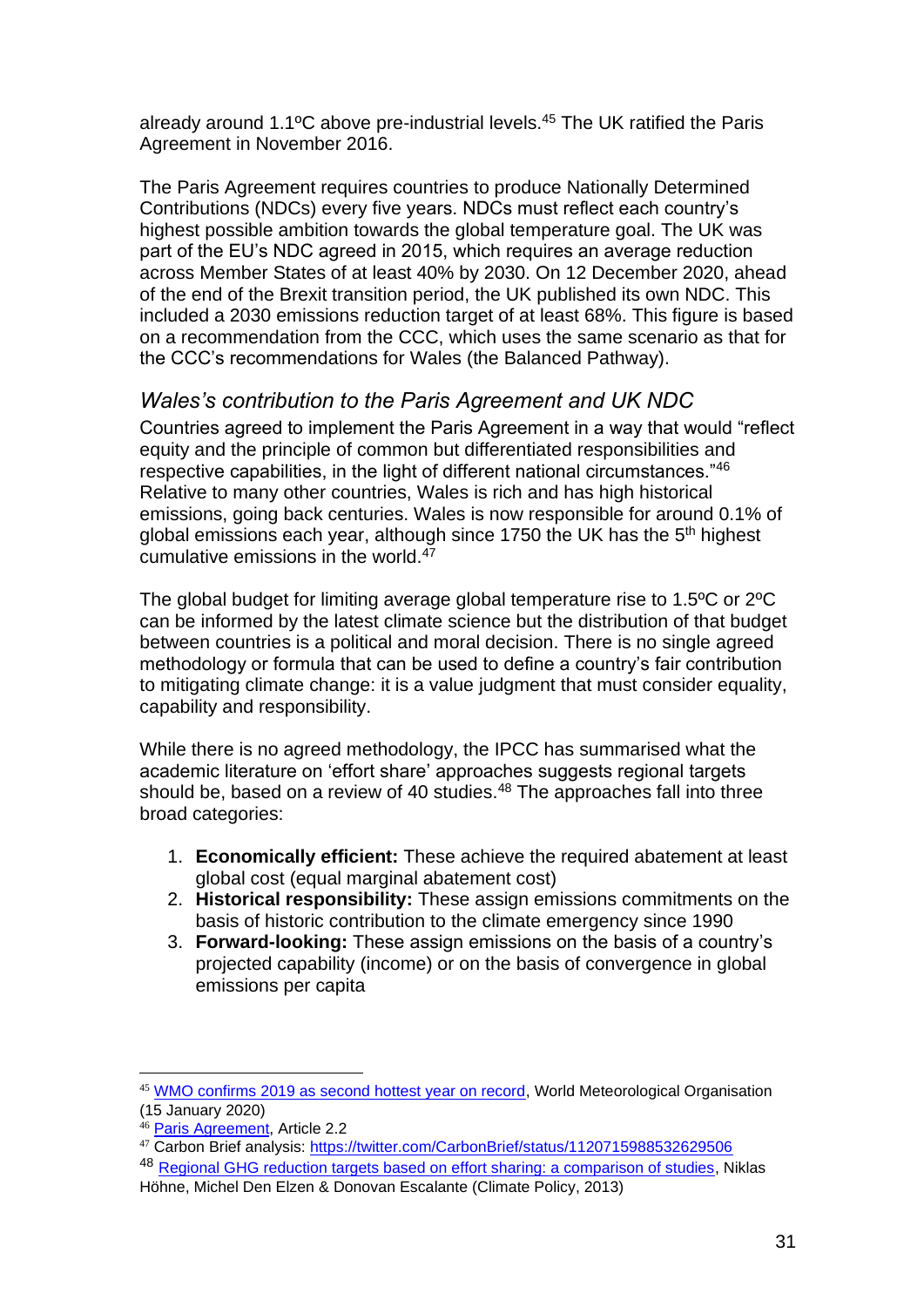#### *International comparisons*

Wales is a founding member of the Under2 Coalition, a global community of state and regional governments committed to ambitious climate action in line with the Paris Agreement.<sup>49</sup> The coalition includes more than 220 governments who represent over 1.3 billion people and 43% of the global economy.

121 states and regions disclosed their climate and environmental data as part of the Global States and Regions Annual Disclosure 2020.<sup>50</sup> Of these, 18 have set net zero targets, ranging from 2030 (Jämtland, Sweden) to 2045 (Scotland, California and Australian Capital Territory) to 2050 (including Catalonia and New York State). Hawaii aims to be net-negative by 2045.

Outside the Under2 Coalition, 7 countries have set net zero targets in law (for 2050, apart from Sweden for 2045). A further 7 countries have declared net zero targets in policy documents and 12 more have submitted net zero targets to the UN. Japan has recently declared its intent to achieve net zero by 2050, while China has done so for 2060. Joe Biden was elected president of the USA on a climate platform to aim for net zero emissions by 2050.<sup>51</sup>

Each government decides how to define the target, considering its formality (whether it is set in legislation or simply a policy target), scope (whether it covers all greenhouse gases or just  $CO<sub>2</sub>$  and whether it includes emissions from international aviation and shipping or not) and the approach to international offsetting (whether it is permitted or not).

## *European law and policy*

In December 2019, the European Council agreed the objective of achieving a climate-neutral EU by 2050. This had previously been endorsed by the European Parliament in March 2019. The European Commission's (EC) proposed new European Climate Law would impose a legally binding target of net zero greenhouse gas emissions by 2050.<sup>52</sup>

In December 2020, EU leaders agreed on a binding EU target for a net domestic reduction of at least 55% in greenhouse gas emissions by 2030, compared to 1990.<sup>53</sup> The previous target, set in 2014, was for at least a 40% reduction by 2030. The new target has been submitted to the UN as the EU's NDC.

EU climate legislation already in place includes the EU Emissions Trading System (ETS), the Effort Sharing Regulation (ESR), and the Land Use, and the Land Use Change and Forestry Regulation (LULUCF). The Renewable Energy Directive (RED II), the Energy Efficiency Directive and the Regulation on the Governance of the Energy and Climate Action also contribute in driving commitments to renewable energy. The EU acknowledges that without

<sup>49</sup> <https://www.under2coalition.org/>

<sup>50</sup> [Annual Disclosure Report](https://www.theclimategroup.org/AnnualDisclosure2020) (Under2 Coalition, 2020)

<sup>&</sup>lt;sup>51</sup> [Which countries have a net zero carbon goal?](https://www.climatechangenews.com/2019/06/14/countries-net-zero-climate-goal/) (Climate Change News)

<sup>52</sup> [https://ec.europa.eu/clima/policies/eu-climate-action/law\\_en](https://ec.europa.eu/clima/policies/eu-climate-action/law_en)

<sup>53</sup> <https://www.consilium.europa.eu/en/policies/climate-change>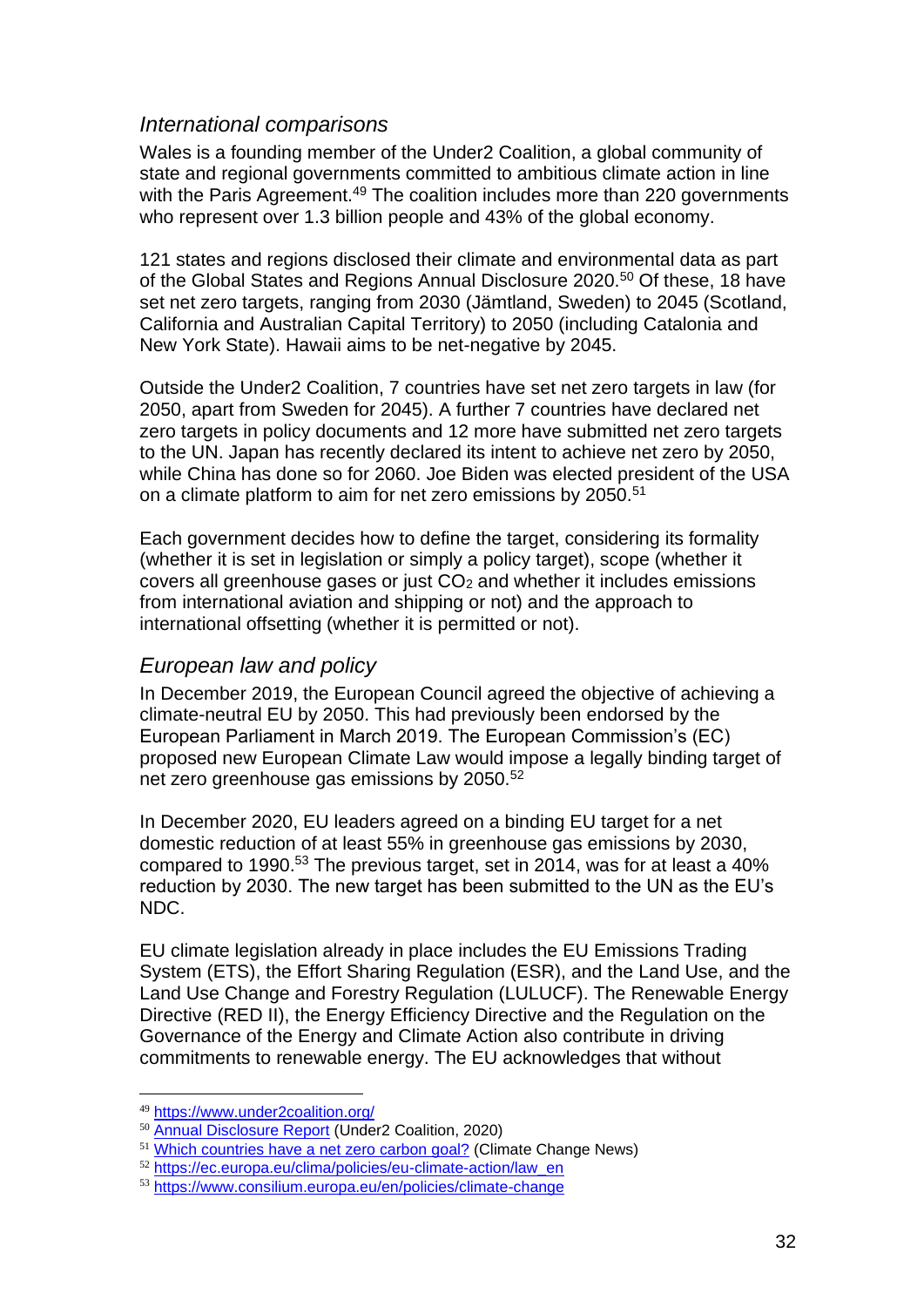enhancement these policies will fall short of the 55% target. It is therefore discussing potential policy changes, including strengthening carbon pricing in the EU through an extension of the ETS to new sectors, a carbon border adjustment mechanism to mitigate the risk of carbon leakage, and is reconsidering international aviation and shipping emissions with the ambition to include these within the EU ETS. The EC intends to make detailed legislative proposals by June 2021.<sup>54</sup>

## **Integrated Impact Assessment**

Having considered the regulations against our mandatory and non-mandatory impact assessments, we do not believe it is possible to quantify their impact as they simply provide the statutory framework for emissions reduction. The impact of taking action to meet the targets and carbon budgets depends on the measures and policies chosen. These policies will be set out in a report for each carbon budget period, the next being published in November 2021. Policies to deliver our carbon budgets are subject to an engagement process and impact assessments, including RIA where appropriate.

Additionally, the global nature of the climate emergency means it is not possible to determine the effect of more ambitious Welsh targets on climate-related risks in Wales, such as flooding, and the subsequent impact on the matters covered by the impact assessments, for example equality.

However, *if* Wales achieves the more ambitious targets *and* other countries make comparable effort, we increase the likelihood of limiting average global temperature rise to 1.5°C. If this temperature goal is met, we will limit Wales's exposure to climate change impacts. One such impact is heat-related mortality. We have worked with researchers at Bristol and East Anglia Universities to develop a short case study on heat-related mortality in Wales at 2ºC and 1.5ºC of global warming (see Annex A).

## **Summary**

## *CCC advice*

The CCC has concluded that a net zero target is now credible and the right target for Wales. Its December 2020 advice is a blueprint for achieving net zero and provides a detailed vision for realising this more ambitious goal.

The expected cost of achieving net zero has fallen since the CCC's 2019 advice. The estimated annualised resource cost has fallen from £3-5billion per year to significantly less than £2billion per year through to 2050. The CCC has also demonstrated that operational savings are expected to largely offset the investment costs for achieving net zero towards the middle of this century, and supporting research suggests a potential positive impact on GDP overall. The CCC's Advisory Group on the Costs and Benefits of Net Zero declared that the benefits (including decreased climate risk) of net zero outweigh the costs. In

<sup>54</sup> [http://europeanmemoranda.cabinetoffice.gov.uk/memorandum/communication-from-the](http://europeanmemoranda.cabinetoffice.gov.uk/memorandum/communication-from-the-commission-to-the-european-parliament-the-council-the-european-economic-social-committee-1600418191)[commission-to-the-european-parliament-the-council-the-european-economic-social-committee-](http://europeanmemoranda.cabinetoffice.gov.uk/memorandum/communication-from-the-commission-to-the-european-parliament-the-council-the-european-economic-social-committee-1600418191)[1600418191](http://europeanmemoranda.cabinetoffice.gov.uk/memorandum/communication-from-the-commission-to-the-european-parliament-the-council-the-european-economic-social-committee-1600418191)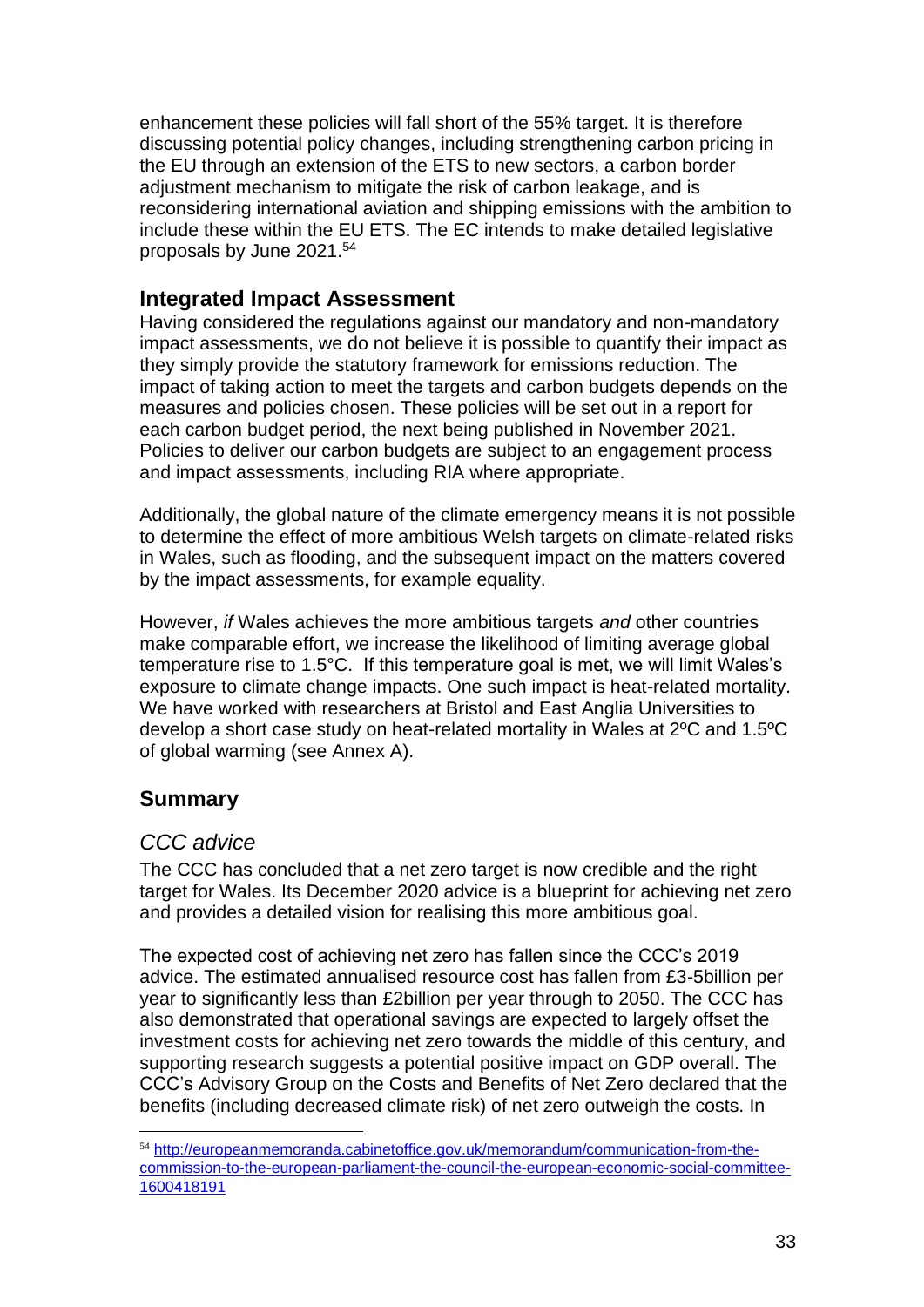addition to economic impacts, the CCC identified likely significant positive impacts for health and biodiversity in their Balanced Pathway.

## *Environment Act factors*

SoNaRR highlights the substantial effect of climate change on biodiversity and ecosystems. It also identifies decarbonisation as a key opportunity to improve the sustainable management of natural resources and reduce several key pressures on all ecosystems.

The Future Trends Report considers several trends relevant to achieving climate change targets, notably an increasing, ageing population and more people living alone. Older people tend to have a higher carbon footprint than younger people and an increase in households suggests higher demand for heating and electricity. The Report also notes behaviour change as a key influencing factor on how the trends unfold; behaviour change is fundamental to achieving the CCC's Balanced Pathway. The Future Generations Report draws attention to the significant shift in public concern about climate change and increasing support for greater action, particularly among children and young people.

There is a very strong scientific basis for increased efforts to tackle climate change. IPCC-SR1.5 shows that keeping average global temperature increase to 1.5°C would reduce climate-related risks to health, livelihoods, food security, water supply, human security, and economic growth, when compared to a 2<sup>°</sup>C rise. Option 2 is more aligned to achieving 1.5°C than Option 1, which relates more closely 2°C.

Technology to support the net zero transition is well-advanced and commercially deployed in many important areas, while further innovation is required in others. "The clarity of a net-zero goal could help stimulate innovation. Under a net zero target all sectors need to decarbonise or offset their emissions. This removes uncertainty and the temptation of sectors to lobby for a larger share of the remaining 20% of emissions [under the existing 80% target]. This clarity could cut the cost of capital as well as stimulating innovation, thereby bringing down the overall cost of mitigation."<sup>55</sup>

There are many ways of determining Wales's fair contribution to the Paris Agreement and the UK's NDC. However, the CCC's Balanced Pathway is the only 'bottom-up' scenario available that describes *how* the targets can be met. The CCC states that its December 2020 recommendations "reflect the goals and requirements of the Paris Agreement" for the following reasons:<sup>56</sup>

- 1. The Balanced Pathway has been explicitly designed to reflect Wales's 'highest possible ambition' within Wales' particular capabilities
- 2. It would reduce Wales's annual per-capita emissions to under 3tCO2e per person before 2040, in line with global pathways consistent with meeting the 1.5°C goal

<sup>55</sup> [Report to the CCC](https://www.theccc.org.uk/wp-content/uploads/2019/05/Advisory-Group-on-Costs-and-Benefits-of-Net-Zero.pdf) (Advisory Group on Costs and Benefits of Net Zero, 2019, p.23)

<sup>&</sup>lt;sup>56</sup> [The path to a Net Zero Wales](https://www.theccc.org.uk/publication/the-path-to-net-zero-and-progress-reducing-emissions-in-wales) (CCC, December 2020, p.57)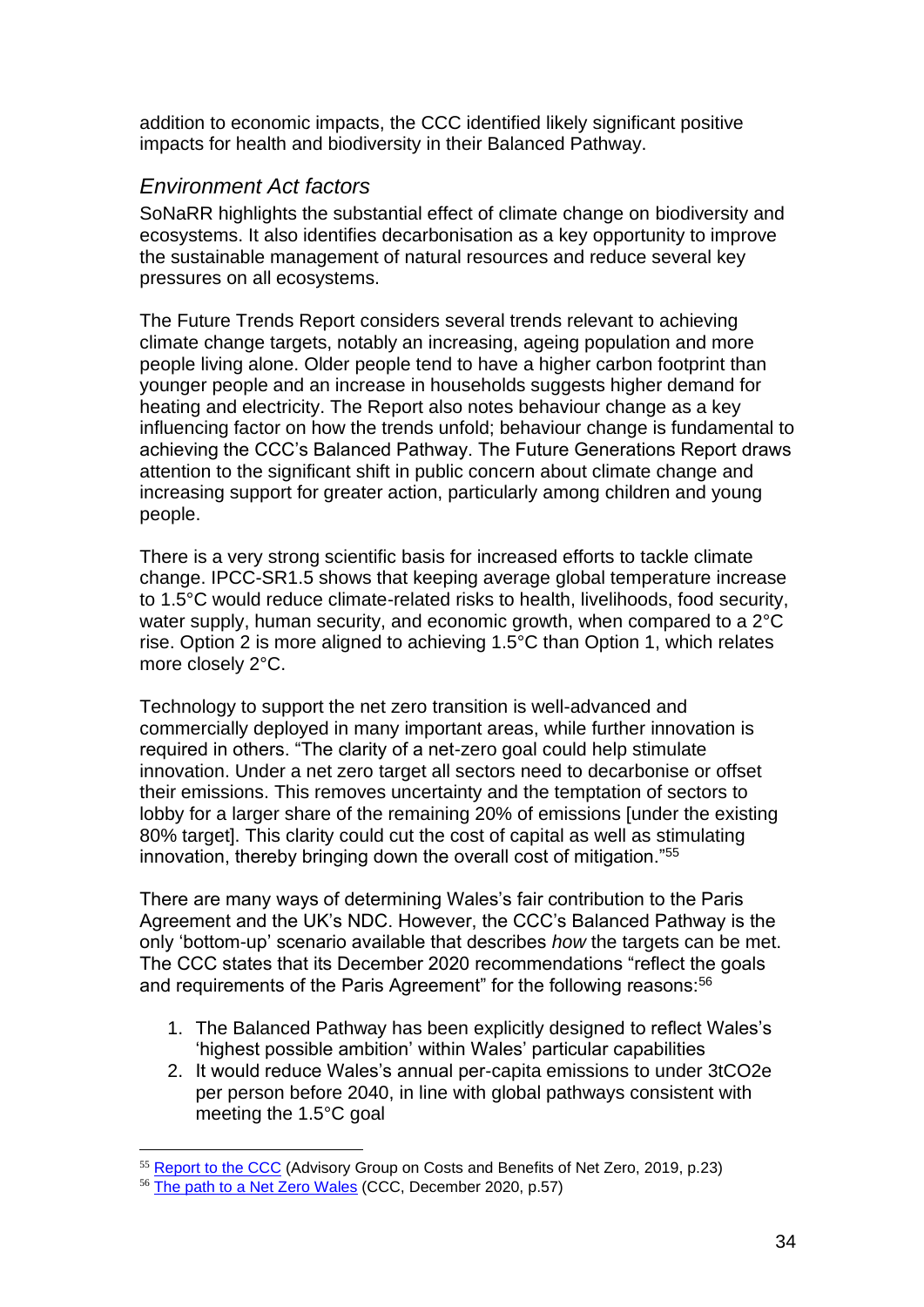In the last year there has been a notable shift in global ambition on climate change; many more countries have now adopted a net zero target or ambition, or are considering one. Joining the 'net zero club' would demonstrate Wales's support for new industries and provide the best opportunity for attracting green investment and jobs. It would also align with Wales's well-being goal to be a globally responsible nation.

**Having considered both the CCC advice and the Environment Act factors, Option 2 is the preferred option.**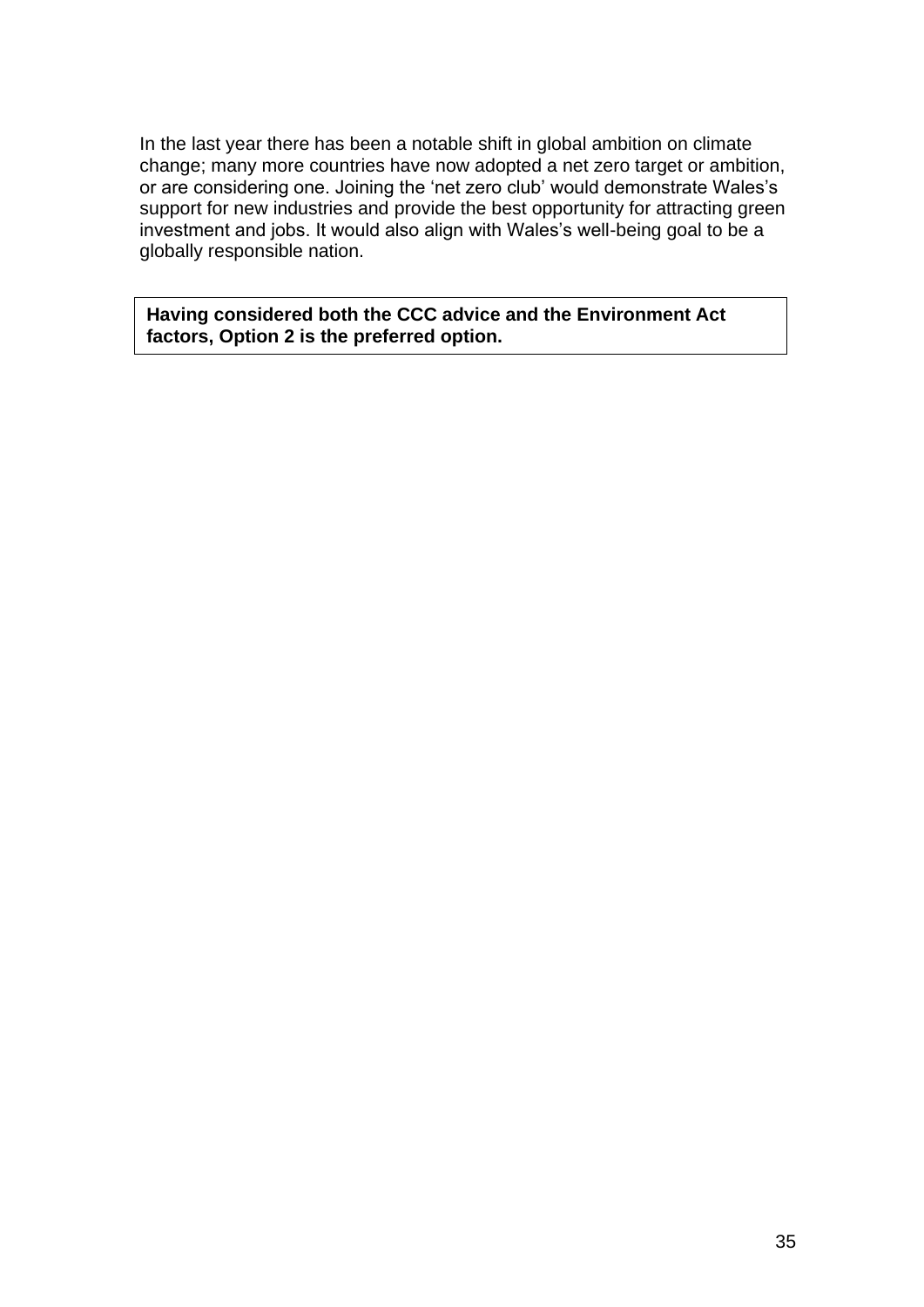## <span id="page-35-0"></span>*Consultation*

In preparing their advice the CCC ran a public Call for Evidence to capture input from organisations and individuals on matters relevant to the regulations, as well as UK Carbon Budget 6. The Call for Evidence ran from 5 December 2019 to 5 February 2020. The Welsh Government and CCC ran two stakeholder events during the period: one in Llandudno on 20 January 2020 and one in Cardiff on 21 January 2020, with around 60 delegates attending in total.

There were four questions in the Call for Evidence with a Wales focus. These each received between 11 and 37 responses.<sup>57</sup> A high-level overview of the responses and a list of respondents is available in the CCC's Summary of responses document.<sup>58</sup>

We have published our Engagement Approach for Low Carbon Delivery Plan 2 that describes how we intend to involve and collaborate with people and stakeholders throughout 2021.<sup>59</sup> We also continue to consult on the policies required to meet the carbon budgets and targets, for example the Electric Vehicle Charging Strategy, Building Regulations Part L and F Review, and the Agriculture (Wales) Bill.<sup>60</sup>

<sup>57</sup> [https://www.theccc.org.uk/publication/sixth-carbon-budget-and-welsh-emissions-targets-call](https://www.theccc.org.uk/publication/sixth-carbon-budget-and-welsh-emissions-targets-call-for-evidence-summary)[for-evidence-summary](https://www.theccc.org.uk/publication/sixth-carbon-budget-and-welsh-emissions-targets-call-for-evidence-summary)

<sup>58</sup> [Welsh emissions targets: Summary of responses to Call for Evidence](https://www.theccc.org.uk/wp-content/uploads/2020/07/CfE-summary-Wales-1.pdf) (CCC, 2020)

<sup>59</sup> See<https://gov.wales/low-carbon-delivery-plan-2-engagement-plan>

<sup>60</sup> See<https://gov.wales/consultations>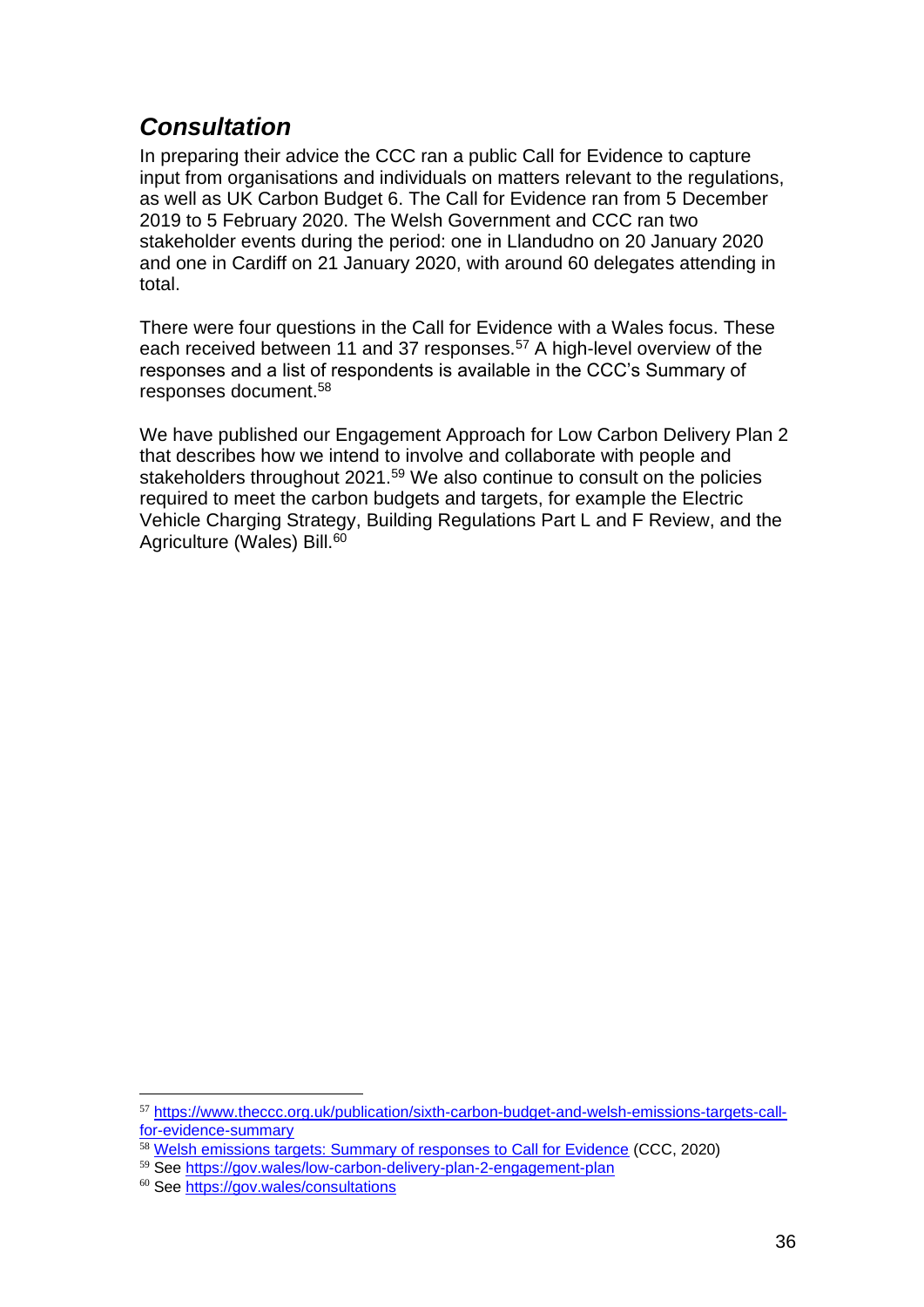## <span id="page-36-0"></span>*Competition Assessment*

This impact assessment does not include a Competition Assessment because the regulations do not provide for specific policies. It is not possible, therefore, to consider the specific impacts on competition within individual markets.

| The competition filter test                                 |        |
|-------------------------------------------------------------|--------|
| <b>Question</b>                                             | Answer |
| Q1: In the market(s) affected by the new regulation,        |        |
| does any firm have more than 10% market share?              |        |
| <b>Q2:</b> In the market(s) affected by the new regulation, |        |
| does any firm have more than 20% market share?              |        |
| Q3: In the market(s) affected by the new regulation,        |        |
| do the largest three firms together have at least           |        |
| 50% market share?                                           |        |
| <b>Q4:</b> Would the costs of the regulation affect some    |        |
| firms substantially more than others?                       |        |
| Q5: Is the regulation likely to affect the market           |        |
| structure, changing the number or size of                   |        |
| businesses/organisation?                                    |        |
| Q6: Would the regulation lead to higher set-up costs        |        |
| for new or potential suppliers that existing suppliers      |        |
| do not have to meet?                                        |        |
| Q7: Would the regulation lead to higher ongoing             |        |
| costs for new or potential suppliers that existing          |        |
| suppliers do not have to meet?                              |        |
| Q8: Is the sector characterised by rapid                    |        |
| technological change?                                       |        |
| Q9: Would the regulation restrict the ability of            |        |
| suppliers to choose the price, quality, range or            |        |
| location of their products?                                 |        |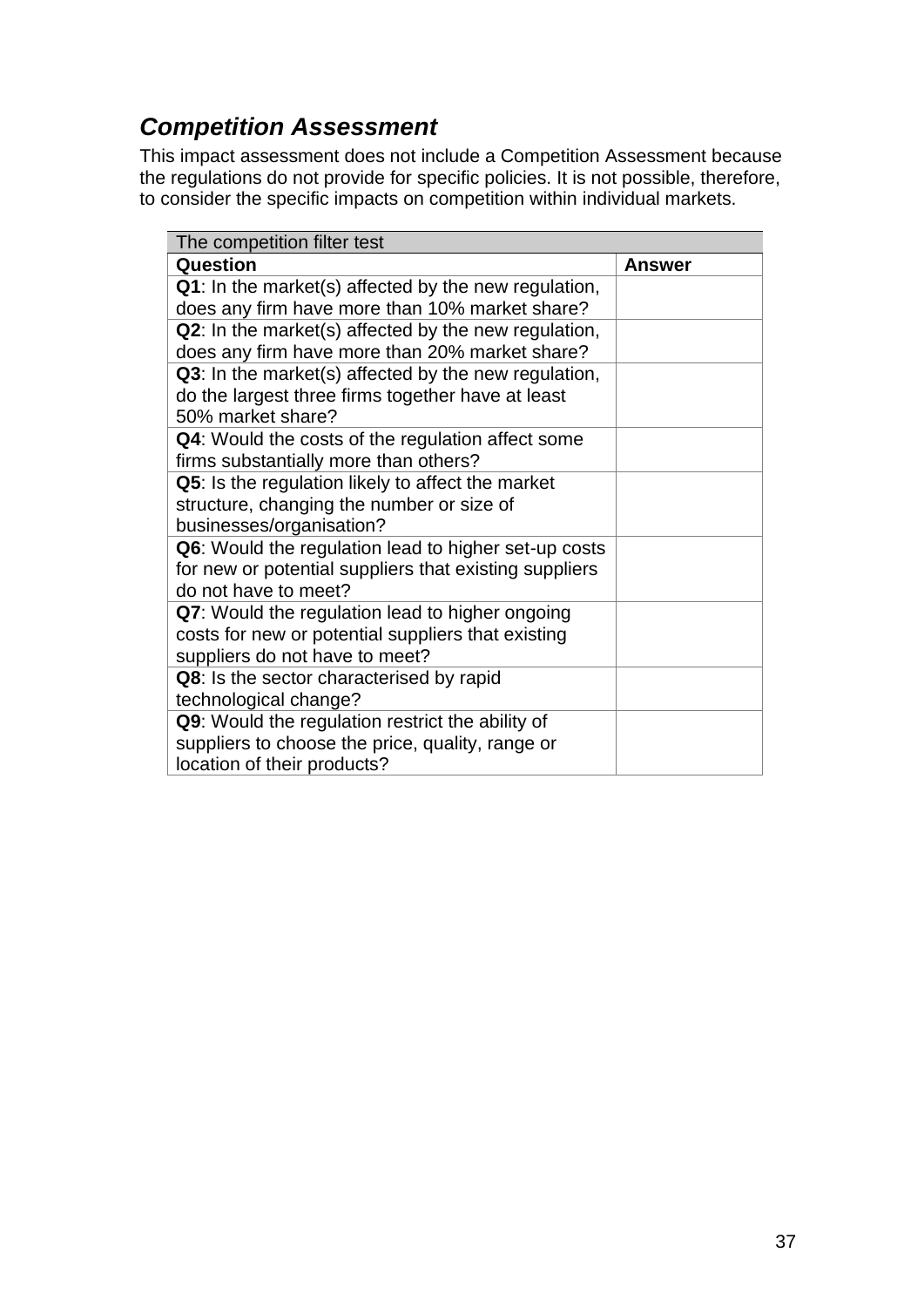## <span id="page-37-0"></span>*Post implementation review*

### **Government progress review**

The Environment (Wales) Act 2016 requires Welsh Ministers to prepare and lay a statement after each budgetary period setting out whether Wales has met the budget, whether they have debited or credited any carbon units and giving details on the type and number of units. The statement must explain what the Welsh Ministers consider to be the reasons why the carbon budget for the period has, or has not, been met. In particular, it must include the Welsh Ministers' assessment of the extent to which their proposals and policies for meeting the carbon budget for the period have been carried out and have contributed to the carbon budget for the period being met or not. This statement must be laid before the end of the second year after the budgetary period, allowing time for the emissions data to be compiled, which requires 18 months from the close of year.

With regards to each interim target and the 2050 target, Welsh Ministers must also prepare and lay a statement before the Senedd. This statement must be made before the end of the second year after the relevant interim target year. This statement will provide the Welsh Government's assessment of the total amount of emissions in that year, whether the interim emissions target has been met, and the total amount of carbon credits or debits for that year. The statement must also explain what the Welsh Ministers consider to be the reasons why the target has, or has not, been met.

### **Independent progress review**

The Act provides for the CCC to monitor and report on progress. No later than six months after the Welsh Ministers lay the final progress statement for a budgetary period, the CCC must provide a report setting out their views on:

- the way in which the carbon budget for the period was or was not met; and
- the action taken by the Welsh Ministers to reduce net Welsh emissions of greenhouse gases during the period.

Following the Welsh Government's progress reports on the 2030 and 2040 interim targets, the CCC is required to advise whether the forthcoming interim target(s) and 2050 target represent the highest achievable targets for Wales. If not, they must state what the highest achievable target is.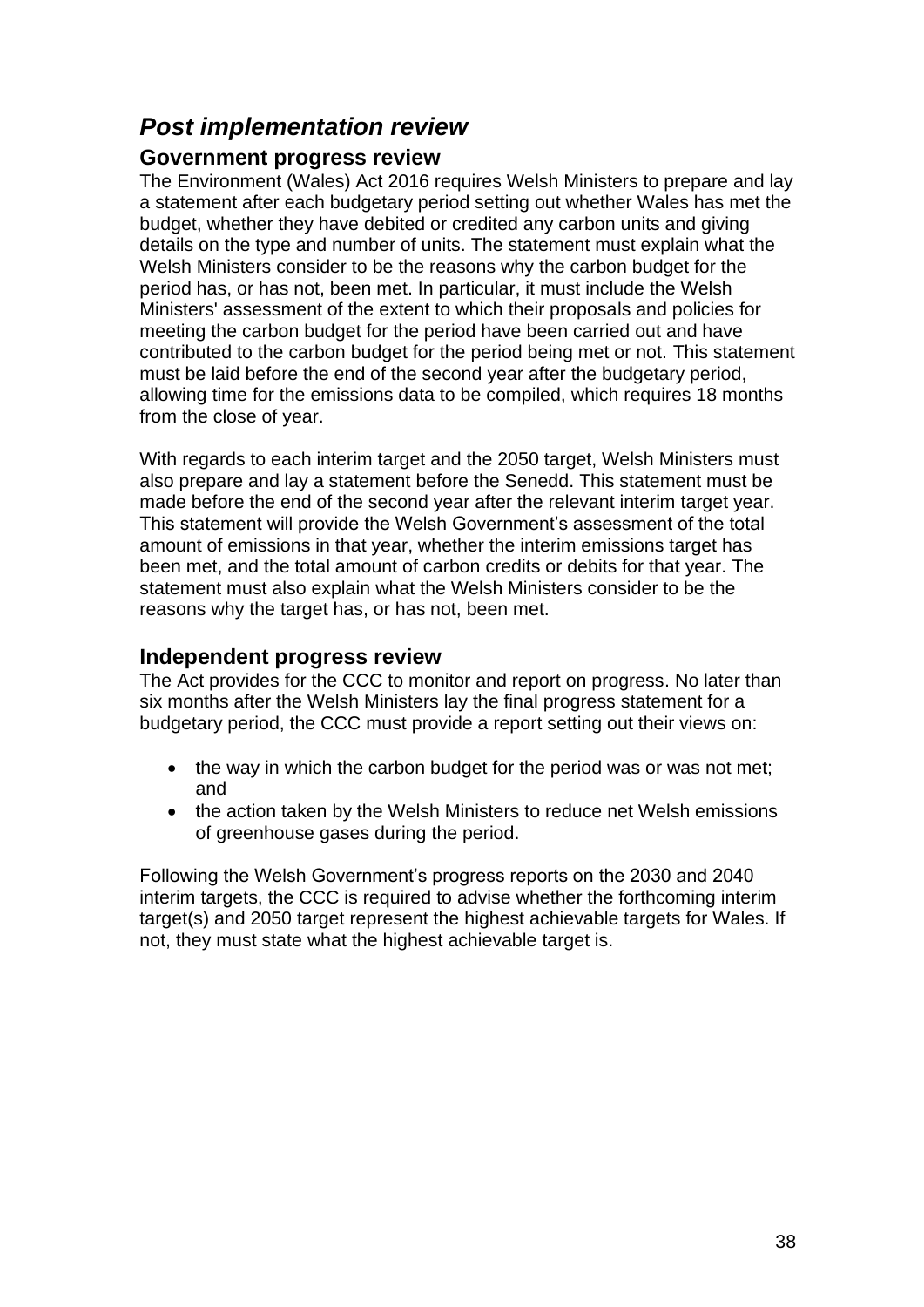# <span id="page-38-0"></span>**Annex A: Heat-related mortality in Wales at 2ºC and 1.5ºC of global warming**

## *Introduction*

Officials worked with academic experts on climate impacts to explore one example of how Wales might benefit from adopting and achieving a more ambitious emissions reduction pathway, if matched by other countries.<sup>61</sup> Heatrelated mortality was chosen because it is the most direct way in which climate change is expected to affect public health and there is a strong, direct correlation between summer temperatures and increased mortality.

Temperature thresholds of 2ºC and 1.5ºC were selected because Wales's existing legislated emissions reduction pathway is broadly aligned to a 2ºC rise in global average temperature, assuming similar effort from other countries, while the CCC's new recommended pathway is more closely aligned to a rise of 1.5ºC. They are also the temperature goals in the Paris Agreement.

## *How is Wales's exposure to extreme summer temperatures projected to change?*

Overall, Wales's summer mean temperature is projected to change around 20% faster than the global mean and by 30-45% faster than the global mean during the hottest 5% of summer days.<sup> $62$ </sup> This means Wales's hottest summer days are getting hotter and more extreme relative to mean temperatures.

## *How is this change expected to affect heat-related mortality?*

Mortality increases as temperature increases above a regionally-specific threshold.<sup>63</sup> Mortality occurs throughout the summer months, even on days that are not extreme heatwaves. As well as increasing temperature extremes, climate change means Wales will experience more warmer days and, as a result, increased heat-related mortality.

Based on current baseline mortality rates, modelling of the recent past (1990- 2019) suggests, on average, 25 heat-related deaths occur per year in Wales, increasing to 48, 67, and 137 heat-related deaths under 1.5°C, 2°C and 3°C warming scenarios respectively (see Figure 1 for error bars). **Limiting** 

<https://www.metoffice.gov.uk/research/approach/collaboration/ukcp/index>

 $61$  Setting and achieving tighter emissions targets in Wales alone will have a negligible impact on global temperature and on Wales's climate. We are therefore reliant on the collective effort of all countries to reduce the frequency and severity of negative climate change impacts in Wales, such as heatwaves.

<sup>62</sup> UK Climate Projections 2018 data:

 $63$  By around 1.5% for every 1°C above ~17.2°C for Wales. Climate change effects on human [health: projections of temperature-related mortality for the UK during the 2020s, 2050s and](https://jech.bmj.com/content/68/7/641)  [2080s,](https://jech.bmj.com/content/68/7/641) Hajat et al, Journal of Epidemiology & Community Health (2014, Volume 68, Issue 7).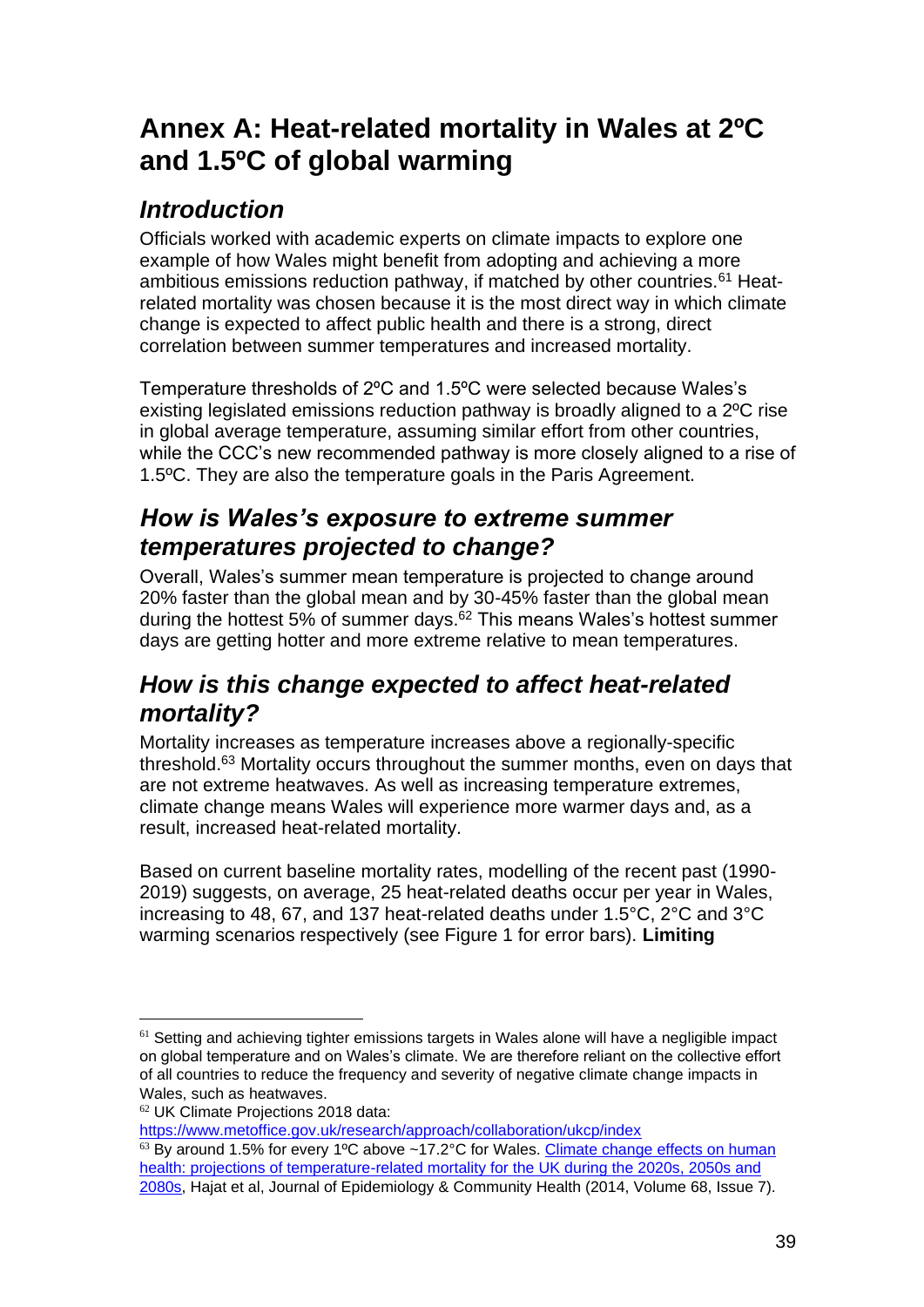**warming to 1.5°C would therefore avoid 29% of the additional heat-related mortality at 2°C.<sup>64</sup>**



*Fig.1: Modelled average heat-related mortality per year in Wales for the past and 3 warming scenarios. Error bars signify 10-90% uncertainty in the projected climate.*

## *Who is likely to be most affected?*

Not everyone is equally vulnerable to heat-related illness. There are certain factors that increase an individual's risk during a heatwave, including:<sup>65</sup>

- Older age: especially women over 75 years old, those living on their own, or in a care home;
- Chronic and severe illness: including heart conditions, diabetes, respiratory or renal insufficiency, Parkinson's disease or severe mental illness;
- Inability to adapt behaviour to keep cool: having Alzheimer's, a disability, being bed bound, too much alcohol, babies and the very young; and
- Environmental factors and overexposure: living in a top floor flat, being homeless, activities or jobs that are in hot places or outdoors and include high levels of physical exertion.

## *Which locations are likely to be most affected?*

New research overlays heat-related climate hazard metrics with socioeconomic factors.<sup>66</sup> The left-hand plot in Figure 2 shows that the locations with greatest absolute risk over the past 30 years (i.e. exposed to extreme heat hazards and at higher socio-economic levels of vulnerability and exposure) are

 $64$  Unpublished research (funded by the [UK Climate Resilience Program\)](https://eur01.safelinks.protection.outlook.com/?url=https%3A%2F%2Fwww.ukclimateresilience.org%2F&data=04%7C01%7CGraham.Craig2%40gov.wales%7C92495b51e838479557d208d8b196e854%7Ca2cc36c592804ae78887d06dab89216b%7C0%7C0%7C637454608989546412%7CUnknown%7CTWFpbGZsb3d8eyJWIjoiMC4wLjAwMDAiLCJQIjoiV2luMzIiLCJBTiI6Ik1haWwiLCJXVCI6Mn0%3D%7C1000&sdata=6jypml25T4Ib5RvZHa9YIDdgs4937M1IqIrM7Uok4Jc%3D&reserved=0) was carried out in support of this paper.

<sup>65</sup> [Caring for Patients Before and During a Heatwave: Advice for health and social care](http://www.wales.nhs.uk/sitesplus/documents/863/healthcare%20staff%20caring%20for%20patients%20during%20a%20heatwave.pdf)  [professionals,](http://www.wales.nhs.uk/sitesplus/documents/863/healthcare%20staff%20caring%20for%20patients%20during%20a%20heatwave.pdf) WG 2012

<sup>66</sup> Climate hazard metrics: Daily maximum and minimum temperature, vapour pressure (a measure of humidity), and degree days (variability of temperature extremes over a certain threshold). Socio-economic factors: population density, deprivation and proportion of population aged over 65.